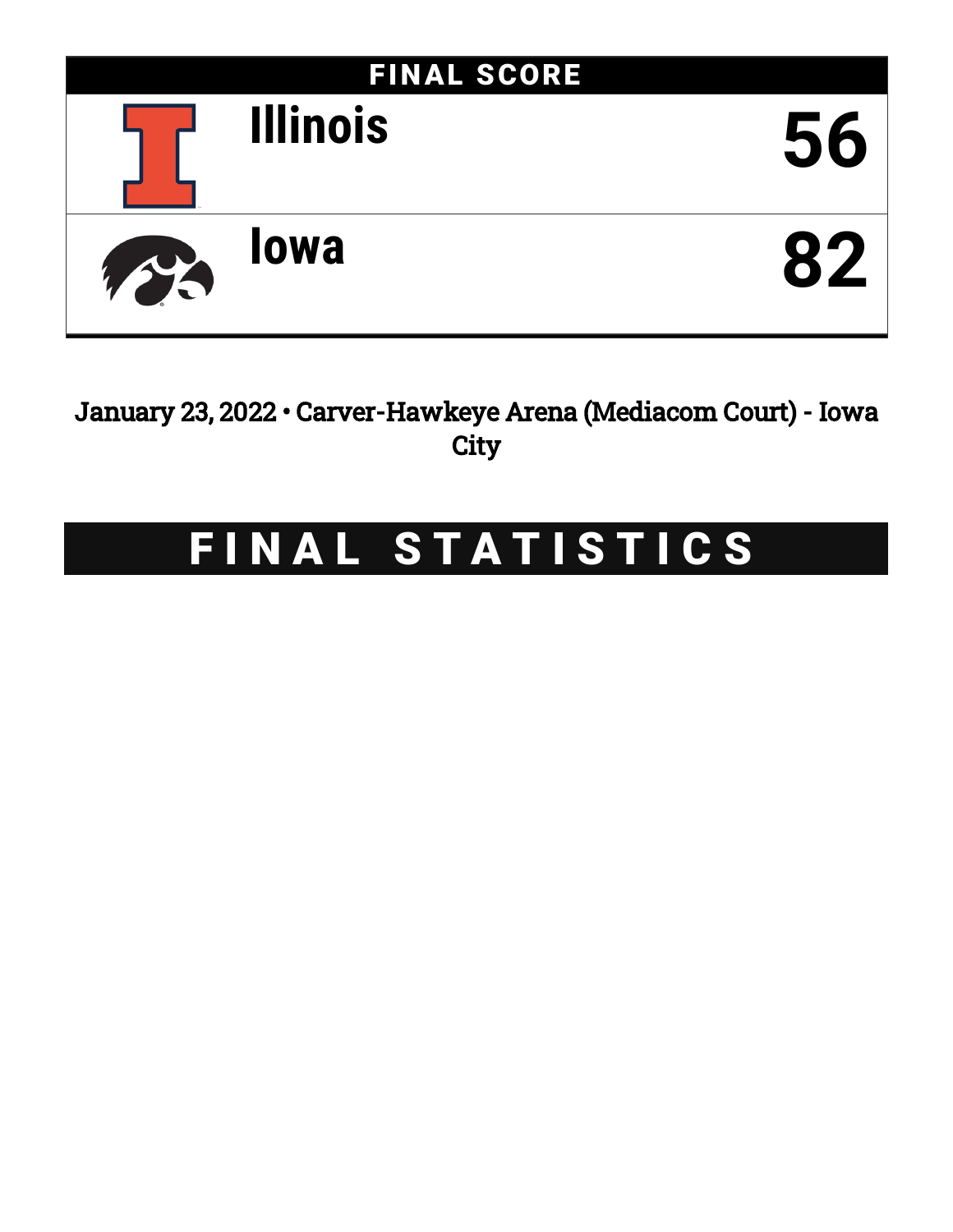#### **Official Box Score Illinois vs Iowa Game Totals -- Final Statistics January 23, 2022 at Carver-Hawkeye Arena (Mediacom Court) - Iowa City**



## **Illinois 56**

| No. | Plaver                 | S  | Pts | FG       | 3FG     | FT       | 0R | DR | TR            | PF | A | TO | <b>B</b> lk  | Stl          | Min | $+/-$ |
|-----|------------------------|----|-----|----------|---------|----------|----|----|---------------|----|---|----|--------------|--------------|-----|-------|
| 05  | <b>BROWN, DE'MYLA</b>  | G  | 0   | $0 - 7$  | $0 - 2$ | $0-0$    | 0  |    |               | 0  | 0 | 3  | 0            |              | 16  | $-30$ |
| 11  | PEEBLES, JADA          | G  | 3   | $1 - 4$  | $1 - 2$ | $0 - 0$  | 0  |    |               |    |   | 3  | 0            |              | 18  | $-28$ |
| 14  | LOPES, GEOVANA         | С  | 2   | $1 - 1$  | $0 - 0$ | $0 - 0$  |    | 1  | 2             | 0  | 0 | 3  |              | 0            | 17  | $-16$ |
| 32  | NYE, AALIYAH           | G  | 5   | $2 - 10$ | $1 - 7$ | $0 - 0$  | 0  | 3  | 3             |    | 3 |    |              | $\Omega$     | 35  | $-16$ |
| 44  | <b>BOSTIC, KENDALL</b> | F  | 6   | $3-6$    | $0 - 0$ | $0 - 0$  | 3  | 9  | 12            | 3  |   |    | 1.           | 2            | 29  | -27   |
| 00  | ANASTASIESKA, SARA     | G  | 8   | $2 - 8$  | $1 - 3$ | $3 - 4$  | 0  | 2  | $\mathcal{P}$ | 3  |   | 1  | $\mathbf{0}$ |              | 22  | $-11$ |
| 03  | AMUSAN, SOLAPE         | F  | 6   | $2 - 4$  | $2 - 4$ | $0 - 0$  |    | 2  | 3             | 2  | 0 |    |              | 0            | 8   | $-2$  |
| 12  | ODEN, JAYLA            | G  | 16  | $6 - 10$ | $2 - 2$ | $2 - 4$  | 0  | 2  | $\mathcal{P}$ | 4  | 2 |    | $\Omega$     | 1            | 21  | 2     |
| 22  | RUBIN, EVA             | C. | 3   | $1 - 1$  | $0 - 0$ | $1 - 2$  | 0  | 1  |               | 2  | 0 |    |              |              | 6   | 1     |
| 24  | MCKENZIE, ADALIA       | G  | 7   | $2 - 10$ | $0 - 1$ | $3-6$    | 3  |    | 4             | 3  | 3 |    | $\mathbf{0}$ | $\mathbf{0}$ | 29  | $-3$  |
|     | <b>TEAM</b>            |    |     |          |         |          | 3  | 4  | 7             | 0  |   | 0  |              |              |     |       |
|     | <b>TOTALS</b>          |    | 56. | 20-61    | 7-21    | $9 - 16$ | 11 | 27 | 38            | 19 |   | 16 | 5            |              | 200 |       |

| <b>Shooting By Period</b> |           |            |          |                     |          |       | Deadball Rebounds: 5,0        |
|---------------------------|-----------|------------|----------|---------------------|----------|-------|-------------------------------|
| Period                    | FG        | FG%        | 3FG      | 3FG%                | FT       | FT%   | Last FG: 4th-00:17            |
| 1st Otr                   | $2 - 10$  | <b>20%</b> | $0 - 3$  | 00%                 | $1-2$    | 50%   | Biggest Run: 8-0              |
| 2nd Qtr                   | $5 - 18$  | 28%        | $1-5$    | 20%                 | $3 - 4$  | 75%   | Largest lead: By 0 at -       |
| 3rd Qtr                   | 4-16      | 25%        | $3-5$    | 60%                 | $1 - 2$  | 50%   | <i>Technical Fouls:</i> None. |
| 4th Qtr                   | $9 - 17$  | 53%        | $3 - 8$  | 38%                 | $4 - 8$  | 50%   |                               |
| 1st Half                  | 7-28      | 25%        | $1 - 8$  | 13%                 | $4-6$    | 67%   |                               |
| 2nd Half                  | 13-33     | 39%        | $6 - 13$ | 46%                 | $5 - 10$ | 50%   |                               |
| Game                      | $20 - 61$ | 32.8%      | 7-21     | $33.\overline{3\%}$ | $9 - 16$ | 56.3% |                               |

## **Iowa 82**

| No. | Plaver              | S  | Pts | FG       | 3FG      | FТ      | OR             | DR | TR             | РF             | A  | TO           | <b>B</b> lk | Stl           | Min        | $+/-$ |
|-----|---------------------|----|-----|----------|----------|---------|----------------|----|----------------|----------------|----|--------------|-------------|---------------|------------|-------|
| 14  | WARNOCK, MCKENNA    | F. | 6   | $2 - 5$  | $0 - 2$  | 2-4     | 0              |    |                |                | 2  |              |             | 0             | 24         | 30    |
| 20  | <b>MARTIN, KATE</b> | G  | 8   | $4-6$    | $0 - 1$  | $0 - 0$ | $\overline{2}$ | 2  | 4              | $\overline{2}$ | 4  | $\Omega$     | $\Omega$    | 0             | 26         | 31    |
| 22  | CLARK, CAITLIN      | G  | 18  | $8 - 17$ | $2 - 5$  | $0 - 1$ |                |    | 8              | 2              |    | 6            |             | 2             | 29         | 21    |
| 24  | MARSHALL, GABBIE    | G  | 3   | $1 - 6$  | $1-5$    | $0 - 0$ |                | 2  | 3              |                | 5  | $\mathbf{0}$ | 0           | 3             | 23         | 21    |
| 25  | CZINANO, MONIKA     |    | 21  | $9 - 15$ | $0 - 0$  | $3-3$   | 2              | 4  | 6              | 3              | 0  | 2            |             | 0             | 25         | 28    |
| 01  | TAIWO, TOMI         | G  | 14  | $6 - 7$  | $2 - 3$  | $0 - 0$ | $\Omega$       | 2  | $\overline{2}$ | 0              | 0  | 1            | 0           |               | 17         | 5     |
| 03  | AFFOLTER, SYDNEY    | G  | 0   | $0 - 3$  | $0 - 0$  | $0 - 0$ | 1              | 3  | 4              |                |    | 1            | 0           | 0             | 14         | -6    |
| 04  | FEUERBACH, KYLIE    | G  | 10  | $4 - 8$  | $2 - 5$  | $0 - 0$ | 0              |    | 1              | 2              | 2  | 1            | 0           | $\mathcal{P}$ | 23         | 8     |
| 34  | EDIGER, AJ          | F  | 2   | $1 - 5$  | $0 - 1$  | $0 - 0$ |                | 2  | 3              | 0              |    |              | 0           | $\Omega$      | 6          | $-4$  |
| 44  | O'GRADY, ADDISON    | C  | 0   | $0 - 1$  | $0 - 0$  | $0 - 0$ | 0              | 0  | 0              | $\overline{2}$ | 0  | $\Omega$     | 0           | 0             | 13         | $-4$  |
|     | TEAM                |    |     |          |          |         | 5              | 2  |                | $\Omega$       |    | $\mathbf{0}$ |             |               |            |       |
|     | <b>TOTALS</b>       |    |     | 82 35-73 | $7 - 22$ | $5 - 8$ | 13             | 32 | 45             | 14             | 22 | 13           | 3           | 8             | <b>200</b> |       |

| <b>Shooting By Period</b> |           |       |          |       |         |       |
|---------------------------|-----------|-------|----------|-------|---------|-------|
| Period                    | FG        | FG%   | 3FG      | 3FG%  | FT      | FT%   |
| 1st Qtr                   | $8-20$    | 40%   | $1 - 7$  | 14%   | $2-2$   | 100%  |
| 2nd Qtr                   | $10 - 14$ | 71%   | $0 - 1$  | 00%   | $2 - 5$ | 40%   |
| 3rd Qtr                   | $11 - 18$ | 61%   | $3-6$    | 50%   | $1 - 1$ | 100%  |
| 4th Qtr                   | $6 - 21$  | 29%   | $3 - 8$  | 38%   | $0 - 0$ | $0\%$ |
| 1st Half                  | 18-34     | 53%   | $1 - 8$  | 13%   | $4 - 7$ | 57%   |
| 2nd Half                  | 17-39     | 44%   | $6 - 14$ | 43%   | $1 - 1$ | 100%  |
| Game                      | $35 - 73$ | 47.9% | 7-22     | 31.8% | $5 - 8$ | 62.5% |

*Deadball Rebounds:* 1,0 *Last FG:* 4th-01:23 *Biggest Run:* 12-0 *Largest lead:* By 39 at 3rd-01:07 *Technical Fouls:* None.

| Game Notes:                                      | <b>Score</b>                             | 1st | 2nd | 3rd             | 4th | тот | <b>Points</b>     | ill | <b>IOW</b> |
|--------------------------------------------------|------------------------------------------|-----|-----|-----------------|-----|-----|-------------------|-----|------------|
| Officials: Cameron Inouye, Maggie Tierman, Brian | ILL                                      |     | 14  | 12              | 25  | 56  | In the Paint      | 16  | 54         |
| Garland<br>Attendance: 8977                      | <b>IOW</b>                               | 19  | 22  | 26              | 15  | 82  | Off Turns         |     | 20         |
|                                                  |                                          |     |     |                 |     |     | 2nd Chance        |     | 10         |
| Start Time: 06:01 PM ET<br>End Time: 07:43 PM ET | ILL led for 0:00. IOW led for 39:28.     |     |     |                 |     |     | <b>Fast Break</b> |     | 19         |
| Game Duration: 1:42                              | Game was tied for 0:32.<br>Times tied: 0 |     |     | Lead Changes: 0 |     |     | Bench             | 40  | 26         |

Conference Game;

**Times tied: 0** Lead Changes: 0

| In the Paint | 16             | 54             |
|--------------|----------------|----------------|
| Off Turns    | 5              | 20             |
| 2nd Chance   | 6              | 10             |
| Fast Break   | 3              | 19             |
| Bench        | 40             | 26             |
| Per Poss     | 0.767<br>25/73 | 1.051<br>38/78 |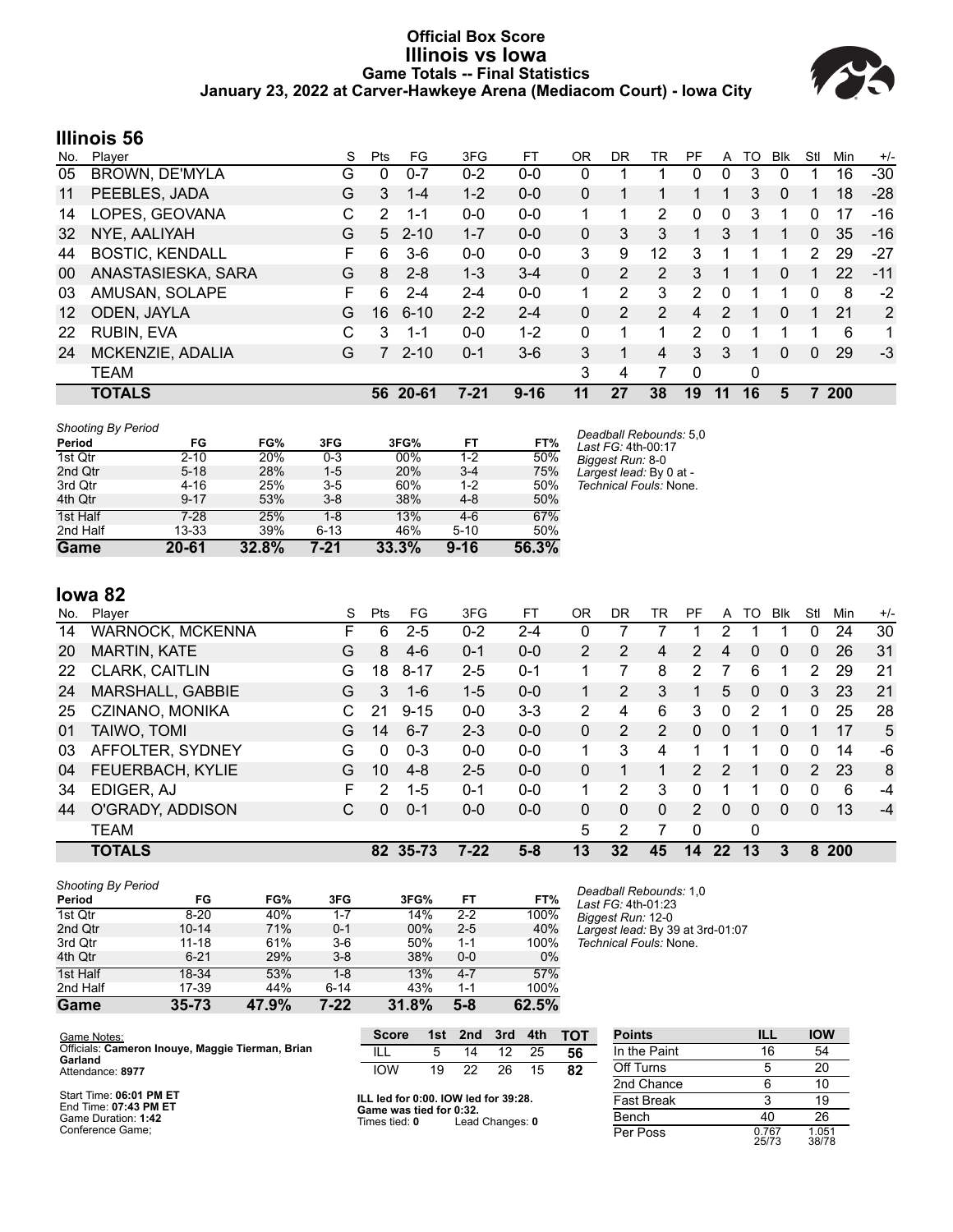#### **Official Box Score Illinois vs Iowa First Half Statistics Only January 23, 2022 at Carver-Hawkeye Arena (Mediacom Court) - Iowa City**



## **Illinois 19**

| No. | Plaver                 | S  | <b>Pts</b>   | FG       | 3FG     | <b>FT</b> | <b>OR</b> | <b>DR</b> | TR | PF | A | TO            | <b>Blk</b> | Stl      | <b>Min</b> | $+/-$ |
|-----|------------------------|----|--------------|----------|---------|-----------|-----------|-----------|----|----|---|---------------|------------|----------|------------|-------|
| 00  | ANASTASIESKA, SARA     | G  | 6            | $2 - 4$  | $1 - 1$ | $1 - 2$   | 0         |           |    |    |   |               | 0          |          | 12         | -6    |
| 03  | AMUSAN, SOLAPE         | F  | $\Omega$     | $0 - 2$  | $0 - 2$ | $0-0$     |           | $\Omega$  |    | 0  | 0 |               | 0          | 0        | 5          | -8    |
| 05  | <b>BROWN, DE'MYLA</b>  | G  | 0            | $0 - 3$  | $0 - 1$ | $0 - 0$   | 0         | 0         | 0  | 0  | 0 |               | 0          |          | 8          | $-16$ |
| 11  | PEEBLES, JADA          | G  | $\mathbf{0}$ | $0 - 2$  | $0 - 1$ | $0 - 0$   | 0         | 0         | 0  |    |   |               | 0          |          | 13         | $-21$ |
| 12  | ODEN, JAYLA            | G  |              | $0 - 3$  | $0 - 0$ | $1 - 2$   | 0         | 1         |    | 3  | 0 |               | 0          | 0        | 7          | -1    |
| 14  | LOPES, GEOVANA         | С  | $\Omega$     | $0 - 0$  | $0 - 0$ | $0 - 0$   | 0         | 1         |    | 0  | 0 | $\mathcal{P}$ |            | 0        |            | $-16$ |
| 22  | RUBIN, EVA             | C  | 0            | $0 - 0$  | $0 - 0$ | $0 - 0$   | 0         | $\Omega$  | 0  | 2  | 0 |               | 0          | 0        | 2          | 0     |
| 24  | MCKENZIE, ADALIA       | G  | 6            | $2 - 5$  | $0 - 0$ | $2 - 2$   |           | $\Omega$  | 1  | 1  | 0 | $\Omega$      | $\Omega$   | 0        | 12         | -6    |
| 32  | NYE, AALIYAH           | G  | 2            | $1 - 6$  | $0 - 3$ | $0 - 0$   | 0         | 3         | 3  |    |   |               |            | 0        | 19         | $-19$ |
| 44  | <b>BOSTIC, KENDALL</b> | F. | 4            | $2 - 3$  | $0 - 0$ | $0 - 0$   | 0         | 4         | 4  |    | 0 |               | 0          | 1        | 15         | $-17$ |
|     | <b>TEAM</b>            |    | 0            | $0 - 0$  | $0 - 0$ | $0 - 0$   | 3         | 2         | 5  | 0  | 0 | 0             | $\Omega$   | $\Omega$ | 0          |       |
|     | <b>TOTALS</b>          |    | 19           | $7 - 28$ | $1 - 8$ | $4 - 6$   | 5         | 12        | 17 | 10 | 3 | 10            | 2          | 4        | 100        |       |

| <b>Shooting By Period</b><br>Period | FG       | FG%        | 3FG   | 3FG%       | FT       | FT%   |
|-------------------------------------|----------|------------|-------|------------|----------|-------|
| 1st Qtr                             | $2 - 10$ | <b>20%</b> | 0-3   | 00%        | $1-2$    | 50%   |
| 2nd Qtr                             | $5 - 18$ | <b>28%</b> | $1-5$ | <b>20%</b> | $3 - 4$  | 75%   |
| 1st Half                            | $7-28$   | 25%        | 1-8   | 13%        | $4-6$    | 67%   |
| Game                                | 20-61    | 32.8%      | 7-21  | 33.3%      | $9 - 16$ | 56.3% |

*Deadball Rebounds:* 5,0 *Last FG Half:* ILL 2nd-03:06

## **Iowa 41**

| No. | Plaver                  | S  | <b>Pts</b> | FG       | 3FG     | <b>FT</b> | <b>OR</b> | DR | TR       | PF | A  | TO       | <b>B</b> lk | Stl      | Min            | $+/-$    |
|-----|-------------------------|----|------------|----------|---------|-----------|-----------|----|----------|----|----|----------|-------------|----------|----------------|----------|
| 01  | TAIWO, TOMI             | G  | 8          | 4-4      | $0 - 0$ | $0 - 0$   | 0         |    |          | 0  | 0  |          | 0           |          |                | 9        |
| 03  | AFFOLTER, SYDNEY        | G  | 0          | $0 - 0$  | $0 - 0$ | $0 - 0$   | 0         | 2  | 2        | 0  | 0  | 0        | 0           | 0        | 2              | $-2$     |
| 04  | FEUERBACH, KYLIE        | G  | 3          | $1 - 2$  | $1 - 2$ | $0 - 0$   | 0         | 0  | 0        |    | 2  |          | 0           |          | 11             | 12       |
| 14  | <b>WARNOCK, MCKENNA</b> | F. | 4          | 1-4      | $0 - 2$ | $2 - 4$   | 0         | 3  | 3        |    |    | 0        | 0           | 0        | 16             | 22       |
| 20  | <b>MARTIN, KATE</b>     | G  | 4          | $2 - 2$  | $0 - 0$ | $0 - 0$   | 2         |    | 3        | 0  |    | 0        | 0           | 0        | 16             | 19       |
| 22  | CLARK, CAITLIN          | G  | 8          | $4-9$    | $0 - 2$ | $0 - 1$   | 0         | 4  | 4        |    | 4  | 4        | 0           | 2        | 16             | 15       |
| 24  | MARSHALL, GABBIE        | G  | 0          | $0 - 2$  | $0 - 2$ | $0 - 0$   | 1         |    | 2        |    | 2  | 0        | 0           | 0        | 13             | 13       |
| 25  | CZINANO, MONIKA         |    | 14         | $6 - 10$ | $0 - 0$ | $2 - 2$   |           | 3  | 4        |    | 0  | $\Omega$ | 0           | 0        | 16             | 19       |
| 34  | EDIGER, AJ              | F  | 0          | $0 - 0$  | $0 - 0$ | $0 - 0$   | 0         | 0  | 0        | 0  | 0  | 0        | 0           | 0        | $\Omega$       | $\Omega$ |
| 44  | O'GRADY, ADDISON        | C. | $\Omega$   | $0 - 1$  | $0 - 0$ | $0 - 0$   | 0         | 0  | $\Omega$ | 0  | 0  | $\Omega$ | 0           | $\Omega$ | $\overline{4}$ | 3        |
|     | <b>TEAM</b>             |    | 0          | $0 - 0$  | $0 - 0$ | $0 - 0$   | 2         |    | 3        | 0  | 0  | 0        | 0           | 0        | $\mathbf 0$    |          |
|     | <b>TOTALS</b>           |    | 41         | 18-34    | $1 - 8$ | $4 - 7$   | 6         | 16 | 22       | 5  | 10 | 6        | 0           | 4        | 100            |          |

| <b>Shooting By Period</b><br>Period | FG        | FG%   | 3FG     | 3FG%   | FТ    | FT%   |
|-------------------------------------|-----------|-------|---------|--------|-------|-------|
| 1st Otr                             | $8 - 20$  | 40%   | $1 - 7$ | 14%    | $2-2$ | 100%  |
| 2nd Otr                             | $10 - 14$ | 71%   | በ-1     | $00\%$ | $2-5$ | 40%   |
| 1st Half                            | 18-34     | 53%   | 1-8     | 13%    | 4-7   | 57%   |
| Game                                | $35 - 73$ | 47.9% | 7-22    | 31.8%  | 5-8   | 62.5% |

*Deadball Rebounds:* 1,0 *Last FG Half:* IOW 2nd-00:00

| Game Notes:                                                 | <b>Score</b> | 1st i | 2nd | 3rd | 4th | <b>TOT</b> | <b>Points from (This Period)</b> |    | <b>ILL IOW</b> |
|-------------------------------------------------------------|--------------|-------|-----|-----|-----|------------|----------------------------------|----|----------------|
| Officials: Cameron Inouye, Maggie Tierman, Brian<br>Garland | ILL          |       | 14  | 12  | 25  | 56         | In the Paint                     |    | 34             |
| Attendance: 8977                                            | <b>IOW</b>   | 19    | 22  | 26  | 15  | 82         | Off Turns                        |    | 13             |
|                                                             |              |       |     |     |     |            | 2nd Chance                       |    |                |
| Start Time: 06:01 PM ET<br>End Time: 07:43 PM ET            |              |       |     |     |     |            | Fast Break                       |    |                |
| Game Duration: 1:42<br>Conference Game;                     |              |       |     |     |     |            | Bench                            | 13 | 11             |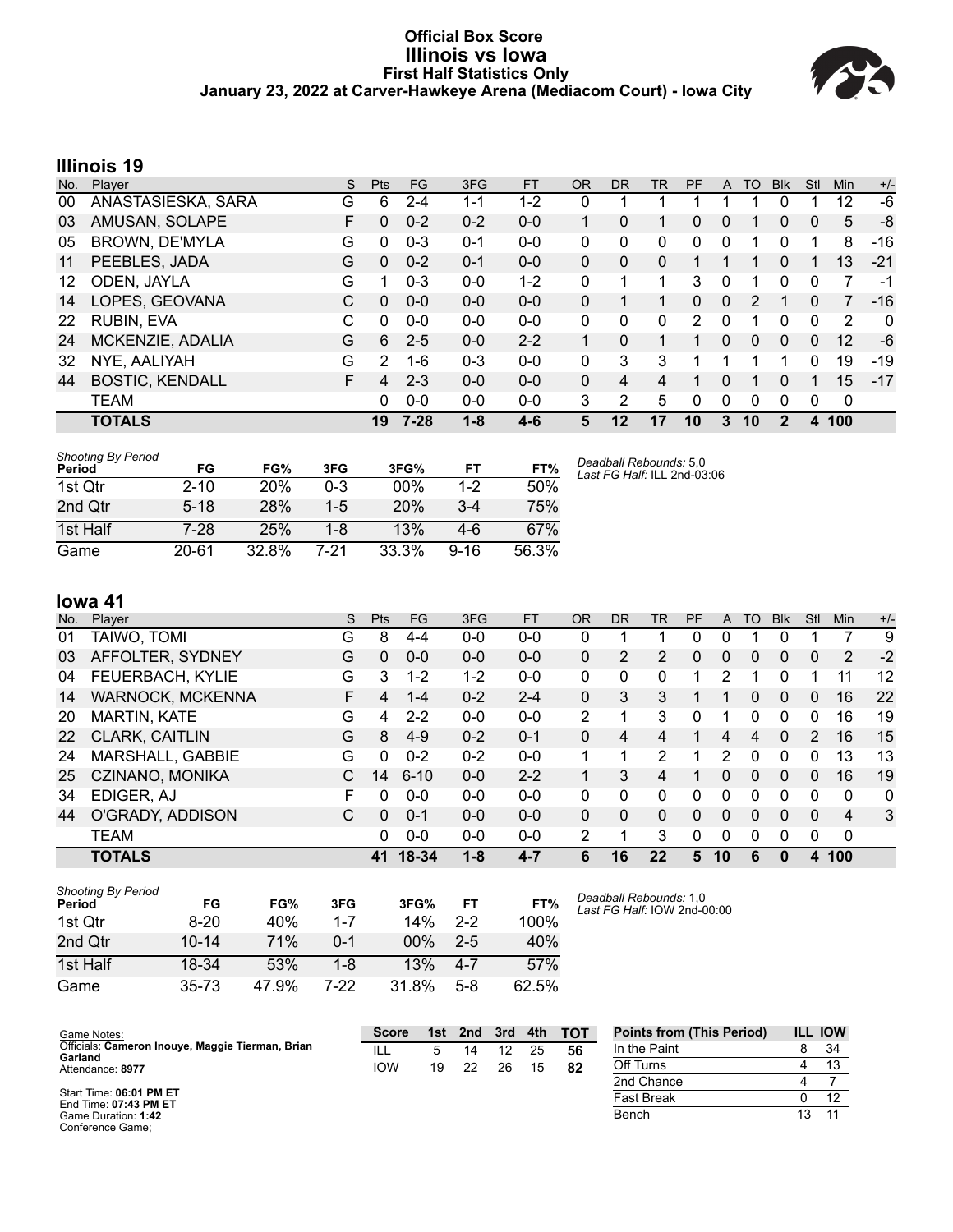#### **Official Box Score Illinois vs Iowa First Quarter Statistics Only January 23, 2022 at Carver-Hawkeye Arena (Mediacom Court) - Iowa City**



## **Illinois 5**

| No. | Player                 | S | <b>Pts</b> | <b>FG</b> | 3FG     | <b>FT</b> | 0R           | DR | TR | PF            | A        | TO       | <b>Blk</b> | <b>Stl</b>   | Min | $+/-$ |
|-----|------------------------|---|------------|-----------|---------|-----------|--------------|----|----|---------------|----------|----------|------------|--------------|-----|-------|
| 05  | <b>BROWN, DE'MYLA</b>  | G | 0          | $0 - 3$   | $0 - 1$ | $0-0$     | 0            | 0  | 0  | 0             | 0        |          | O          |              | 6   | $-11$ |
| 11  | PEEBLES, JADA          | G | 0          | $0 - 1$   | $0 - 0$ | $0 - 0$   | $\Omega$     | 0  | 0  | 0             |          | 0        | 0          | $\mathbf{0}$ | 8   | $-12$ |
| 14  | LOPES, GEOVANA         | C | 0          | $0 - 0$   | $0 - 0$ | $0-0$     | $\Omega$     |    | 1  | 0             | 0        | 2        |            | 0            |     | $-16$ |
| 32  | NYE, AALIYAH           | G | 0          | $0 - 3$   | $0 - 2$ | $0 - 0$   | $\mathbf{0}$ | 2  | 2  |               | $\Omega$ | 0        |            | 0            | 9   | $-11$ |
| 44  | <b>BOSTIC, KENDALL</b> | F | 4          | $2 - 2$   | $0 - 0$ | $0 - 0$   | $\Omega$     | 0  | 0  | 0             | 0        | $\Omega$ | 0          | $\mathbf 0$  | 5   | -9    |
| 00  | ANASTASIESKA, SARA     | G | $\Omega$   | $0 - 0$   | $0 - 0$ | $0 - 0$   | 0            |    | 1  | 0             |          |          | 0          |              | 5   | $-3$  |
| 03  | AMUSAN, SOLAPE         | F | 0          | $0 - 0$   | $0 - 0$ | $0 - 0$   | $\mathbf{0}$ | 0  | 0  | 0             | 0        | 0        | 0          | $\Omega$     | 0   | 0     |
| 12  | ODEN, JAYLA            | G |            | $0 - 1$   | $0 - 0$ | $1 - 2$   | $\Omega$     |    |    | $\mathcal{P}$ | $\Omega$ |          | 0          | $\mathbf{0}$ | 3   | $-5$  |
| 22  | RUBIN, EVA             | C | 0          | $0 - 0$   | $0 - 0$ | $0 - 0$   | $\Omega$     | 0  | 0  | 2             | 0        |          | 0          | 0            | 2   | 0     |
| 24  | MCKENZIE, ADALIA       | G | 0          | $0 - 0$   | $0 - 0$ | $0 - 0$   | $\mathbf{0}$ | 0  | 0  | 0             | $\Omega$ | 0        | 0          | $\Omega$     | 4   | $-3$  |
|     | <b>TEAM</b>            |   |            |           |         |           | $\Omega$     | 2  | 2  | 0             |          | 0        |            |              |     |       |
|     | <b>TOTALS</b>          |   | 5          | $2 - 10$  | $0 - 3$ | $1 - 2$   | $\bf{0}$     | 7  |    | 5             | 2        | 6        | 2          | 2            | 50  |       |

| <b>Shooting By Period</b><br>Period | FG        | FG%        | 3FG     | 3FG%       | FT       | FT%   | Deadball Rebounds: 5.0 |
|-------------------------------------|-----------|------------|---------|------------|----------|-------|------------------------|
| 1st Qtr                             | $2 - 10$  | <b>20%</b> | $0 - 3$ | $00\%$     | $1 - 2$  | 50%   |                        |
| 2nd Qtr                             | $5 - 18$  | 28%        | $1-5$   | <b>20%</b> | $3 - 4$  | 75%   |                        |
| 1st Half                            | $2 - 10$  | <b>20%</b> | $0 - 3$ | $00\%$     | $1 - 2$  | 50%   |                        |
| 1st Half                            | $7-28$    | 25%        | 1-8     | 13%        | 4-6      | 67%   |                        |
| Game                                | $20 - 61$ | 32.8%      | 7-21    | 33.3%      | $9 - 16$ | 56.3% |                        |

## **Iowa 19**

| No. | Player                  | S | Pts           | FG       | 3FG     | <b>FT</b> | <b>OR</b> | <b>DR</b> | TR             | PF           | A | TO          | <b>Blk</b> | <b>Stl</b> | Min      | $+/-$    |
|-----|-------------------------|---|---------------|----------|---------|-----------|-----------|-----------|----------------|--------------|---|-------------|------------|------------|----------|----------|
| 14  | <b>WARNOCK, MCKENNA</b> | F | 0             | $0 - 3$  | $0 - 2$ | $0-0$     | 0         | 2         | 2              | 0            | 0 | 0           |            | 0          | 8        | 12       |
| 20  | <b>MARTIN, KATE</b>     | G | 0             | $0 - 0$  | $0 - 0$ | $0 - 0$   | 2         | 1         | 3              | 0            | 0 | 0           | 0          | 0          | 9        | 9        |
| 22  | CLARK, CAITLIN          | G | 4             | $2 - 7$  | $0 - 2$ | $0 - 0$   | 0         | 2         | $\overline{2}$ | 0            | 2 | 2           | 0          |            | 8        | 12       |
| 24  | MARSHALL, GABBIE        | G | $\Omega$      | $0 - 1$  | $0 - 1$ | $0 - 0$   | 1         | 1         | $\overline{2}$ |              |   | 0           | $\Omega$   | 0          | 8        | 13       |
| 25  | CZINANO, MONIKA         | C | 10            | $4 - 5$  | $0 - 0$ | $2 - 2$   | 0         | 1         | 1              | 0            | 0 | 0           | 0          | 0          | 8        | 14       |
| 01  | TAIWO, TOMI             | G | $\mathcal{P}$ | $1 - 1$  | $0 - 0$ | $0 - 0$   | $\Omega$  | 0         | 0              | $\Omega$     | 0 | 0           | $\Omega$   | 0          | 2        | 1        |
| 03  | AFFOLTER, SYDNEY        | G | $\Omega$      | $0 - 0$  | $0 - 0$ | $0 - 0$   | $\Omega$  | 0         | 0              | 0            | 0 | 0           | 0          | 0          | $\Omega$ | 0        |
| 04  | FEUERBACH, KYLIE        | G | 3             | $1 - 2$  | $1 - 2$ | $0 - 0$   | 0         | 0         | 0              | $\Omega$     | 2 | 0           | 0          | 0          | 5        | 9        |
| 34  | EDIGER, AJ              | F | <sup>0</sup>  | $0 - 0$  | $0 - 0$ | $0 - 0$   | 0         | 0         | 0              | 0            | 0 | 0           | o          | 0          | 0        | 0        |
| 44  | O'GRADY, ADDISON        | C | 0             | $0 - 1$  | $0 - 0$ | $0 - 0$   | 0         | 0         | $\Omega$       | 0            | 0 | 0           | 0          | 0          | 2        | $\Omega$ |
|     | <b>TEAM</b>             |   |               |          |         |           | 2         | 1         | 3              | $\mathbf{0}$ |   | 0           |            |            |          |          |
|     | <b>TOTALS</b>           |   | 19            | $8 - 20$ | $1 - 7$ | $2 - 2$   | 5         | 8         | 13             | 1            | 5 | $\mathbf 2$ | 0          |            | 50       |          |

| <b>Shooting By Period</b> |           |       |         |       |         |       | Deadball Rebounds: 1,0 |
|---------------------------|-----------|-------|---------|-------|---------|-------|------------------------|
| Period                    | FG        | FG%   | 3FG     | 3FG%  | FT      | FT%   |                        |
| 1st Qtr                   | $8 - 20$  | 40%   | $1 - 7$ | 14%   | $2 - 2$ | 100%  |                        |
| 2nd Qtr                   | $10 - 14$ | 71%   | $0 - 1$ | 00%   | $2 - 5$ | 40%   |                        |
| 1st Half                  | $8 - 20$  | 40%   | $1 - 7$ | 14%   | $2 - 2$ | 100%  |                        |
| 1st Half                  | 18-34     | 53%   | 1-8     | 13%   | 4-7     | 57%   |                        |
| Game                      | $35 - 73$ | 47.9% | 7-22    | 31.8% | $5-8$   | 62.5% |                        |

| Game Notes:                                                 | <b>Score</b> | 1st l | 2nd 3rd 4th |    |    | <b>TOT</b> | <b>Points (This Period)</b> | ILL           | <b>IOW</b>   |
|-------------------------------------------------------------|--------------|-------|-------------|----|----|------------|-----------------------------|---------------|--------------|
| Officials: Cameron Inouye, Maggie Tierman, Brian<br>Garland | <b>ILL</b>   | 5.    | 14          | 12 | 25 | 56         | In the Paint                |               | 14           |
| Attendance: 8977                                            | <b>IOW</b>   | 19    | 22          | 26 | 15 | 82         | Off Turns                   |               |              |
|                                                             |              |       |             |    |    |            | 2nd Chance                  |               |              |
| Start Time: 06:01 PM ET<br>End Time: 07:43 PM ET            |              |       |             |    |    |            | <b>Fast Break</b>           |               |              |
| Game Duration: 1:42                                         |              |       |             |    |    |            | Bench                       |               |              |
| Conference Game:                                            |              |       |             |    |    |            | Per Poss                    | 0.294<br>3/17 | .056<br>9/18 |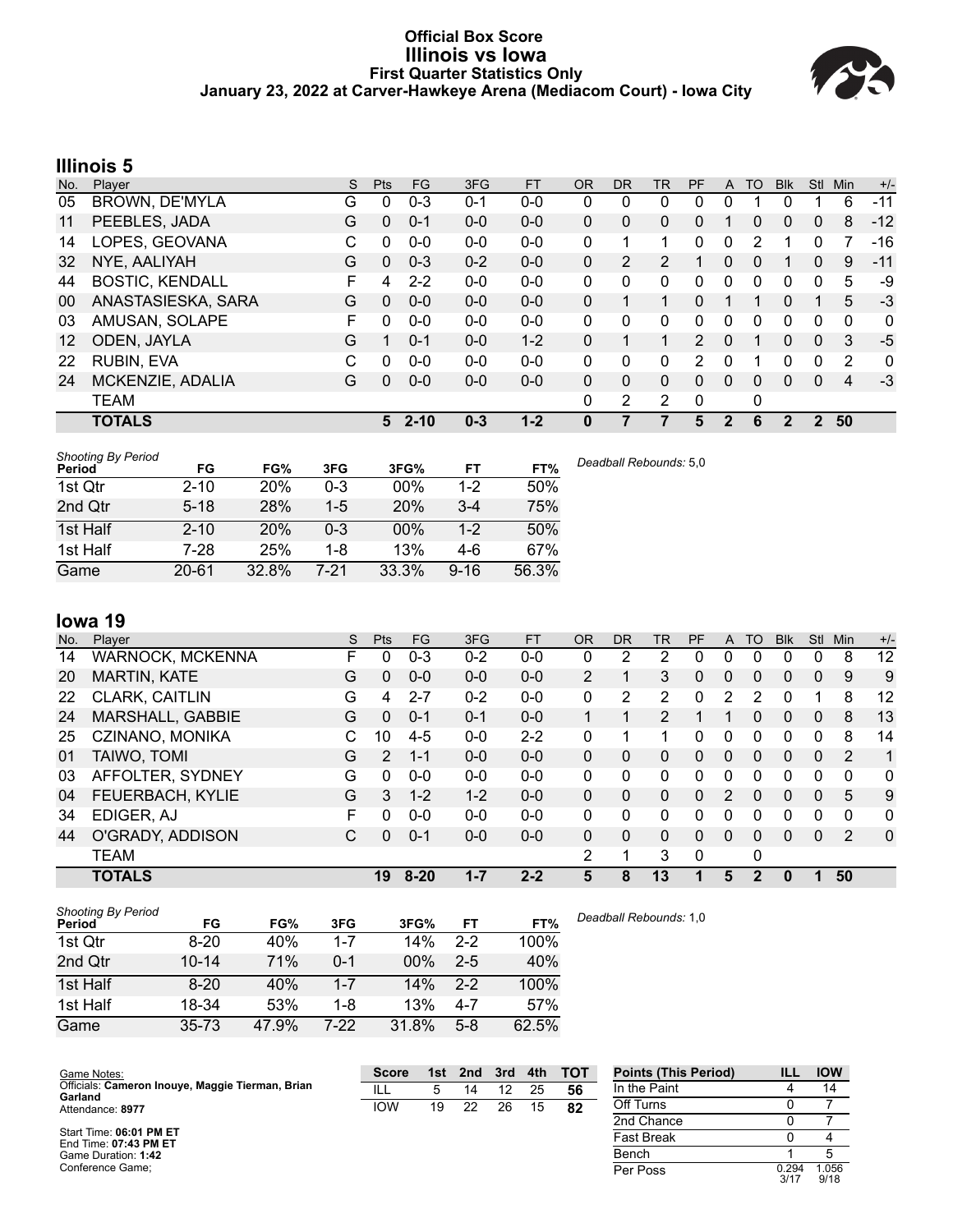#### **Official Play-By-Play Illinois vs Iowa First Quarter January 23, 2022 at Carver-Hawkeye Arena (Mediacom Court) - Iowa City**



#### **Period 1**

<mark>Starters :</mark><br>Illinois: 5 BROWN,DE'MYLA (G); 11 PEEBLES,JADA (G); 14 LOPES,GEOVANA (C); 32 NYE,AALIYAH (G); 44 BOSTIC,KENDALL (F);<br>Iowa: 14 WARNOCK,MCKENNA (F); 20 MARTIN,KATE (G); 22 CLARK,CAITLIN (G); 24 MARSHALL,GABBIE (

| Time           | <b>VISITORS: Illinois</b>                              | <b>Score</b> | <b>Margin</b>  | <b>HOME: Iowa</b>                                                  |
|----------------|--------------------------------------------------------|--------------|----------------|--------------------------------------------------------------------|
| 09:41          |                                                        |              |                | MISSED 3PTR by WARNOCK, MCKENNA                                    |
| 09:37          |                                                        |              |                | REBOUND (OFF) by MARTIN, KATE                                      |
| 09:28          |                                                        | $2 - 0$      | H <sub>2</sub> | GOOD! LAYUP by CZINANO, MONIKA                                     |
| 09:28          |                                                        |              |                | ASSIST by CLARK, CAITLIN                                           |
| 08:59          | MISSED JUMPER by BROWN, DE'MYLA                        |              |                |                                                                    |
| 08:55          |                                                        |              |                | REBOUND (DEF) by WARNOCK, MCKENNA                                  |
| 08:50          |                                                        |              |                | TURNOVER (BADPASS) by CLARK, CAITLIN                               |
| 08:50          | STEAL by BROWN, DE'MYLA                                |              |                |                                                                    |
| 08:34          | MISSED 3PTR by NYE, AALIYAH                            |              |                |                                                                    |
| 08:31          |                                                        |              |                | REBOUND (DEF) by CLARK, CAITLIN                                    |
| 08:26          |                                                        | $4 - 0$      | H4             | GOOD! LAYUP by CLARK, CAITLIN [FB]                                 |
| 08:10<br>08:07 | MISSED JUMPER by PEEBLES, JADA                         |              |                |                                                                    |
| 08:01          |                                                        |              |                | REBOUND (DEF) by MARSHALL, GABBIE<br>MISSED 3PTR by CLARK, CAITLIN |
| 07:57          | REBOUND (DEF) by LOPES, GEOVANA                        |              |                |                                                                    |
| 07:43          | GOOD! LAYUP by BOSTIC, KENDALL                         | $4 - 2$      | H <sub>2</sub> |                                                                    |
| 07:43          | ASSIST by PEEBLES, JADA                                |              |                |                                                                    |
| 07:27          |                                                        | $6 - 2$      | H4             | GOOD! LAYUP by CZINANO, MONIKA                                     |
| 07:27          |                                                        |              |                | ASSIST by CLARK, CAITLIN                                           |
| 07:04          | TURNOVER (TRAVEL) by LOPES, GEOVANA                    |              |                |                                                                    |
| 07:04          |                                                        |              |                | SUB OUT: MARTIN, KATE                                              |
| 07:04          |                                                        |              |                | SUB IN: FEUERBACH, KYLIE                                           |
| 06:50          |                                                        | $8 - 2$      | H <sub>6</sub> | GOOD! LAYUP by CZINANO, MONIKA                                     |
| 06:50          |                                                        |              |                | ASSIST by FEUERBACH, KYLIE                                         |
| 06:31          | TURNOVER (LOSTBALL) by BROWN, DE'MYLA                  |              |                |                                                                    |
| 06:31          |                                                        |              |                | STEAL by CLARK, CAITLIN                                            |
| 06:26          |                                                        |              |                | MISSED LAYUP by CLARK, CAITLIN                                     |
| 06:23          |                                                        |              |                | REBOUND (OFF) by MARSHALL, GABBIE                                  |
| 06:21          |                                                        | $11 - 2$     | H9             | GOOD! 3PTR by FEUERBACH, KYLIE                                     |
| 06:21          |                                                        |              |                | ASSIST by MARSHALL, GABBIE                                         |
| 06:00          | MISSED JUMPER by BROWN, DE'MYLA                        |              |                |                                                                    |
| 05:57          |                                                        |              |                | REBOUND (DEF) by WARNOCK, MCKENNA                                  |
| 05:52          | FOUL (PERSONAL) by NYE, AALIYAH                        |              |                |                                                                    |
| 05:52<br>05:52 |                                                        |              |                | SUB OUT: WARNOCK, MCKENNA<br>SUB IN: MARTIN, KATE                  |
| 05:52          |                                                        | $12 - 2$     | H 10           | GOOD! FT by CZINANO, MONIKA [FB]                                   |
| 05:52          |                                                        | $13 - 2$     | H 11           | GOOD! FT by CZINANO, MONIKA [FB]                                   |
| 05:52          |                                                        |              |                | SUB OUT: CZINANO, MONIKA                                           |
| 05:52          |                                                        |              |                | SUB IN: O'GRADY, ADDISON                                           |
| 05:29          | TURNOVER (TRAVEL) by LOPES, GEOVANA                    |              |                |                                                                    |
| 05:29          | SUB OUT: LOPES, GEOVANA                                |              |                |                                                                    |
| 05:29          | SUB IN: RUBIN, EVA                                     |              |                |                                                                    |
| 05:29          | TIMEOUT 30SEC                                          |              |                |                                                                    |
| 05:29          |                                                        |              |                |                                                                    |
| 05:29          | SUB OUT: BOSTIC, KENDALL                               |              |                |                                                                    |
| 05:29          | SUB IN: ANASTASIESKA, SARA                             |              |                |                                                                    |
| 05:01          |                                                        |              |                | MISSED JUMPER by CLARK, CAITLIN                                    |
| 04:59          | REBOUND (DEF) by TEAM                                  |              |                |                                                                    |
| 04:44          | MISSED 3PTR by BROWN, DE'MYLA                          |              |                |                                                                    |
| 04:41          |                                                        |              |                | REBOUND (DEF) by TEAM                                              |
| 04:27          | FOUL (PERSONAL) by RUBIN, EVA                          |              |                |                                                                    |
| 04:27          | SUB OUT: BROWN, DE'MYLA                                |              |                |                                                                    |
| 04:27          | SUB IN: MCKENZIE, ADALIA                               |              |                |                                                                    |
| 04:19          |                                                        |              |                | MISSED LAYUP by CLARK, CAITLIN                                     |
| 04:18<br>04:04 | REBOUND (DEF) by TEAM<br>MISSED JUMPER by NYE, AALIYAH |              |                |                                                                    |
| 04:00          |                                                        |              |                | REBOUND (DEF) by CLARK, CAITLIN                                    |
| 03:56          |                                                        |              |                | MISSED LAYUP by O'GRADY, ADDISON                                   |
| 03:56          | BLOCK by NYE, AALIYAH                                  |              |                |                                                                    |
| 03:56          |                                                        |              |                | REBOUND (OFF) by TEAM                                              |
| 03:56          |                                                        |              |                | SUB OUT: CLARK, CAITLIN                                            |
| 03:56          |                                                        |              |                | SUB OUT: O'GRADY, ADDISON                                          |
| 03:56          |                                                        |              |                | SUB IN: WARNOCK, MCKENNA                                           |
| 03:56          |                                                        |              |                | SUB IN: CZINANO, MONIKA                                            |
| 03:56          | SUB OUT: PEEBLES, JADA                                 |              |                |                                                                    |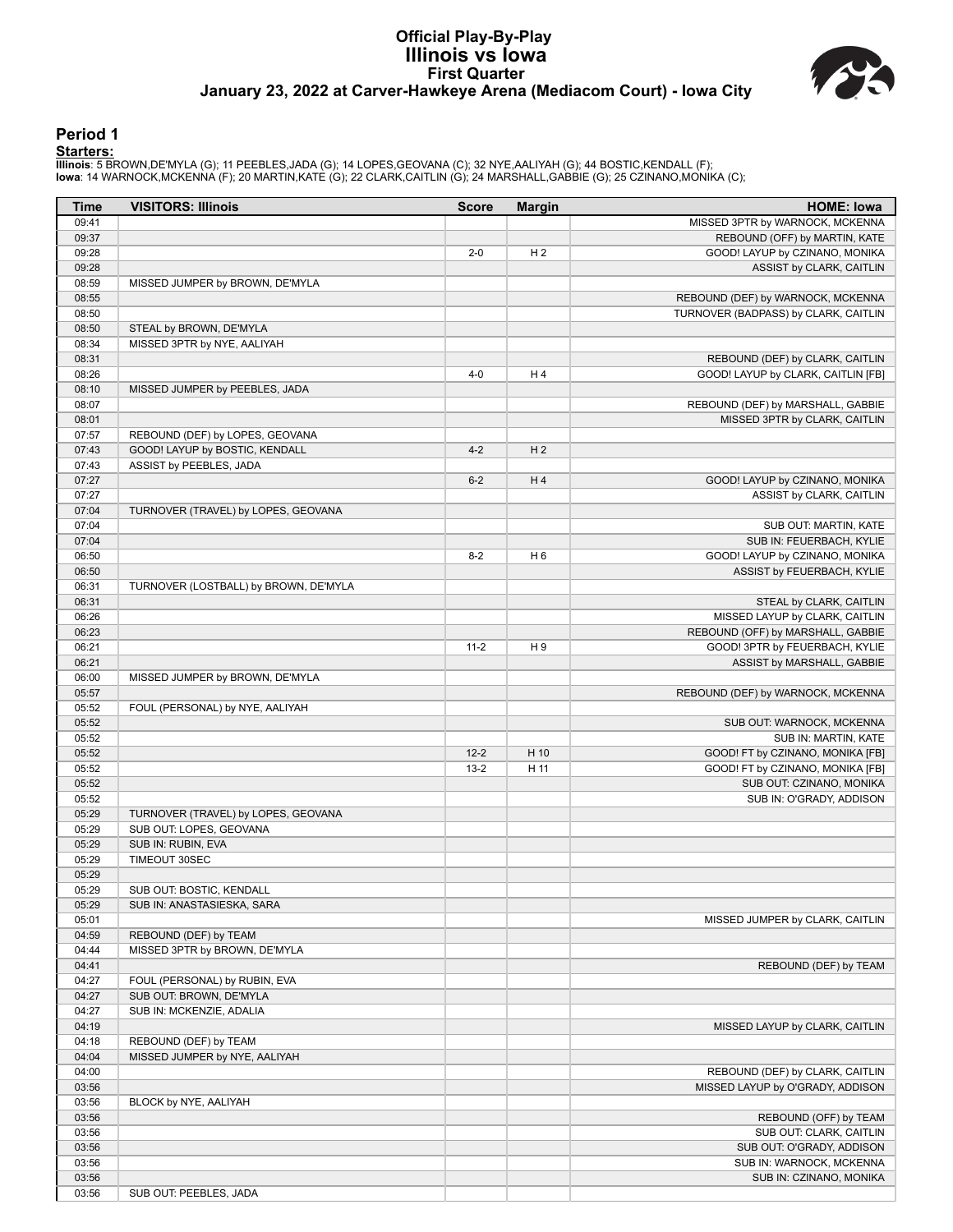| <b>Time</b> | <b>VISITORS: Illinois</b>               | <b>Score</b> | <b>Margin</b> | <b>HOME: Iowa</b>                     |
|-------------|-----------------------------------------|--------------|---------------|---------------------------------------|
| 03:56       | SUB IN: ODEN, JAYLA                     |              |               |                                       |
| 03:52       |                                         |              |               | MISSED LAYUP by WARNOCK, MCKENNA      |
| 03:48       | REBOUND (DEF) by ANASTASIESKA, SARA     |              |               |                                       |
| 03:39       | FOUL (OFF) by RUBIN, EVA                |              |               |                                       |
| 03:39       | TURNOVER (OFFENSIVE) by RUBIN, EVA      |              |               |                                       |
| 03:39       | SUB OUT: RUBIN, EVA                     |              |               |                                       |
| 03:39       | SUB IN: LOPES, GEOVANA                  |              |               |                                       |
| 03:18       |                                         |              |               | MISSED 3PTR by MARSHALL, GABBIE       |
| 03:14       |                                         |              |               | REBOUND (OFF) by MARTIN, KATE         |
| 03:11       |                                         |              |               | MISSED 3PTR by WARNOCK, MCKENNA       |
| 03:07       | REBOUND (DEF) by ODEN, JAYLA            |              |               |                                       |
| 02:53       | TURNOVER (TRAVEL) by ANASTASIESKA, SARA |              |               |                                       |
| 02:35       |                                         | $15 - 2$     | H 13          | GOOD! JUMPER by CZINANO, MONIKA       |
| 02:35       |                                         |              |               | ASSIST by FEUERBACH, KYLIE            |
| 02:19       | MISSED 3PTR by NYE, AALIYAH             |              |               |                                       |
| 02:15       |                                         |              |               | REBOUND (DEF) by CZINANO, MONIKA      |
| 02:04       |                                         |              |               | MISSED 3PTR by FEUERBACH, KYLIE       |
| 02:01       | REBOUND (DEF) by NYE, AALIYAH           |              |               |                                       |
| 01:48       |                                         |              |               | FOUL (PERSONAL) by MARSHALL, GABBIE   |
| 01:48       |                                         |              |               | SUB OUT: FEUERBACH, KYLIE             |
| 01:48       |                                         |              |               | SUB OUT: MARSHALL, GABBIE             |
| 01:48       |                                         |              |               | SUB IN: TAIWO, TOMI                   |
| 01:48       |                                         |              |               | SUB IN: CLARK, CAITLIN                |
| 01:48       | SUB OUT: NYE, AALIYAH                   |              |               |                                       |
| 01:48       | SUB IN: PEEBLES, JADA                   |              |               |                                       |
| 01:48       | MISSED FT by ODEN, JAYLA                |              |               |                                       |
| 01:48       | REBOUND (OFF) by TEAM                   |              |               |                                       |
| 01:48       | GOOD! FT by ODEN, JAYLA                 | $15-3$       | H 12          |                                       |
| 01:35       |                                         |              |               | MISSED LAYUP by CZINANO, MONIKA       |
| 01:35       | BLOCK by LOPES, GEOVANA                 |              |               |                                       |
| 01:35       |                                         |              |               | REBOUND (OFF) by TEAM                 |
| 01:25       |                                         | $17-3$       | H 14          | GOOD! LAYUP by TAIWO, TOMI            |
| 01:08       | MISSED LAYUP by ODEN, JAYLA             |              |               |                                       |
| 01:08       |                                         |              |               | REBOUND (DEF) by MARTIN, KATE         |
| 01:08       | FOUL (PERSONAL) by ODEN, JAYLA          |              |               |                                       |
| 00:57       |                                         | $19-3$       | H 16          | GOOD! LAYUP by CLARK, CAITLIN         |
| 00:42       | FOUL (OFF) by ODEN, JAYLA               |              |               |                                       |
| 00:42       | TURNOVER (OFFENSIVE) by ODEN, JAYLA     |              |               |                                       |
| 00:42       | SUB OUT: LOPES, GEOVANA                 |              |               |                                       |
| 00:42       | SUB IN: BOSTIC, KENDALL                 |              |               |                                       |
| 00:42       | SUB OUT: ODEN, JAYLA                    |              |               |                                       |
| 00:42       | SUB IN: NYE, AALIYAH                    |              |               |                                       |
| 00:34       |                                         |              |               | MISSED 3PTR by CLARK, CAITLIN         |
| 00:31       | REBOUND (DEF) by NYE, AALIYAH           |              |               |                                       |
| 00:08       | GOOD! LAYUP by BOSTIC, KENDALL          | $19-5$       | H 14          |                                       |
| 00:08       | ASSIST by ANASTASIESKA, SARA            |              |               |                                       |
| 00:00       |                                         |              |               | TURNOVER (LOSTBALL) by CLARK, CAITLIN |
| 00:00       | STEAL by ANASTASIESKA, SARA             |              |               |                                       |

## **Illinois 5, Iowa 19**

| <b>Points (This Period)</b> | ILL           | <b>IOW</b>    |
|-----------------------------|---------------|---------------|
| In the Paint                |               | 14            |
| Off Turns                   |               |               |
| 2nd Chance                  |               |               |
| Fast Break                  |               |               |
| Bench                       |               |               |
| Per Poss                    | 0.294<br>3/17 | 1.056<br>9/18 |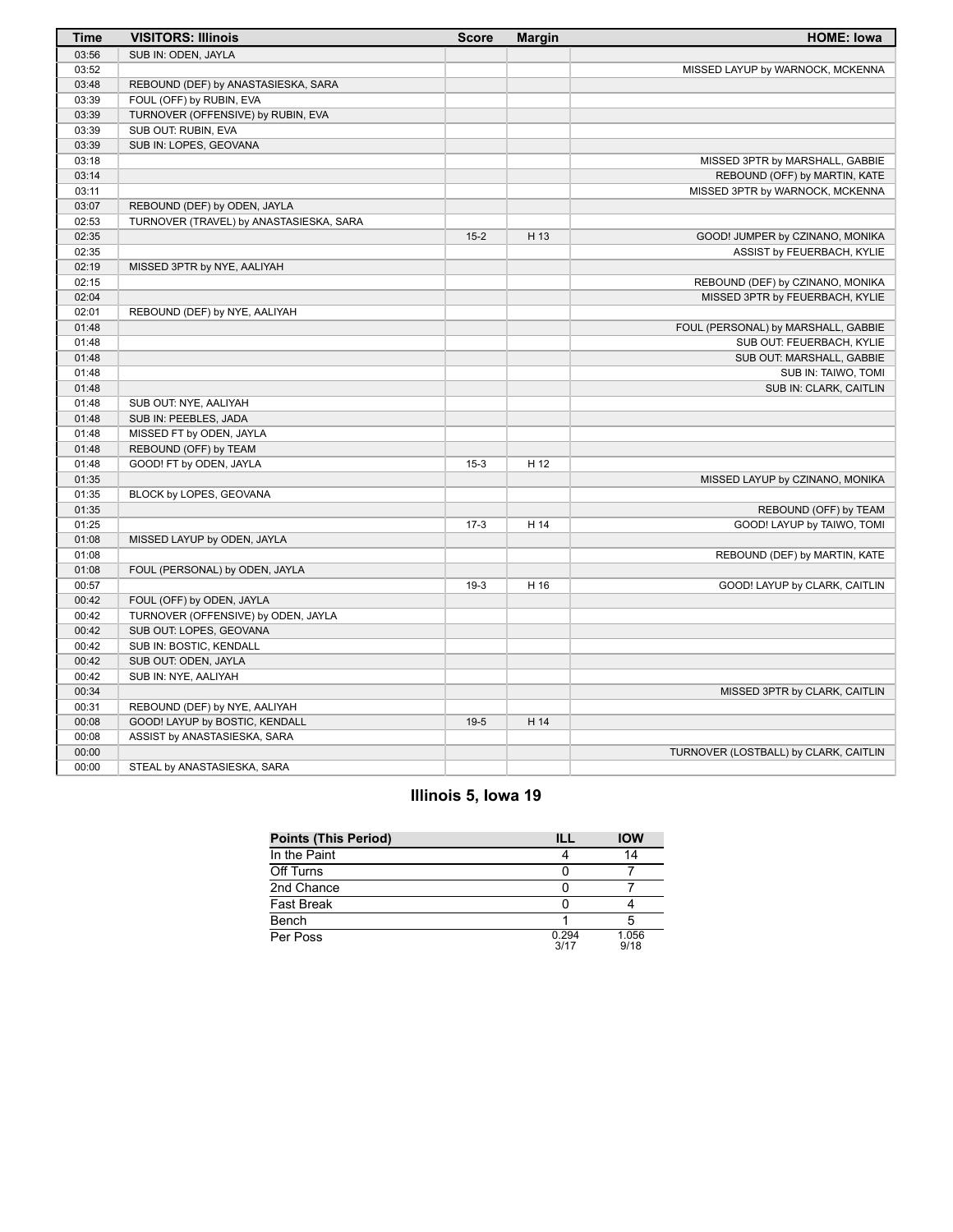#### **Official Box Score Illinois vs Iowa Second Quarter Statistics Only January 23, 2022 at Carver-Hawkeye Arena (Mediacom Court) - Iowa City**



## **Illinois 14**

| No. | Player                 | S | <b>Pts</b>   | <b>FG</b> | 3FG     | <b>FT</b> | <b>OR</b>    | DR           | TR          | PF | A            | TO | <b>Blk</b> | <b>Stl</b>   | Min | $+/-$          |
|-----|------------------------|---|--------------|-----------|---------|-----------|--------------|--------------|-------------|----|--------------|----|------------|--------------|-----|----------------|
| 05  | <b>BROWN, DE'MYLA</b>  | G | 0            | $0 - 0$   | $0 - 0$ | $0 - 0$   | 0            | 0            | 0           | 0  |              | 0  | 0          | 0            | 2   | $-5$           |
| 11  | PEEBLES, JADA          | G | $\mathbf{0}$ | $0 - 1$   | $0 - 1$ | $0-0$     | $\Omega$     | 0            | 0           |    | 0            |    | 0          |              | 5   | $-9$           |
| 14  | LOPES, GEOVANA         | С | 0            | $0 - 0$   | $0 - 0$ | $0 - 0$   | $\Omega$     | 0            | 0           | 0  | 0            | 0  | 0          | 0            | 0   | 0              |
| 32  | NYE, AALIYAH           | G | 2            | $1 - 3$   | $0 - 1$ | $0 - 0$   | $\Omega$     |              | 1           | 0  |              |    | 0          | $\Omega$     | 10  | -8             |
| 44  | <b>BOSTIC, KENDALL</b> | F | 0            | $0 - 1$   | $0 - 0$ | $0 - 0$   | $\mathbf{0}$ | 4            | 4           | 1  | 0            |    | 0          |              | 10  | -8             |
| 00  | ANASTASIESKA, SARA     | G | 6            | $2 - 4$   | $1 - 1$ | $1 - 2$   | $\mathbf{0}$ | $\Omega$     | 0           | 1  | $\Omega$     | 0  | 0          | $\Omega$     | 7   | $-3$           |
| 03  | AMUSAN, SOLAPE         | F | 0            | $0 - 2$   | $0 - 2$ | $0 - 0$   | 1            | $\Omega$     | 1           | 0  | 0            |    | 0          | 0            | 5   | -8             |
| 12  | ODEN, JAYLA            | G | $\mathbf{0}$ | $0 - 2$   | $0 - 0$ | $0 - 0$   | $\mathbf{0}$ | $\mathbf{0}$ | 0           |    | $\mathbf{0}$ | 0  | 0          | $\mathbf{0}$ | 4   | $\overline{4}$ |
| 22  | RUBIN, EVA             | C | <sup>0</sup> | $0 - 0$   | $0 - 0$ | $0 - 0$   | $\Omega$     | 0            | 0           | 0  | 0            | 0  | 0          | 0            | 0   | 0              |
| 24  | MCKENZIE, ADALIA       | G | 6            | $2 - 5$   | $0 - 0$ | $2 - 2$   | $\mathbf{1}$ | 0            | $\mathbf 1$ | 1  | $\Omega$     | 0  | 0          | $\Omega$     | 8   | $-3$           |
|     | <b>TEAM</b>            |   |              |           |         |           | 3            | 0            | 3           | 0  |              | 0  |            |              |     |                |
|     | <b>TOTALS</b>          |   | 14           | $5 - 18$  | $1 - 5$ | $3 - 4$   | 5            | 5            | 10          | 5  |              | 4  | 0          |              | 50  |                |

| <b>Shooting By Period</b><br>Period | FG        | FG%   | 3FG      | 3FG%       | FT       | FT%   | Deadball Rebounds: 5,0 |
|-------------------------------------|-----------|-------|----------|------------|----------|-------|------------------------|
| 3rd Qtr                             | $4 - 16$  | 25%   | $3-5$    | 60%        | $1-2$    | 50%   |                        |
| 4th Qtr                             | $9 - 17$  | 53%   | $3 - 8$  | 38%        | $4 - 8$  | 50%   |                        |
| 2nd Half                            | $5 - 18$  | 28%   | $1-5$    | <b>20%</b> | $3 - 4$  | 75%   |                        |
| 2nd Half                            | 13-33     | 39%   | $6 - 13$ | 46%        | $5 - 10$ | 50%   |                        |
| Game                                | $20 - 61$ | 32.8% | 7-21     | 33.3%      | $9 - 16$ | 56.3% |                        |

# **Iowa 22**

| No. | Plaver              | S | <b>Pts</b>        | <b>FG</b> | 3FG     | <b>FT</b> | <b>OR</b> | <b>DR</b> | TR       | <b>PF</b>    | A | TO       | <b>Blk</b> | Stl | Min      | $+/-$    |
|-----|---------------------|---|-------------------|-----------|---------|-----------|-----------|-----------|----------|--------------|---|----------|------------|-----|----------|----------|
| 14  | WARNOCK, MCKENNA    | F | 4                 | 1-1       | $0 - 0$ | 2-4       | 0         |           |          |              |   | 0        |            | 0   | 8        | 10       |
| 20  | <b>MARTIN, KATE</b> | G | 4                 | $2 - 2$   | $0 - 0$ | $0 - 0$   | 0         | 0         | 0        | 0            |   | 0        | 0          | 0   | 7        | 10       |
| 22  | CLARK, CAITLIN      | G | 4                 | $2 - 2$   | $0 - 0$ | $0 - 1$   | 0         | 2         | 2        | 4            | 2 | 2        | ი          |     | 8        | 3        |
| 24  | MARSHALL, GABBIE    | G | 0                 | $0 - 1$   | $0 - 1$ | $0 - 0$   | 0         | $\Omega$  | $\Omega$ | $\Omega$     |   | 0        | 0          | 0   | 5        | $\Omega$ |
| 25  | CZINANO, MONIKA     | C | 4                 | $2 - 5$   | $0 - 0$ | $0 - 0$   | 1         | 2         | 3        | 1            | 0 | 0        | 0          | 0   | 8        | 5        |
| 01  | TAIWO, TOMI         | G | 6                 | $3 - 3$   | $0 - 0$ | $0 - 0$   | 0         | 1         | 1        | $\Omega$     | 0 |          | $\Omega$   |     | 5        | 8        |
| 03  | AFFOLTER, SYDNEY    | G | $\Omega$          | $0 - 0$   | $0 - 0$ | $0 - 0$   | 0         | 2         | 2        | 0            | 0 | 0        | 0          | 0   | 2        | $-2$     |
| 04  | FEUERBACH, KYLIE    | G | 0                 | $0 - 0$   | $0 - 0$ | $0 - 0$   | 0         | $\Omega$  | 0        |              | 0 |          | 0          |     | 6        | 3        |
| 34  | EDIGER, AJ          | F | 0                 | $0 - 0$   | $0 - 0$ | $0 - 0$   | 0         | 0         | 0        | 0            | 0 | 0        | ი          | 0   | $\Omega$ | 0        |
| 44  | O'GRADY, ADDISON    | C | $\Omega$          | $0 - 0$   | $0 - 0$ | $0 - 0$   | 0         | $\Omega$  | $\Omega$ | $\Omega$     | 0 | $\Omega$ | 0          | 0   | 2        | 3        |
|     | <b>TEAM</b>         |   |                   |           |         |           | 0         | 0         | 0        | $\mathbf{0}$ |   | 0        |            |     |          |          |
|     | <b>TOTALS</b>       |   | $22 \overline{)}$ | $10 - 14$ | $0 - 1$ | $2 - 5$   |           | 8         | 9        | 4            | 5 | 4        | 0          | 3   | 50       |          |

| <b>Shooting By Period</b><br>Period | FG        | FG%   | 3FG     | 3FG%  | FT      | FT%   | De |
|-------------------------------------|-----------|-------|---------|-------|---------|-------|----|
| 3rd Qtr                             | 11-18     | 61%   | $3-6$   | 50%   | 1-1     | 100%  |    |
| 4th Qtr                             | $6 - 21$  | 29%   | $3 - 8$ | 38%   | $0 - 0$ | 0%    |    |
| 2nd Half                            | $10 - 14$ | 71%   | $0 - 1$ | 00%   | $2 - 5$ | 40%   |    |
| 2nd Half                            | 17-39     | 44%   | $6-14$  | 43%   | $1 - 1$ | 100%  |    |
| Game                                | $35 - 73$ | 47.9% | 7-22    | 31.8% | $5-8$   | 62.5% |    |

*Deadball Rebounds:* 1,0

| Game Notes:                                                 | <b>Score</b> |    | 1st 2nd | 3rd | 4th | тот | <b>Points (This Period)</b> | ill           | <b>IOW</b>     |
|-------------------------------------------------------------|--------------|----|---------|-----|-----|-----|-----------------------------|---------------|----------------|
| Officials: Cameron Inouye, Maggie Tierman, Brian<br>Garland | ILL          | 5  | 14      | 12  | 25  | 56  | In the Paint                |               | 20             |
| Attendance: 8977                                            | <b>IOW</b>   | 19 | 22      | 26  | 15  | 82  | Off Turns                   |               |                |
|                                                             |              |    |         |     |     |     | 2nd Chance                  |               |                |
| Start Time: 06:01 PM ET<br>End Time: 07:43 PM ET            |              |    |         |     |     |     | <b>Fast Break</b>           |               |                |
| Game Duration: 1:42                                         |              |    |         |     |     |     | Bench                       |               |                |
| Conference Game:                                            |              |    |         |     |     |     | Per Poss                    | በ 737<br>7/19 | 1.158<br>11/19 |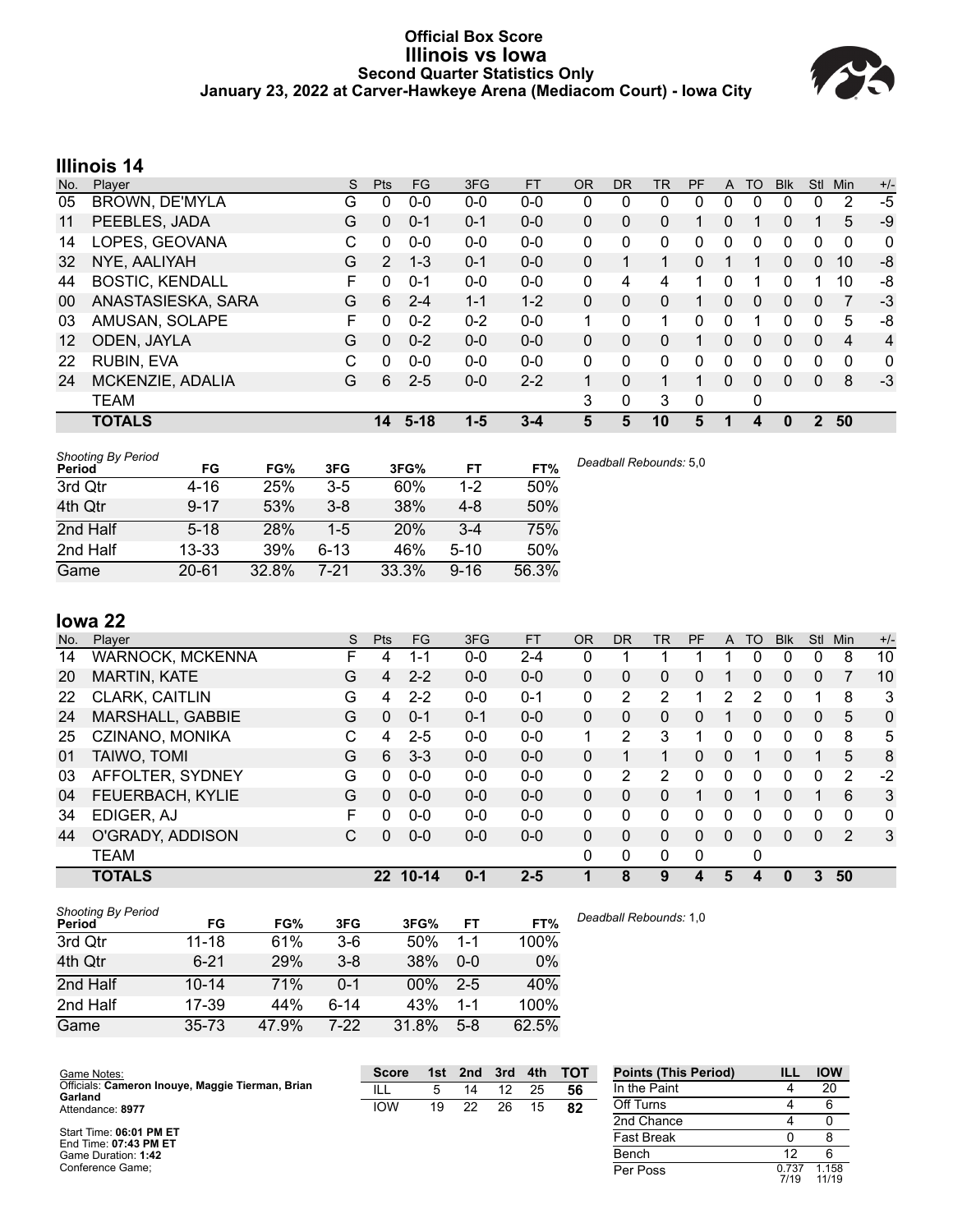#### **Official Play-By-Play Illinois vs Iowa Second Quarter January 23, 2022 at Carver-Hawkeye Arena (Mediacom Court) - Iowa City**



#### **Period 2**

#### **Starters:**

Illinois: 5 BROWN,DE'MYLA (G); 11 PEEBLES,JADA (G); 14 LOPES,GEOVANA (C); 32 NYE,AALIYAH (G); 44 BOSTIC,KENDALL (F);<br>Iowa: 14 WARNOCK,MCKENNA (F); 20 MARTIN,KATE (G); 22 CLARK,CAITLIN (G); 24 MARSHALL,GABBIE (G); 25 CZINAN

| Time           | <b>VISITORS: Illinois</b>            | <b>Score</b> | <b>Margin</b> | <b>HOME: Iowa</b>                                               |
|----------------|--------------------------------------|--------------|---------------|-----------------------------------------------------------------|
| 10:00          |                                      |              |               | SUB OUT: TAIWO, TOMI                                            |
| 10:00          |                                      |              |               | SUB IN: MARSHALL, GABBIE                                        |
| 09:51          |                                      |              |               | FOUL (PERSONAL) by WARNOCK, MCKENNA                             |
| 09:51          | MISSED FT by ANASTASIESKA, SARA      |              |               |                                                                 |
| 09:51          | REBOUND (OFF) by TEAM                |              |               |                                                                 |
| 09:51          | GOOD! FT by ANASTASIESKA, SARA       | $19-6$       | H 13          |                                                                 |
| 09:42          |                                      |              |               | MISSED LAYUP by CZINANO, MONIKA                                 |
| 09:38          | REBOUND (DEF) by BOSTIC, KENDALL     |              |               |                                                                 |
| 09:25          | TURNOVER (LOSTBALL) by NYE, AALIYAH  |              |               |                                                                 |
| 09:25<br>09:18 |                                      |              | H 15          | STEAL by CLARK, CAITLIN<br>GOOD! LAYUP by WARNOCK, MCKENNA      |
| 09:18          |                                      | $21-6$       |               | ASSIST by CLARK, CAITLIN                                        |
| 08:59          | GOOD! 3PTR by ANASTASIESKA, SARA     | $21-9$       | H 12          |                                                                 |
| 08:59          | ASSIST by NYE, AALIYAH               |              |               |                                                                 |
| 08:38          | FOUL (PERSONAL) by PEEBLES, JADA     |              |               |                                                                 |
| 08:33          |                                      |              |               | TURNOVER (LOSTBALL) by CLARK, CAITLIN                           |
| 08:33          | STEAL by PEEBLES, JADA               |              |               |                                                                 |
| 08:16          | MISSED JUMPER by ANASTASIESKA, SARA  |              |               |                                                                 |
| 08:13          |                                      |              |               | REBOUND (DEF) by CLARK, CAITLIN                                 |
| 08:11          |                                      | $23-9$       | H 14          | GOOD! LAYUP by CLARK, CAITLIN [FB]                              |
| 07:57          | MISSED JUMPER by MCKENZIE, ADALIA    |              |               |                                                                 |
| 07:53          |                                      |              |               | REBOUND (DEF) by CZINANO, MONIKA                                |
| 07:45          |                                      | $25-9$       | H 16          | GOOD! LAYUP by CZINANO, MONIKA                                  |
| 07:45          |                                      |              |               | ASSIST by MARTIN, KATE                                          |
| 07:44          | TIMEOUT 30SEC                        |              |               |                                                                 |
| 07:44          |                                      |              |               |                                                                 |
| 07:44          |                                      |              |               | SUB OUT: MARTIN, KATE                                           |
| 07:44          |                                      |              |               | SUB IN: FEUERBACH, KYLIE                                        |
| 07:30          | TURNOVER (LOSTBALL) by PEEBLES, JADA |              |               |                                                                 |
| 07:30          |                                      |              |               | STEAL by FEUERBACH, KYLIE                                       |
| 07:26          |                                      |              |               | TURNOVER (BADPASS) by FEUERBACH, KYLIE                          |
| 07:26          | SUB OUT: PEEBLES, JADA               |              |               |                                                                 |
| 07:26          | SUB IN: ODEN, JAYLA                  |              |               |                                                                 |
| 07:06          | GOOD! LAYUP by MCKENZIE, ADALIA      | $25 - 11$    | H 14          |                                                                 |
| 06:59          |                                      | $27 - 11$    | H 16          | GOOD! LAYUP by CLARK, CAITLIN [FB]                              |
| 06:59<br>06:58 | FOUL (PERSONAL) by MCKENZIE, ADALIA  |              |               |                                                                 |
| 06:57          |                                      |              |               | MISSED FT by CLARK, CAITLIN<br>REBOUND (OFF) by CZINANO, MONIKA |
| 06:55          |                                      |              |               | MISSED 3PTR by MARSHALL, GABBIE                                 |
| 06:52          | REBOUND (DEF) by BOSTIC, KENDALL     |              |               |                                                                 |
| 06:27          | GOOD! JUMPER by MCKENZIE, ADALIA     | $27-13$      | H 14          |                                                                 |
| 06:17          |                                      |              |               | MISSED LAYUP by CZINANO, MONIKA                                 |
| 06:14          | REBOUND (DEF) by NYE, AALIYAH        |              |               |                                                                 |
| 06:03          | MISSED JUMPER by ODEN, JAYLA         |              |               |                                                                 |
| 06:00          | REBOUND (OFF) by TEAM                |              |               |                                                                 |
| 06:00          |                                      |              |               | SUB OUT: WARNOCK, MCKENNA                                       |
| 06:00          |                                      |              |               | SUB IN: AFFOLTER, SYDNEY                                        |
| 05:55          | MISSED JUMPER by ANASTASIESKA, SARA  |              |               |                                                                 |
| 05:51          |                                      |              |               | REBOUND (DEF) by AFFOLTER, SYDNEY                               |
| 05:48          |                                      |              |               | FOUL (OFF) by CLARK, CAITLIN                                    |
| 05:48          |                                      |              |               | TURNOVER (OFFENSIVE) by CLARK, CAITLIN                          |
| 05:26          | MISSED JUMPER by MCKENZIE, ADALIA    |              |               |                                                                 |
| 05:24          | REBOUND (OFF) by TEAM                |              |               |                                                                 |
| 05:18          |                                      |              |               | FOUL (PERSONAL) by FEUERBACH, KYLIE                             |
| 05:06          | GOOD! LAYUP by ANASTASIESKA, SARA    | $27 - 15$    | H 12          |                                                                 |
| 04:56          |                                      | 29-15        | H 14          | GOOD! LAYUP by CZINANO, MONIKA                                  |
| 04:56          |                                      |              |               | ASSIST by MARSHALL, GABBIE                                      |
| 04:33          | MISSED LAYUP by BOSTIC, KENDALL      |              |               |                                                                 |
| 04:32          | REBOUND (OFF) by MCKENZIE, ADALIA    |              |               |                                                                 |
| 04:32          |                                      |              |               | FOUL (PERSONAL) by CZINANO, MONIKA                              |
| 04:32          |                                      |              |               | SUB OUT: FEUERBACH, KYLIE                                       |
| 04:32          |                                      |              |               | SUB OUT: MARSHALL, GABBIE                                       |
| 04:32<br>04:32 |                                      |              |               | SUB OUT: CZINANO, MONIKA<br>SUB IN: TAIWO, TOMI                 |
| 04:32          |                                      |              |               | SUB IN: MARTIN, KATE                                            |
|                |                                      |              |               |                                                                 |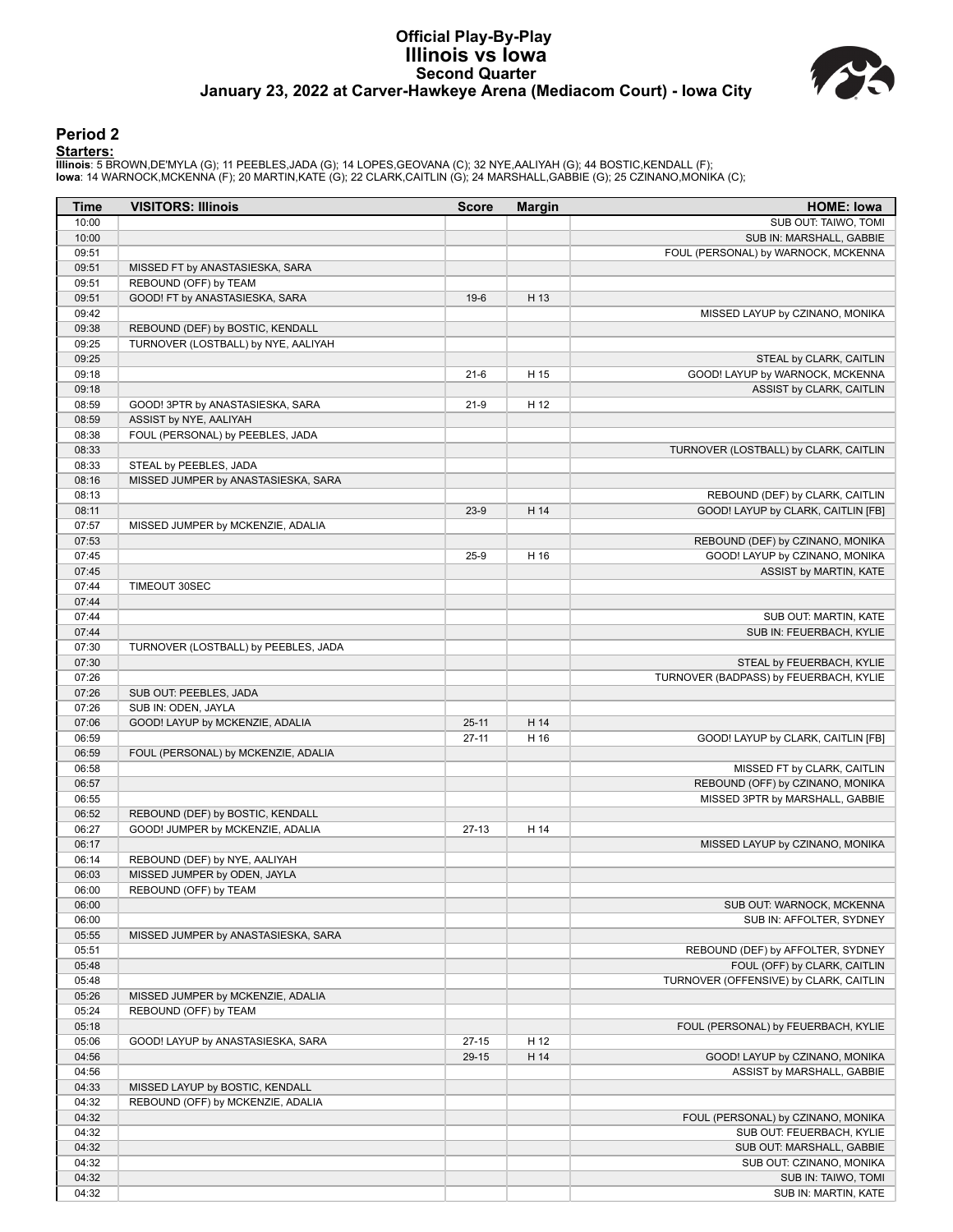| <b>Time</b> | <b>VISITORS: Illinois</b>             | <b>Score</b> | <b>Margin</b> | <b>HOME: Iowa</b>                  |
|-------------|---------------------------------------|--------------|---------------|------------------------------------|
| 04:32       |                                       |              |               | SUB IN: O'GRADY, ADDISON           |
| 04:32       | SUB OUT: ANASTASIESKA, SARA           |              |               |                                    |
| 04:32       | SUB IN: AMUSAN, SOLAPE                |              |               |                                    |
| 04:32       | GOOD! FT by MCKENZIE, ADALIA          | 29-16        | H 13          |                                    |
| 04:32       | GOOD! FT by MCKENZIE, ADALIA          | 29-17        | H 12          |                                    |
| 04:18       |                                       |              |               | TURNOVER (BADPASS) by TAIWO, TOMI  |
| 04:18       | STEAL by BOSTIC, KENDALL              |              |               |                                    |
| 04:06       | MISSED JUMPER by ODEN, JAYLA          |              |               |                                    |
| 04:01       |                                       |              |               | REBOUND (DEF) by AFFOLTER, SYDNEY  |
| 03:54       | FOUL (PERSONAL) by ODEN, JAYLA        |              |               |                                    |
| 03:54       |                                       |              |               | SUB OUT: AFFOLTER, SYDNEY          |
| 03:54       |                                       |              |               | SUB IN: WARNOCK, MCKENNA           |
| 03:54       | SUB OUT: ODEN, JAYLA                  |              |               |                                    |
| 03:54       | SUB IN: PEEBLES, JADA                 |              |               |                                    |
| 03:47       | FOUL (PERSONAL) by BOSTIC, KENDALL    |              |               |                                    |
| 03:47       |                                       |              |               | MISSED FT by WARNOCK, MCKENNA      |
| 03:47       |                                       |              |               | REBOUND (OFF) by TEAM              |
| 03:47       |                                       | $30 - 17$    | H 13          | GOOD! FT by WARNOCK, MCKENNA       |
| 03:32       | MISSED LAYUP by MCKENZIE, ADALIA      |              |               |                                    |
| 03:27       |                                       |              |               | REBOUND (DEF) by CLARK, CAITLIN    |
| 03:25       |                                       | $32 - 17$    | H 15          | GOOD! LAYUP by TAIWO, TOMI [FB]    |
| 03:25       |                                       |              |               | ASSIST by CLARK, CAITLIN           |
| 03:06       | GOOD! JUMPER by NYE, AALIYAH          | $32-19$      | H 13          |                                    |
| 02:48       |                                       | 34-19        | H 15          | GOOD! LAYUP by TAIWO, TOMI         |
| 02:43       | TURNOVER (BADPASS) by BOSTIC, KENDALL |              |               |                                    |
| 02:43       |                                       |              |               | STEAL by TAIWO, TOMI               |
| 02:39       |                                       | $36-19$      | H 17          | GOOD! LAYUP by TAIWO, TOMI [FB]    |
| 02:25       | MISSED 3PTR by PEEBLES, JADA          |              |               |                                    |
| 02:22       | REBOUND (OFF) by AMUSAN, SOLAPE       |              |               |                                    |
| 02:22       | TURNOVER (TRAVEL) by AMUSAN, SOLAPE   |              |               |                                    |
| 02:22       |                                       |              |               | SUB OUT: CLARK, CAITLIN            |
| 02:22       |                                       |              |               | SUB OUT: O'GRADY, ADDISON          |
| 02:22       |                                       |              |               | SUB IN: FEUERBACH, KYLIE           |
| 02:22       |                                       |              |               | SUB IN: CZINANO, MONIKA            |
| 02:22       | SUB OUT: MCKENZIE, ADALIA             |              |               |                                    |
| 02:22       | SUB IN: BROWN, DE'MYLA                |              |               |                                    |
| 02:09       |                                       | 38-19        | H 19          | GOOD! LAYUP by MARTIN, KATE        |
| 02:09       |                                       |              |               | ASSIST by WARNOCK, MCKENNA         |
| 01:47       | MISSED 3PTR by AMUSAN, SOLAPE         |              |               |                                    |
| 01:44       | REBOUND (OFF) by TEAM                 |              |               |                                    |
| 01:44       | SUB OUT: PEEBLES, JADA                |              |               |                                    |
| 01:44       | SUB IN: ANASTASIESKA, SARA            |              |               |                                    |
| 01:42       | MISSED 3PTR by NYE, AALIYAH           |              |               |                                    |
| 01:40       |                                       |              |               | REBOUND (DEF) by CZINANO, MONIKA   |
| 01:23       | FOUL (PERSONAL) by ANASTASIESKA, SARA |              |               |                                    |
| 01:23       |                                       | 39-19        | H 20          | GOOD! FT by WARNOCK, MCKENNA       |
| 01:21       |                                       |              |               | MISSED FT by WARNOCK, MCKENNA      |
| 01:21       | REBOUND (DEF) by BOSTIC, KENDALL      |              |               |                                    |
| 01:06       | MISSED 3PTR by AMUSAN, SOLAPE         |              |               |                                    |
| 01:03       |                                       |              |               | REBOUND (DEF) by TAIWO, TOMI       |
| 00:51       |                                       |              |               | MISSED JUMPER by CZINANO, MONIKA   |
| 00:49       | REBOUND (DEF) by BOSTIC, KENDALL      |              |               |                                    |
| 00:28       | MISSED LAYUP by NYE, AALIYAH          |              |               |                                    |
| 00:26       |                                       |              |               | REBOUND (DEF) by WARNOCK, MCKENNA  |
| 00:00       |                                       | 41-19        | H 22          | GOOD! JUMPER by MARTIN, KATE [PNT] |

## **Illinois 19, Iowa 41**

| <b>Points (This Period)</b> |               | <b>IOW</b>     |
|-----------------------------|---------------|----------------|
| In the Paint                |               | 20             |
| Off Turns                   |               |                |
| 2nd Chance                  |               |                |
| Fast Break                  |               |                |
| Bench                       | 12            |                |
| Per Poss                    | 0.737<br>7/19 | 1.158<br>11/19 |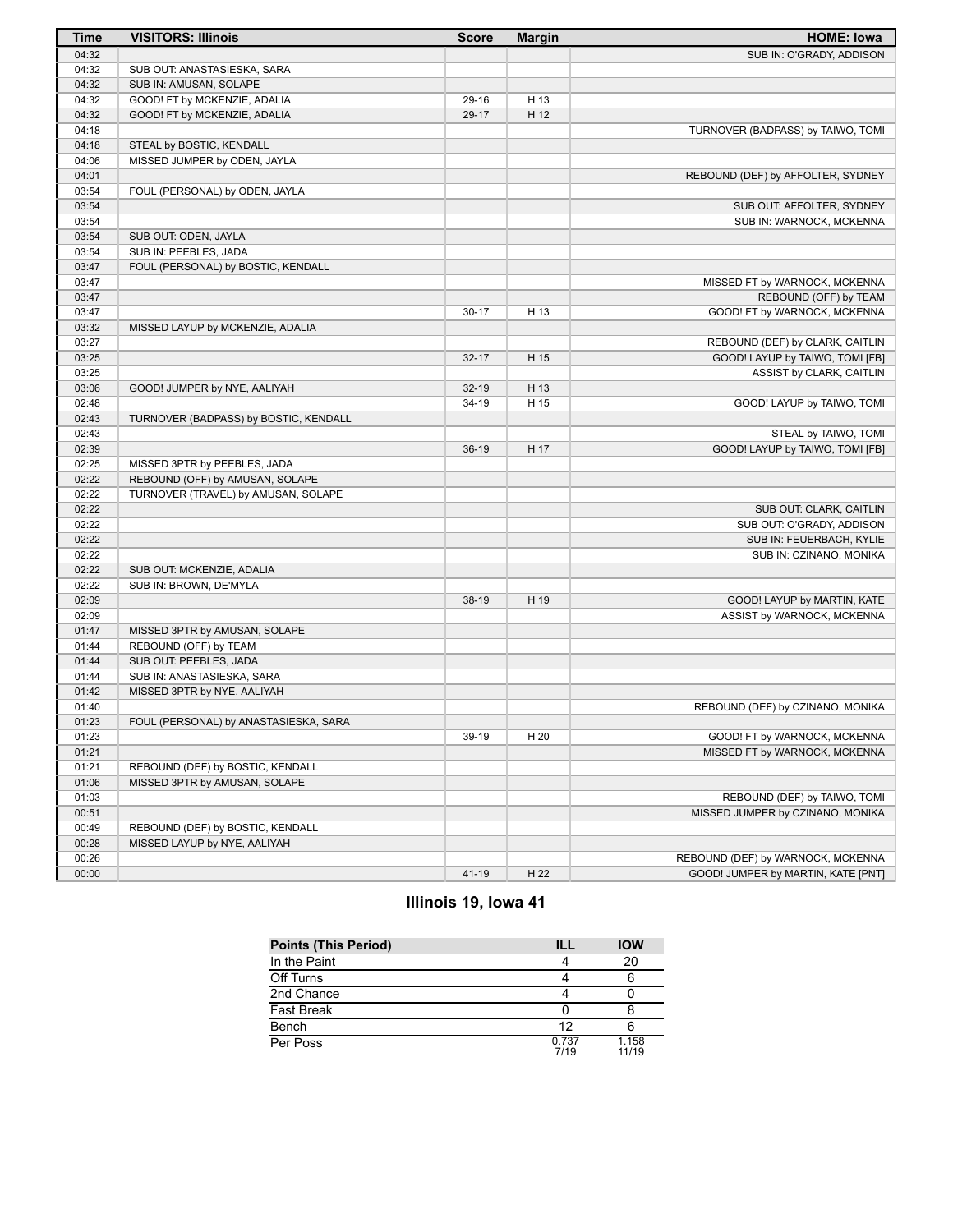#### **Official Box Score Illinois vs Iowa Second Half Statistics Only January 23, 2022 at Carver-Hawkeye Arena (Mediacom Court) - Iowa City**



## **Illinois 37**

| No. | Player                 | S  | <b>Pts</b>    | FG        | 3FG      | <b>FT</b> | <b>OR</b>    | <b>DR</b> | TR             | PF            | A | TO       | <b>Blk</b> | Stl | <b>Min</b> | $+/-$ |
|-----|------------------------|----|---------------|-----------|----------|-----------|--------------|-----------|----------------|---------------|---|----------|------------|-----|------------|-------|
| 00  | ANASTASIESKA, SARA     | G  | 2             | $0 - 4$   | $0 - 2$  | $2 - 2$   | 0            |           |                | 2             | 0 | 0        | $\Omega$   | 0   | 9          | -5    |
| 03  | AMUSAN, SOLAPE         | F. | 6             | $2 - 2$   | $2 - 2$  | $0 - 0$   | 0            | 2         | $\overline{2}$ | 2             | 0 | $\Omega$ |            | 0   | 4          | 6     |
| 05  | <b>BROWN, DE'MYLA</b>  | G  | $\Omega$      | $0 - 4$   | $0 - 1$  | $0-0$     | 0            |           | 1              | $\Omega$      | 0 | 2        | 0          | 0   | 8          | -14   |
| 11  | PEEBLES, JADA          | G  | 3             | $1 - 2$   | $1 - 1$  | $0 - 0$   | 0            |           |                | 0             | 0 | 2        | 0          | 0   | 6          | $-7$  |
| 12  | ODEN, JAYLA            | G  | 15            | $6 - 7$   | $2 - 2$  | $1 - 2$   | 0            | 1         | 1              | 1             | 2 | 0        | 0          | 1   | 14         | 3     |
| 14  | LOPES, GEOVANA         | С  | 2             | $1 - 1$   | $0 - 0$  | $0 - 0$   | $\mathbf{1}$ | 0         | 1.             | 0             | 0 |          | 0          | 0   | 9          | 0     |
| 22  | RUBIN, EVA             | C  | 3             | 1-1       | $0 - 0$  | $1 - 2$   | 0            | 1         | 1              | 0             | 0 | $\Omega$ |            | 1   | 5          | 1     |
| 24  | MCKENZIE, ADALIA       | G  |               | $0 - 5$   | $0 - 1$  | $1 - 4$   | 2            | 1         | 3              | 2             | 3 | 1        | 0          | 0   | 17         | 3     |
| 32  | NYE, AALIYAH           | G  | 3             | $1 - 4$   | $1 - 4$  | $0 - 0$   | $\Omega$     | 0         | $\Omega$       | $\Omega$      | 2 | $\Omega$ | 0          | 0   | 16         | 3     |
| 44  | <b>BOSTIC, KENDALL</b> | F. | $\mathcal{P}$ | $1 - 3$   | $0 - 0$  | $0 - 0$   | 3            | 5         | 8              | $\mathcal{P}$ |   | 0        |            | 1   | 13         | $-10$ |
|     | <b>TEAM</b>            |    | 0             | $0 - 0$   | $0 - 0$  | $0 - 0$   | 0            | 2         | 2              | 0             | 0 | 0        | 0          | 0   | 0          |       |
|     | <b>TOTALS</b>          |    | 37            | $13 - 33$ | $6 - 13$ | $5 - 10$  | 6            | 15        | 21             | 9             | 8 | 6        | 3          | 3   | 100        |       |

| <b>Shooting By Period</b><br>Period | FG        | FG%   | 3FG      | 3FG%  | FT       | FT%   | Deadball Rebounds: 5,0<br>Last FG Half: ILL 4th-00:17 |
|-------------------------------------|-----------|-------|----------|-------|----------|-------|-------------------------------------------------------|
| 3rd Qtr                             | 4-16      | 25%   | $3 - 5$  | 60%   | $1 - 2$  | 50%   |                                                       |
| 4th Otr                             | $9 - 17$  | 53%   | $3 - 8$  | 38%   | 4-8      | 50%   |                                                       |
| 2nd Half                            | $13 - 33$ | 39%   | $6 - 13$ | 46%   | $5-10$   | 50%   |                                                       |
| Game                                | $20 - 61$ | 32.8% | 7-21     | 33.3% | $9 - 16$ | 56.3% |                                                       |

## **Iowa 41**

| No. | Plaver                  | S  | <b>Pts</b>    | FG      | 3FG      | <b>FT</b> | <b>OR</b>   | <b>DR</b> | TR             | PF            | A        | TO            | <b>B</b> lk  | Stl      | Min         | $+/-$ |
|-----|-------------------------|----|---------------|---------|----------|-----------|-------------|-----------|----------------|---------------|----------|---------------|--------------|----------|-------------|-------|
| 01  | TAIWO, TOMI             | G  | 6             | $2 - 3$ | $2 - 3$  | $0 - 0$   | 0           |           |                | 0             | 0        | 0             | 0            | 0        | 11          | $-4$  |
| 03  | AFFOLTER, SYDNEY        | G  | 0             | $0 - 3$ | $0 - 0$  | $0 - 0$   |             |           | 2              |               |          |               | 0            | 0        | 11          | $-4$  |
| 04  | FEUERBACH, KYLIE        | G  |               | $3-6$   | 1-3      | $0 - 0$   | 0           |           |                |               | 0        | 0             | 0            |          | 12          | $-4$  |
| 14  | <b>WARNOCK, MCKENNA</b> | F  | $\mathcal{P}$ | $1 - 1$ | $0 - 0$  | $0 - 0$   | 0           | 4         | 4              | 0             |          |               |              | 0        | 9           | 8     |
| 20  | <b>MARTIN, KATE</b>     | G  | 4             | $2 - 4$ | $0 - 1$  | $0 - 0$   | 0           |           |                | 2             | 3        | 0             | 0            | 0        | 11          | 12    |
| 22  | <b>CLARK, CAITLIN</b>   | G  | 10            | $4 - 8$ | $2 - 3$  | $0 - 0$   | $\mathbf 1$ | 3         | $\overline{4}$ |               | 3        | 2             |              | 0        | 14          | 6     |
| 24  | MARSHALL, GABBIE        | G  | 3             | $1 - 4$ | 1-3      | $0 - 0$   | 0           |           | 1              | $\Omega$      | 3        | 0             | $\mathbf{0}$ | 3        | 9           | 8     |
| 25  | CZINANO, MONIKA         | C  | 7             | $3 - 5$ | $0 - 0$  | $1 - 1$   |             |           | 2              | $\mathcal{P}$ | $\Omega$ | $\mathcal{P}$ |              | $\Omega$ | 9           | 9     |
| 34  | EDIGER, AJ              | F  | 2             | $1 - 5$ | $0 - 1$  | $0 - 0$   |             | 2         | 3              | 0             |          |               | 0            | 0        | 6           | -4    |
| 44  | O'GRADY, ADDISON        | C. | $\Omega$      | $0 - 0$ | $0 - 0$  | $0 - 0$   | 0           | 0         | 0              | $\mathcal{P}$ | $\Omega$ | 0             | $\mathbf{0}$ | 0        | 8           | $-7$  |
|     | <b>TEAM</b>             |    | 0             | $0 - 0$ | $0 - 0$  | $0 - 0$   | 3           |           | 4              | 0             | 0        | 0             | 0            | 0        | $\mathbf 0$ |       |
|     | <b>TOTALS</b>           |    | 41            | 17-39   | $6 - 14$ | $1 - 1$   |             | 16        | 23             | 9             | 12       | 7             | 3            | 4        | 100         |       |

| <b>Shooting By Period</b><br>Period | FG       | FG%   | 3FG     | 3FG%  | FT      | FT%   |
|-------------------------------------|----------|-------|---------|-------|---------|-------|
| 3rd Qtr                             | 11-18    | 61%   | $3-6$   | 50%   | $1 - 1$ | 100%  |
| 4th Otr                             | $6 - 21$ | 29%   | $3 - 8$ | 38%   | $0 - 0$ | $0\%$ |
| 2nd Half                            | 17-39    | 44%   | ჩ-14    | 43%   | $1 - 1$ | 100%  |
| Game                                | 35-73    | 47.9% | 7-22    | 31.8% | $5-8$   | 62.5% |

*Deadball Rebounds:* 1,0 *Last FG Half:* IOW 4th-01:23

Bench 27 15

| Game Notes:                                                 | <b>Score</b> | 1st | 2nd | 3rd | 4th | <b>TOT</b> | <b>Points from (This Period)</b> | ILL IOW |
|-------------------------------------------------------------|--------------|-----|-----|-----|-----|------------|----------------------------------|---------|
| Officials: Cameron Inouye, Maggie Tierman, Brian<br>Garland | ILL          |     | 14  | 12  | 25  | 56         | In the Paint                     | 20      |
| Attendance: 8977                                            | <b>IOW</b>   | 19  | つつ  | 26  | 15  | 82         | Off Turns                        |         |
|                                                             |              |     |     |     |     |            | 2nd Chance                       |         |
| Start Time: 06:01 PM ET<br>Find Time: 07:43 PM FT           |              |     |     |     |     |            | Fast Break                       |         |

Start Time: **06:01 PM ET** End Time: **07:43 PM ET** Game Duration: **1:42** Conference Game;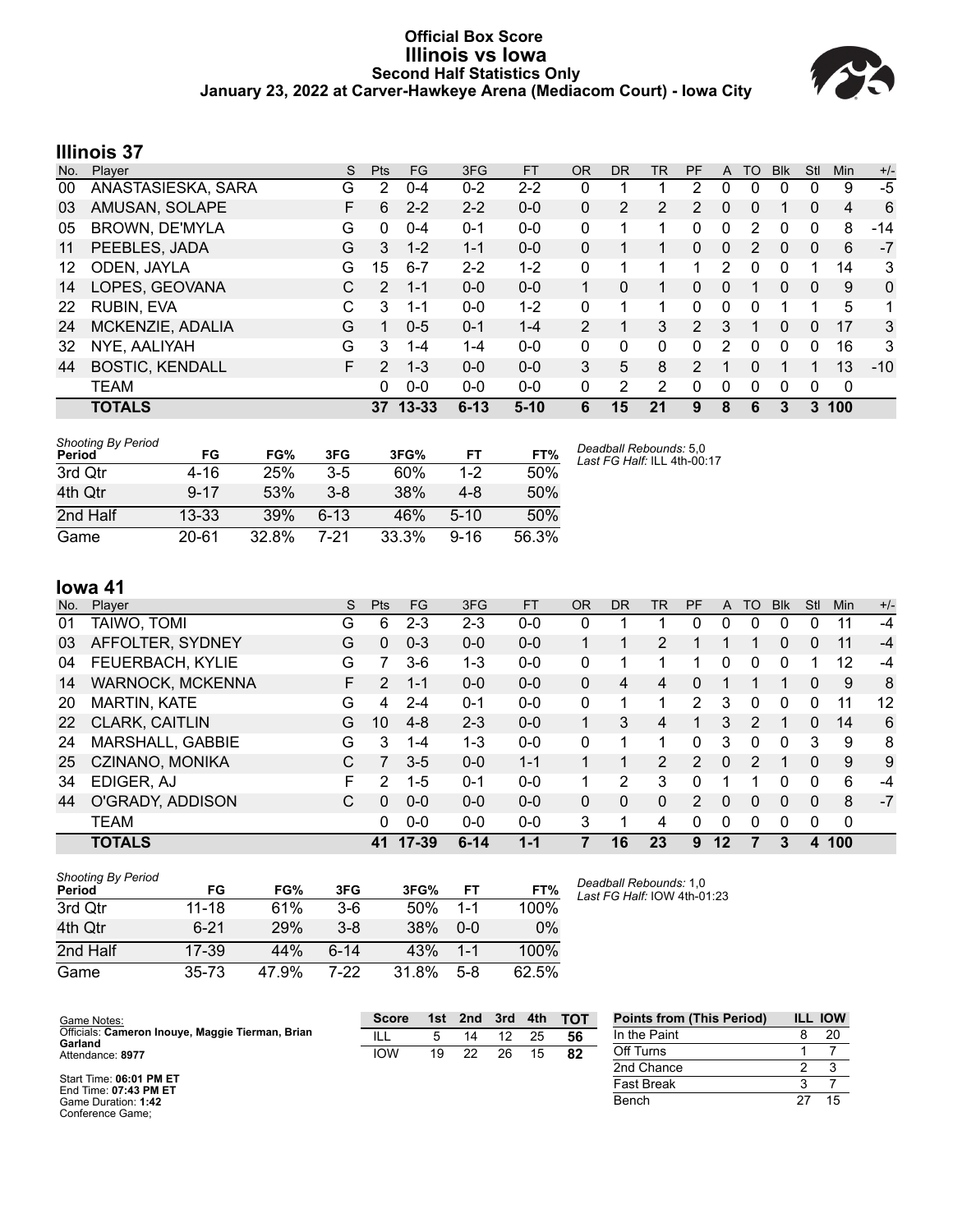#### **Official Box Score Illinois vs Iowa Third Quarter Statistics Only January 23, 2022 at Carver-Hawkeye Arena (Mediacom Court) - Iowa City**



## **Illinois 37**

| No.               | Player                 | S | <b>Pts</b> | <b>FG</b> | 3FG     | <b>FT</b> | <b>OR</b>    | <b>DR</b> | TR | <b>PF</b> | A             | TO       | <b>Blk</b> | Stl          | Min            | $+/-$        |
|-------------------|------------------------|---|------------|-----------|---------|-----------|--------------|-----------|----|-----------|---------------|----------|------------|--------------|----------------|--------------|
| 05                | <b>BROWN, DE'MYLA</b>  | G | 0          | $0 - 4$   | $0 - 1$ | $0-0$     | 0            |           |    | 0         | 0             | 2        | 0          | 0            | 8              | -14          |
| 11                | PEEBLES, JADA          | G | 3          | $1 - 2$   | $1 - 1$ | $0 - 0$   | 0            |           | 1. | 0         | $\mathbf{0}$  | 2        | 0          | $\mathbf{0}$ | 6              | $-7$         |
| 14                | LOPES, GEOVANA         | C | 2          | $1 - 1$   | $0 - 0$ | $0 - 0$   | 1            | 0         | 1  | 0         | 0             |          | 0          | 0            | 5              | -5           |
| 32                | NYE, AALIYAH           | G | 3          | $1 - 2$   | $1 - 2$ | $0 - 0$   | $\mathbf{0}$ | 0         | 0  | 0         | $\mathbf{0}$  | 0        | 0          | $\mathbf{0}$ | 6              | $-7$         |
| 44                | <b>BOSTIC, KENDALL</b> | F | 0          | $0 - 2$   | $0 - 0$ | $0 - 0$   | 2            | 2         | 4  |           |               | $\Omega$ | 0          |              | 10             | $-14$        |
| 00                | ANASTASIESKA, SARA     | G | $\Omega$   | $0 - 1$   | $0 - 0$ | $0 - 0$   | $\Omega$     | 0         | 0  |           | $\Omega$      | 0        | 0          | $\Omega$     | 5              | $-9$         |
| 03                | AMUSAN, SOLAPE         | F | 0          | $0 - 0$   | $0 - 0$ | $0 - 0$   | $\mathbf{0}$ | 0         | 0  | 0         | 0             | 0        | 0          | 0            | 0              | 0            |
| $12 \overline{ }$ | ODEN, JAYLA            | G | 3          | $1 - 1$   | $1 - 1$ | $0 - 0$   | $\Omega$     | 0         | 0  | 0         | $\Omega$      | 0        | $\Omega$   | $\Omega$     | $\overline{4}$ | $-7$         |
| 22                | RUBIN, EVA             | C | 0          | $0 - 0$   | $0 - 0$ | $0-0$     | $\Omega$     | 0         | 0  | 0         | 0             | 0        | 0          | $\Omega$     | 0              | $\mathbf{0}$ |
| 24                | MCKENZIE, ADALIA       | G |            | $0 - 3$   | $0 - 0$ | $1 - 2$   | 2            | $\Omega$  | 2  | 1         | $\mathcal{P}$ | 1        | 0          | $\mathbf{0}$ | $\overline{7}$ | $-7$         |
|                   | <b>TEAM</b>            |   |            |           |         |           | 0            | 0         | 0  | 0         |               | 0        |            |              |                |              |
|                   | <b>TOTALS</b>          |   | $12 \,$    | $4 - 16$  | $3 - 5$ | $1 - 2$   | 5            | 4         | 9  | 3         | 3             | 6        | 0          | 1            | 50             |              |

| <b>Shooting By Period</b><br>Period | FG        | FG%   | 3FG     | 3FG%  | FТ       | FT%   | Deadball Rebounds: 5,0 |
|-------------------------------------|-----------|-------|---------|-------|----------|-------|------------------------|
| 2nd Half                            | 0-0       | 0%    | $0 - 0$ | 0%    | 0-0      | 0%    |                        |
| Game                                | $20 - 61$ | 32.8% | 7-21    | 33.3% | $9 - 16$ | 56.3% |                        |

## **Iowa 41**

| No. | Plaver              | S | <b>Pts</b>      | FG.       | 3FG     | <b>FT</b> | <b>OR</b> | <b>DR</b> | TR | <b>PF</b>    | A        | TO       | <b>Blk</b> | Stl          | Min | $+/-$ |
|-----|---------------------|---|-----------------|-----------|---------|-----------|-----------|-----------|----|--------------|----------|----------|------------|--------------|-----|-------|
| 14  | WARNOCK, MCKENNA    | F | 2               | 1-1       | $0-0$   | $0 - 0$   | 0         | 2         | 2  | 0            |          |          |            |              | 6   | 10    |
| 20  | <b>MARTIN, KATE</b> | G | $\overline{2}$  | $1 - 2$   | $0 - 1$ | $0 - 0$   | 0         |           | 1  | 2            | 3        | 0        | 0          | $\mathbf{0}$ | 9   | 12    |
| 22  | CLARK, CAITLIN      | G | 10              | $4-6$     | $2 - 3$ | $0 - 0$   | 1         |           | 2  | 0            |          | 2        | 0          | 0            | 8   | 10    |
| 24  | MARSHALL, GABBIE    | G | 0               | $0 - 2$   | $0 - 1$ | $0 - 0$   | 0         |           | 1  | $\mathbf{0}$ | 2        | $\Omega$ | 0          | 3            | 7   | 8     |
| 25  | CZINANO, MONIKA     | C | 7               | $3-5$     | $0 - 0$ | 1-1       |           | 1         | 2  |              | 0        | 2        |            | 0            | 7   | 9     |
| 01  | TAIWO, TOMI         | G | $\Omega$        | $0 - 0$   | $0 - 0$ | $0 - 0$   | $\Omega$  | $\Omega$  | 0  | 0            | $\Omega$ | 0        | 0          | $\Omega$     | 3   | 6     |
| 03  | AFFOLTER, SYDNEY    | G | $\Omega$        | $0 - 0$   | $0 - 0$ | $0 - 0$   |           |           | 2  | $\Omega$     |          | 0        | 0          | $\Omega$     | 4   | 4     |
| 04  | FEUERBACH, KYLIE    | G | 5               | $2 - 2$   | $1 - 1$ | $0 - 0$   | 0         | $\Omega$  | 0  | 0            | 0        | 0        | 0          |              | 4   | 6     |
| 34  | EDIGER, AJ          | F | 0               | $0 - 0$   | $0 - 0$ | $0 - 0$   | 0         | 0         | 0  | 0            | 0        | 0        | 0          | 0            | 0   | 0     |
| 44  | O'GRADY, ADDISON    | С | $\Omega$        | $0 - 0$   | $0 - 0$ | $0 - 0$   | 0         | 0         | 0  | $\Omega$     | $\Omega$ | 0        | $\Omega$   | $\Omega$     | 3   | 5     |
|     | <b>TEAM</b>         |   |                 |           |         |           | 0         | 1         | 1  | $\Omega$     |          | 0        |            |              |     |       |
|     | <b>TOTALS</b>       |   | 26 <sup>°</sup> | $11 - 18$ | $3 - 6$ | $1 - 1$   | 3         | 8         | 11 | 3            | 8        | 4        | 2          | 4            | 50  |       |

| <b>Shooting By Period</b><br>Period | FG        | FG%   | 3FG  | 3FG%  | FТ      | FT%   | Dea |
|-------------------------------------|-----------|-------|------|-------|---------|-------|-----|
| 2nd Half                            | 0-0       | 9%    | ი-ი  | $0\%$ | $0 - 0$ | 0%    |     |
| Game                                | $35 - 73$ | 47.9% | 7-22 | 31.8% | $5-8$   | 62.5% |     |

*Deadball Rebounds:* 1,0

| Game Notes:                                      | <b>Score</b> | 1st | 2 <sub>nd</sub> | 3rd | 4th | <b>TOT</b> | <b>Points (This Period)</b> |               | <b>IOW</b>     |
|--------------------------------------------------|--------------|-----|-----------------|-----|-----|------------|-----------------------------|---------------|----------------|
| Officials: Cameron Inouye, Maggie Tierman, Brian | - ILL        |     | 14              | 12  | 25  | 56         | In the Paint                |               | 14             |
| Garland<br>Attendance: 8977                      | <b>IOW</b>   | 19  | 22              | 26  | 15  | 82         | Off Turns                   |               |                |
|                                                  |              |     |                 |     |     |            | 2nd Chance                  |               |                |
| Start Time: 06:01 PM ET<br>End Time: 07:43 PM ET |              |     |                 |     |     |            | <b>Fast Break</b>           |               |                |
| Game Duration: 1:42                              |              |     |                 |     |     |            | Bench                       |               |                |
| Conference Game;                                 |              |     |                 |     |     |            | Per Poss                    | 0.667<br>5/18 | 1.368<br>12/19 |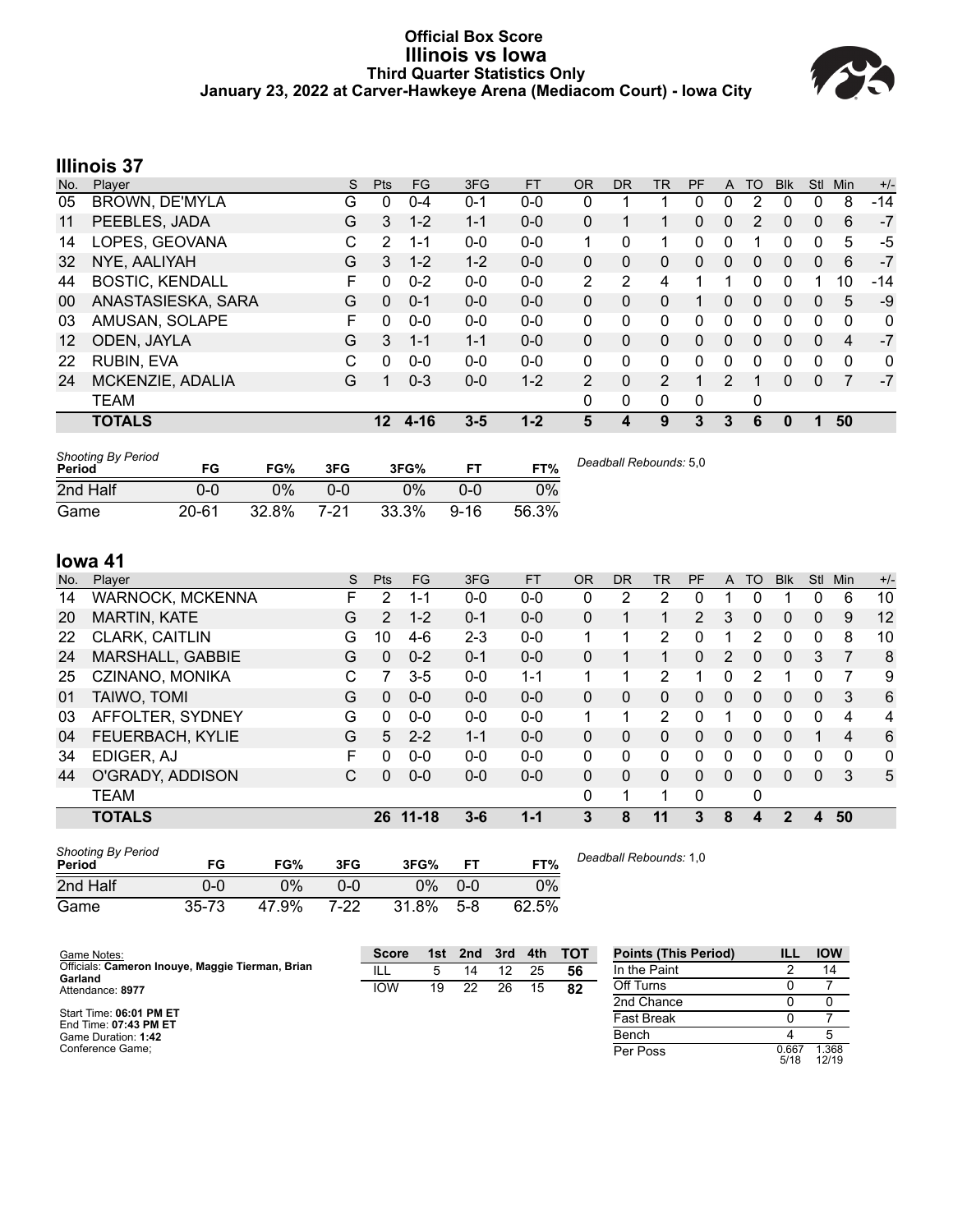#### **Official Play-By-Play Illinois vs Iowa Third Quarter January 23, 2022 at Carver-Hawkeye Arena (Mediacom Court) - Iowa City**



#### **Period 3**

#### **Starters:**

Illinois: 5 BROWN,DE'MYLA (G); 11 PEEBLES,JADA (G); 14 LOPES,GEOVANA (C); 32 NYE,AALIYAH (G); 44 BOSTIC,KENDALL (F);<br>Iowa: 14 WARNOCK,MCKENNA (F); 20 MARTIN,KATE (G); 22 CLARK,CAITLIN (G); 24 MARSHALL,GABBIE (G); 25 CZINAN

| Time  | <b>VISITORS: Illinois</b>               | <b>Score</b> | <b>Margin</b> | <b>HOME: Iowa</b>                      |
|-------|-----------------------------------------|--------------|---------------|----------------------------------------|
| 10:00 |                                         |              |               | SUB OUT: TAIWO, TOMI                   |
| 10:00 |                                         |              |               | SUB OUT: FEUERBACH, KYLIE              |
| 10:00 |                                         |              |               | SUB IN: CLARK, CAITLIN                 |
| 10:00 |                                         |              |               | SUB IN: MARSHALL, GABBIE               |
| 10:00 | SUB OUT: ANASTASIESKA, SARA             |              |               |                                        |
| 10:00 | SUB OUT: AMUSAN, SOLAPE                 |              |               |                                        |
| 10:00 | SUB IN: PEEBLES, JADA                   |              |               |                                        |
| 10:00 | SUB IN: LOPES, GEOVANA                  |              |               |                                        |
| 09:52 |                                         |              |               | TURNOVER (DRIBBLING) by CLARK, CAITLIN |
| 09:39 | MISSED 3PTR by NYE, AALIYAH             |              |               |                                        |
| 09:36 |                                         |              |               | REBOUND (DEF) by MARSHALL, GABBIE      |
| 09:27 |                                         |              |               | MISSED 3PTR by MARTIN, KATE            |
| 09:24 | REBOUND (DEF) by BROWN, DE'MYLA         |              |               |                                        |
| 09:12 | MISSED JUMPER by BROWN, DE'MYLA         |              |               |                                        |
| 09:08 |                                         |              |               | REBOUND (DEF) by WARNOCK, MCKENNA      |
| 09:01 |                                         | 43-19        | H 24          | GOOD! LAYUP by CZINANO, MONIKA         |
| 09:01 |                                         |              |               | ASSIST by MARTIN, KATE                 |
| 08:35 | GOOD! 3PTR by PEEBLES, JADA             | 43-22        | H 21          |                                        |
| 08:22 |                                         | 46-22        | H 24          | GOOD! 3PTR by CLARK, CAITLIN           |
| 08:06 | MISSED JUMPER by PEEBLES, JADA          |              |               |                                        |
| 08:02 |                                         |              |               | REBOUND (DEF) by WARNOCK, MCKENNA      |
| 07:57 |                                         |              |               | MISSED LAYUP by CZINANO, MONIKA        |
| 07:55 |                                         |              |               | REBOUND (OFF) by CLARK, CAITLIN        |
| 07:54 |                                         |              |               | MISSED 3PTR by MARSHALL, GABBIE        |
| 07:49 | REBOUND (DEF) by BOSTIC, KENDALL        |              |               |                                        |
| 07:24 | MISSED LAYUP by BROWN, DE'MYLA          |              |               |                                        |
| 07:20 | REBOUND (OFF) by BOSTIC, KENDALL        |              |               |                                        |
| 07:19 | MISSED LAYUP by BOSTIC, KENDALL         |              |               |                                        |
| 07:19 |                                         |              |               | BLOCK by WARNOCK, MCKENNA              |
| 07:15 |                                         |              |               | REBOUND (DEF) by CLARK, CAITLIN        |
| 07:14 |                                         | 49-22        | H 27          | GOOD! 3PTR by CLARK, CAITLIN [FB]      |
| 06:55 | TURNOVER (LOSTBALL) by PEEBLES, JADA    |              |               |                                        |
| 06:55 |                                         |              |               | STEAL by MARSHALL, GABBIE              |
| 06:51 |                                         | 51-22        | H 29          | GOOD! LAYUP by CLARK, CAITLIN [FB]     |
| 06:51 |                                         |              |               | ASSIST by MARSHALL, GABBIE             |
| 06:49 | TIMEOUT 30SEC                           |              |               |                                        |
| 06:49 |                                         |              |               | SUB OUT: MARTIN, KATE                  |
| 06:49 |                                         |              |               | SUB OUT: MARSHALL, GABBIE              |
| 06:49 |                                         |              |               | SUB IN: TAIWO, TOMI                    |
| 06:49 |                                         |              |               | SUB IN: FEUERBACH, KYLIE               |
| 06:49 | SUB OUT: PEEBLES, JADA                  |              |               |                                        |
| 06:49 | SUB OUT: LOPES, GEOVANA                 |              |               |                                        |
| 06:49 | SUB OUT: NYE, AALIYAH                   |              |               |                                        |
| 06:49 | SUB IN: ANASTASIESKA, SARA              |              |               |                                        |
| 06:49 | SUB IN: ODEN, JAYLA                     |              |               |                                        |
| 06:49 | SUB IN: MCKENZIE, ADALIA                |              |               |                                        |
| 06:32 | MISSED LAYUP by MCKENZIE, ADALIA        |              |               |                                        |
| 06:32 |                                         |              |               | REBOUND (DEF) by CZINANO, MONIKA       |
| 06:32 |                                         |              |               | BLOCK by CZINANO, MONIKA               |
| 06:25 |                                         | 53-22        | H 31          | GOOD! LAYUP by WARNOCK, MCKENNA [FB]   |
| 06:25 |                                         |              |               | ASSIST by CLARK, CAITLIN               |
| 06:06 | MISSED JUMPER by ANASTASIESKA, SARA     |              |               |                                        |
| 06:05 | REBOUND (OFF) by BOSTIC, KENDALL        |              |               |                                        |
| 06:00 | MISSED 3PTR by BROWN, DE'MYLA           |              |               |                                        |
| 05:56 |                                         |              |               | REBOUND (DEF) by TEAM                  |
| 05:46 |                                         |              |               | MISSED JUMPER by CLARK, CAITLIN        |
| 05:43 | REBOUND (DEF) by BOSTIC, KENDALL        |              |               |                                        |
| 05:30 | MISSED LAYUP by BOSTIC, KENDALL         |              |               |                                        |
| 05:25 | REBOUND (OFF) by MCKENZIE, ADALIA       |              |               |                                        |
| 05:25 | TURNOVER (LOSTBALL) by MCKENZIE, ADALIA |              |               |                                        |
| 05:25 |                                         |              |               | STEAL by FEUERBACH, KYLIE              |
| 05:25 | FOUL (PERSONAL) by ANASTASIESKA, SARA   |              |               |                                        |
| 05:25 |                                         |              |               | SUB OUT: CLARK, CAITLIN                |
| 05:25 |                                         |              |               | SUB IN: O'GRADY, ADDISON               |
| 05:25 |                                         |              |               | SUB OUT: CZINANO, MONIKA               |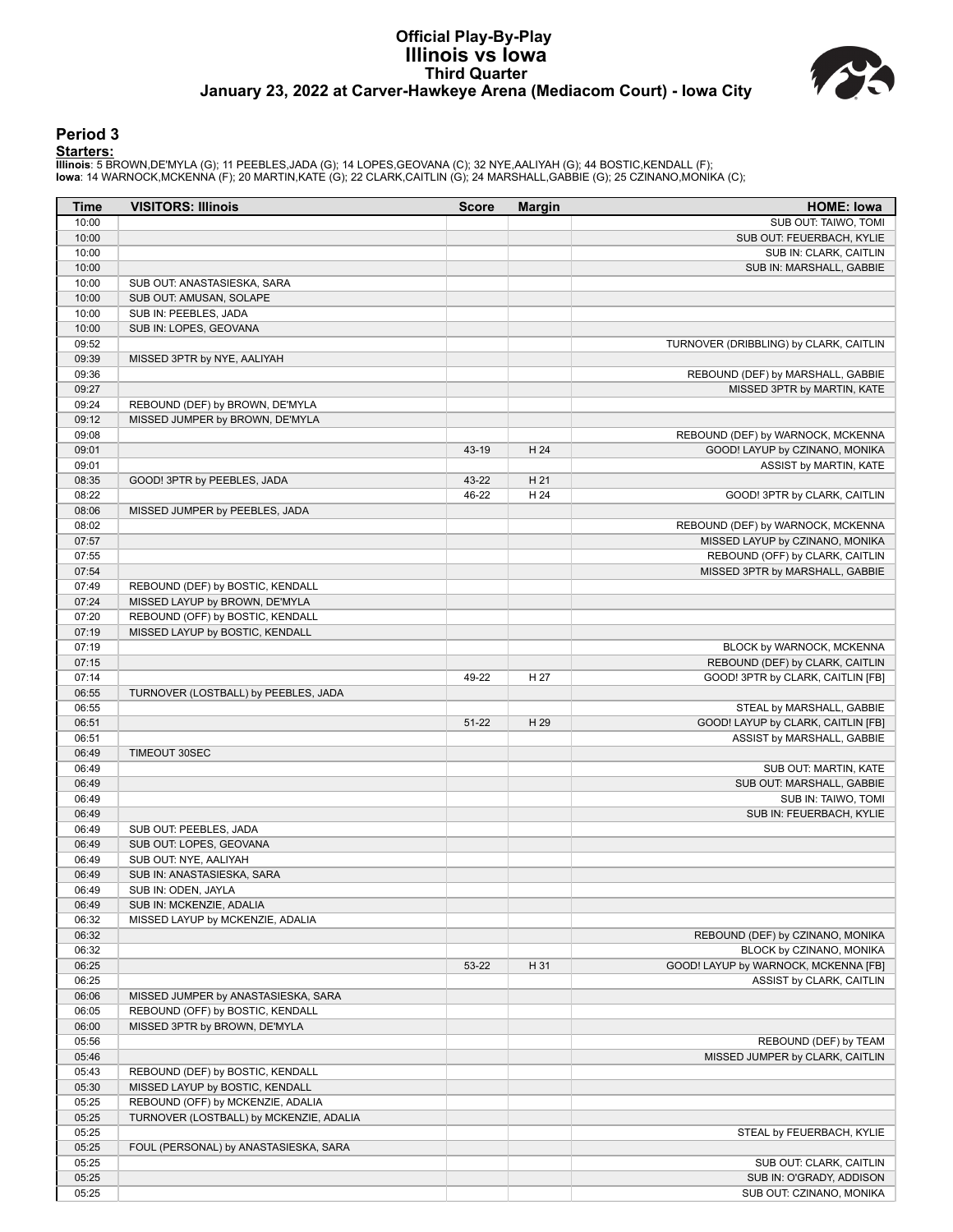| <b>Time</b>    | <b>VISITORS: Illinois</b>                     | <b>Score</b> | <b>Margin</b> | <b>HOME: lowa</b>                                               |
|----------------|-----------------------------------------------|--------------|---------------|-----------------------------------------------------------------|
| 05:25          |                                               |              |               | SUB IN: MARTIN, KATE                                            |
| 05:09          |                                               | 55-22        | H 33          | GOOD! JUMPER by MARTIN, KATE                                    |
| 05:09          |                                               |              |               | ASSIST by WARNOCK, MCKENNA                                      |
| 04:53          |                                               |              |               |                                                                 |
| 04:47          | GOOD! 3PTR by ODEN, JAYLA                     | 55-25        | H 30          |                                                                 |
| 04:47          | ASSIST by MCKENZIE, ADALIA                    |              |               |                                                                 |
| 04:33          |                                               | 57-25        | H 32          | GOOD! LAYUP by FEUERBACH, KYLIE                                 |
| 04:33          |                                               |              |               | ASSIST by MARTIN, KATE                                          |
| 04:11          |                                               |              |               | FOUL (PERSONAL) by MARTIN, KATE                                 |
| 04:11          |                                               |              |               | SUB OUT: WARNOCK, MCKENNA                                       |
| 04:11          |                                               |              |               | SUB IN: AFFOLTER, SYDNEY                                        |
| 04:05          | MISSED JUMPER by BROWN, DE'MYLA               |              |               |                                                                 |
| 04:01          | REBOUND (OFF) by MCKENZIE, ADALIA             |              |               |                                                                 |
| 03:58<br>03:55 | MISSED JUMPER by MCKENZIE, ADALIA             |              |               |                                                                 |
| 03:46          |                                               | 60-25        | H 35          | REBOUND (DEF) by MARTIN, KATE<br>GOOD! 3PTR by FEUERBACH, KYLIE |
| 03:46          |                                               |              |               | ASSIST by AFFOLTER, SYDNEY                                      |
| 03:38          |                                               |              |               | FOUL (PERSONAL) by MARTIN, KATE                                 |
| 03:38          |                                               |              |               | SUB OUT: TAIWO, TOMI                                            |
| 03:38          |                                               |              |               | SUB OUT: FEUERBACH, KYLIE                                       |
| 03:38          |                                               |              |               | SUB IN: CLARK, CAITLIN                                          |
| 03:38          |                                               |              |               | SUB IN: MARSHALL, GABBIE                                        |
| 03:38          | GOOD! FT by MCKENZIE, ADALIA                  | 60-26        | H 34          |                                                                 |
| 03:38          | MISSED FT by MCKENZIE, ADALIA                 |              |               |                                                                 |
| 03:36          |                                               |              |               | REBOUND (DEF) by AFFOLTER, SYDNEY                               |
| 03:18          |                                               | 62-26        | H 36          | GOOD! LAYUP by CLARK, CAITLIN                                   |
| 03:06          | TURNOVER (BADPASS) by BROWN, DE'MYLA          |              |               |                                                                 |
| 03:06          |                                               |              |               | STEAL by MARSHALL, GABBIE                                       |
| 02:48          |                                               |              |               | MISSED 3PTR by CLARK, CAITLIN                                   |
| 02:44          |                                               |              |               | REBOUND (OFF) by AFFOLTER, SYDNEY                               |
| 02:29          |                                               |              |               | TURNOVER (BADPASS) by CLARK, CAITLIN                            |
| 02:29          | STEAL by BOSTIC, KENDALL                      |              |               |                                                                 |
| 02:25          | TURNOVER (BADPASS) by BROWN, DE'MYLA          |              |               |                                                                 |
| 02:25          |                                               |              |               | SUB OUT: O'GRADY, ADDISON                                       |
| 02:25          |                                               |              |               | SUB IN: CZINANO, MONIKA                                         |
| 02:25          | SUB OUT: BROWN, DE'MYLA                       |              |               |                                                                 |
| 02:25<br>02:25 | SUB OUT: ODEN, JAYLA<br>SUB IN: PEEBLES, JADA |              |               |                                                                 |
| 02:25          | SUB IN: NYE, AALIYAH                          |              |               |                                                                 |
| 02:07          |                                               | 64-26        | H 38          | GOOD! LAYUP by CZINANO, MONIKA                                  |
| 02:07          |                                               |              |               | ASSIST by MARTIN, KATE                                          |
| 02:07          | FOUL (PERSONAL) by BOSTIC, KENDALL            |              |               |                                                                 |
| 02:07          | SUB OUT: ANASTASIESKA, SARA                   |              |               |                                                                 |
| 02:07          | SUB IN: LOPES, GEOVANA                        |              |               |                                                                 |
| 02:07          |                                               | 65-26        | H 39          | GOOD! FT by CZINANO, MONIKA                                     |
| 01:55          | MISSED JUMPER by MCKENZIE, ADALIA             |              |               |                                                                 |
| 01:52          | REBOUND (OFF) by LOPES, GEOVANA               |              |               |                                                                 |
| 01:51          | TURNOVER (BADPASS) by LOPES, GEOVANA          |              |               |                                                                 |
| 01:51          |                                               |              |               | STEAL by MARSHALL, GABBIE                                       |
| 01:40          |                                               |              |               | MISSED LAYUP by CZINANO, MONIKA                                 |
| 01:38          | REBOUND (DEF) by PEEBLES, JADA                |              |               |                                                                 |
| 01:19          | GOOD! LAYUP by LOPES, GEOVANA                 | 65-28        | H 37          |                                                                 |
| 01:19          | ASSIST by BOSTIC, KENDALL                     |              |               |                                                                 |
| 01:07          |                                               | 67-28        | H 39          | GOOD! LAYUP by CZINANO, MONIKA                                  |
| 01:07          |                                               |              |               | ASSIST by MARSHALL, GABBIE                                      |
| 00:55          | GOOD! 3PTR by NYE, AALIYAH                    | 67-31        | H 36          |                                                                 |
| 00:55          | ASSIST by MCKENZIE, ADALIA                    |              |               |                                                                 |
| 00:44<br>00:41 | FOUL (PERSONAL) by MCKENZIE, ADALIA           |              |               | MISSED JUMPER by MARSHALL, GABBIE                               |
| 00:37          |                                               |              |               | REBOUND (OFF) by CZINANO, MONIKA                                |
| 00:36          |                                               |              |               | TURNOVER (BADPASS) by CZINANO, MONIKA                           |
| 00:36          |                                               |              |               | SUB OUT: CLARK, CAITLIN                                         |
| 00:36          |                                               |              |               | SUB IN: FEUERBACH, KYLIE                                        |
| 00:25          | TURNOVER (OUTOFBOUNDS) by PEEBLES, JADA       |              |               |                                                                 |
| 00:04          |                                               |              |               | FOUL (OFF) by CZINANO, MONIKA                                   |
| 00:04          |                                               |              |               | TURNOVER (OFFENSIVE) by CZINANO, MONIKA                         |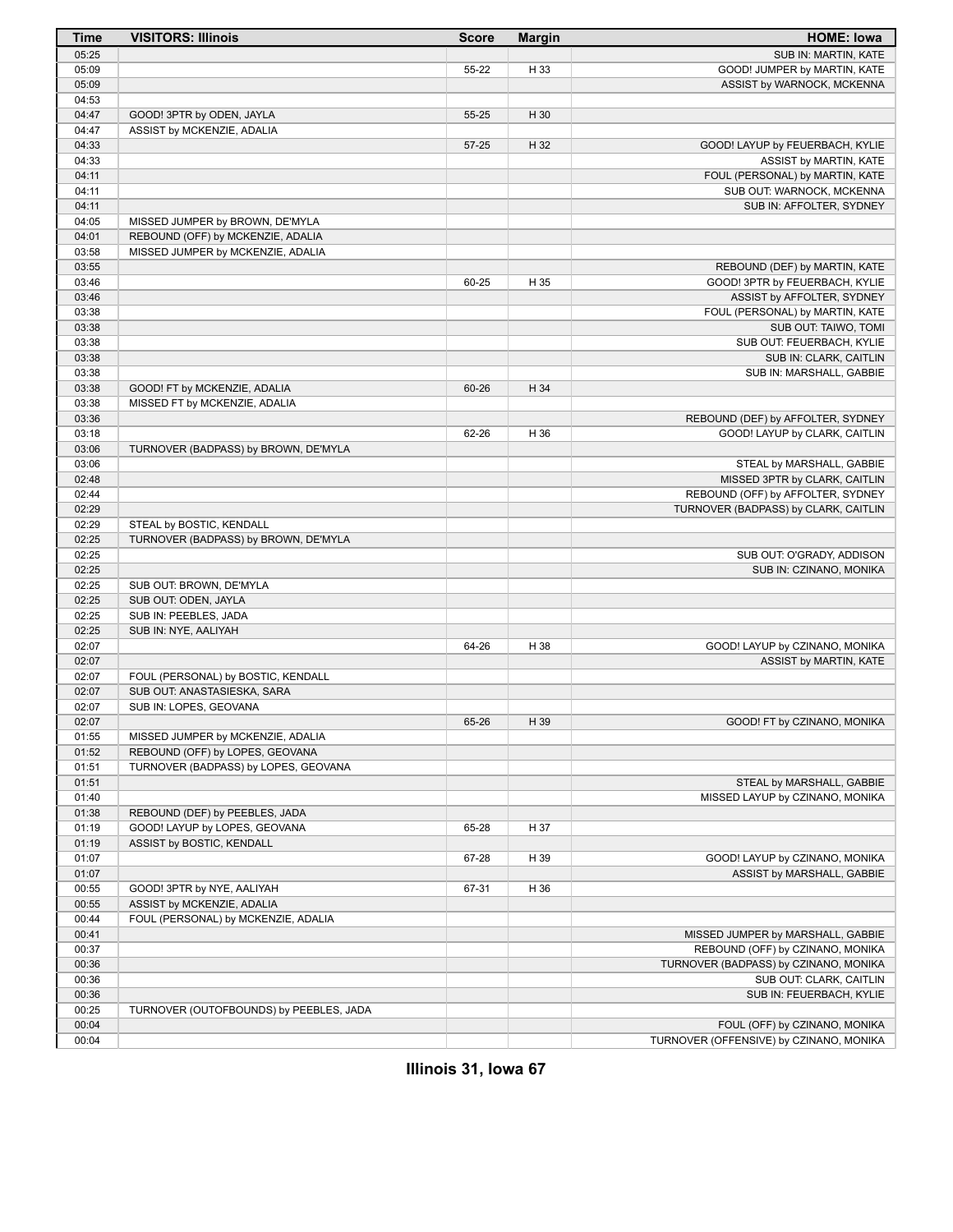| <b>Points (This Period)</b> | ill           | <b>IOW</b>     |
|-----------------------------|---------------|----------------|
| In the Paint                |               | 14             |
| Off Turns                   |               |                |
| 2nd Chance                  |               |                |
| <b>Fast Break</b>           |               |                |
| Bench                       |               |                |
| Per Poss                    | 0.667<br>5/18 | 1.368<br>12/19 |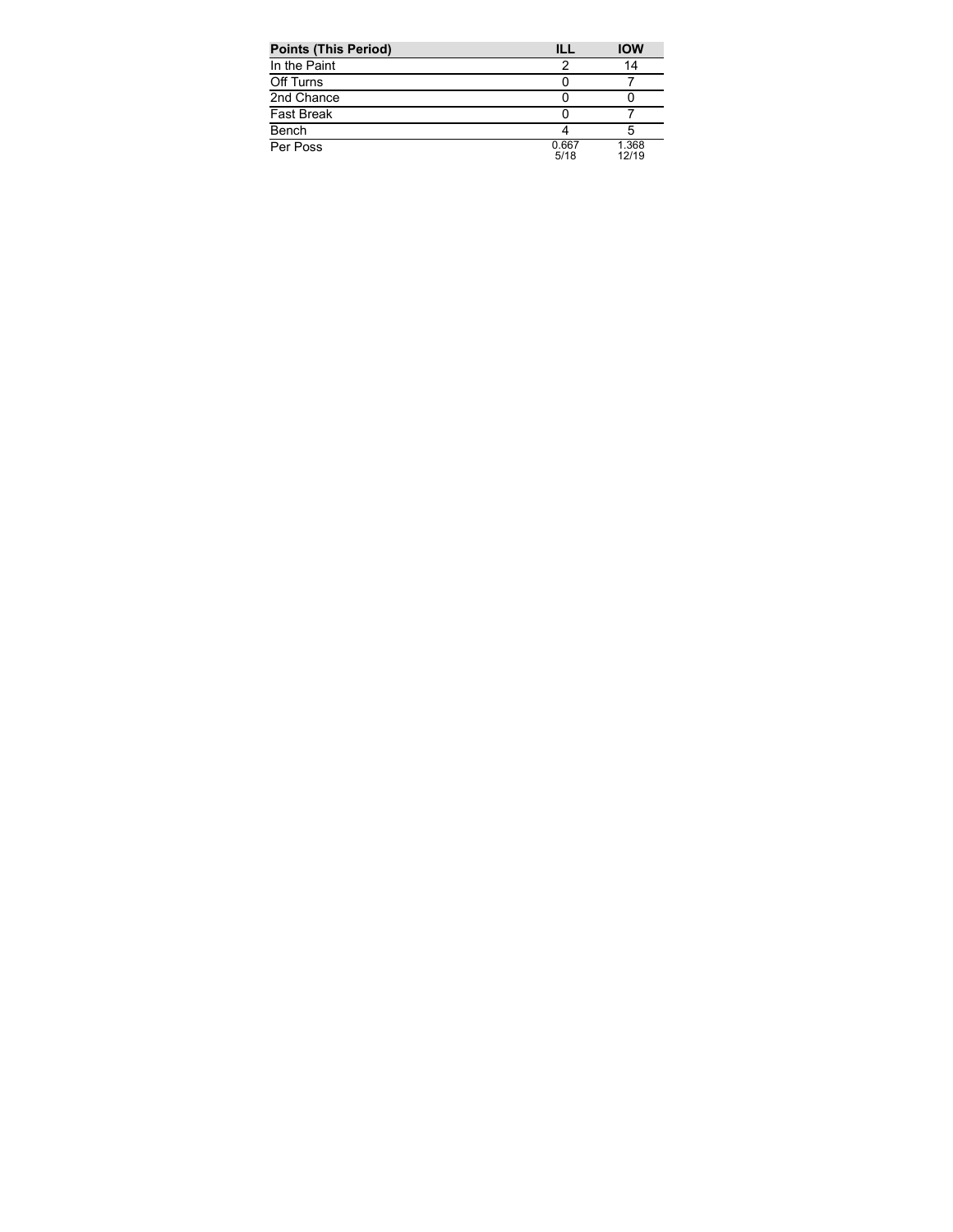#### **Official Box Score Illinois vs Iowa Fourth Quarter Statistics Only January 23, 2022 at Carver-Hawkeye Arena (Mediacom Court) - Iowa City**



## **Illinois 25**

| No.               | Player                 | S | Pts      | FG      | 3FG     | <b>FT</b> | <b>OR</b> | <b>DR</b>    | TR | PF | A             | TO       | <b>Blk</b> | <b>Stl</b>   | Min          | $+/-$          |
|-------------------|------------------------|---|----------|---------|---------|-----------|-----------|--------------|----|----|---------------|----------|------------|--------------|--------------|----------------|
| 05                | <b>BROWN, DE'MYLA</b>  | G | 0        | $0-0$   | $0 - 0$ | $0-0$     | 0         | 0            | 0  | 0  | 0             | 0        | 0          | 0            | 0            | 0              |
| 11                | PEEBLES, JADA          | G | 0        | $0 - 0$ | $0 - 0$ | $0 - 0$   | $\Omega$  | 0            | 0  | 0  | $\mathbf{0}$  | 0        | 0          | $\mathbf{0}$ | $\mathbf{0}$ | 0              |
| 14                | LOPES, GEOVANA         | C | 0        | $0 - 0$ | $0 - 0$ | $0 - 0$   | $\Omega$  | 0            | 0  | 0  | 0             | 0        | 0          | 0            | 4            | 5              |
| 32                | NYE, AALIYAH           | G | $\Omega$ | $0 - 2$ | $0 - 2$ | $0 - 0$   | $\Omega$  | $\mathbf{0}$ | 0  | 0  | 2             | 0        | 0          | $\Omega$     | 10           | 10             |
| 44                | <b>BOSTIC, KENDALL</b> | F | 2        | 1-1     | $0 - 0$ | $0 - 0$   | 1         | 3            | 4  |    | 0             | 0        | 1          | 0            | 3            | 4              |
| 00                | ANASTASIESKA, SARA     | G | 2        | $0 - 3$ | $0 - 2$ | $2 - 2$   | $\Omega$  |              |    |    | $\mathbf{0}$  | 0        | 0          | $\mathbf{0}$ | 4            | $\overline{4}$ |
| 03                | AMUSAN, SOLAPE         | F | 6        | $2 - 2$ | $2 - 2$ | $0 - 0$   | $\Omega$  | 2            | 2  | 2  | 0             | 0        |            | 0            | 4            | 6              |
| $12 \overline{ }$ | ODEN, JAYLA            | G | 12       | $5-6$   | $1 - 1$ | $1 - 2$   | $\Omega$  |              |    | 1  | $\mathcal{P}$ | $\Omega$ | 0          |              | 10           | 10             |
| 22                | RUBIN, EVA             | C | 3        | 1-1     | $0 - 0$ | $1 - 2$   | $\Omega$  | 1            | 1  | 0  | $\Omega$      | 0        |            |              | 5            | 1              |
| 24                | MCKENZIE, ADALIA       | G | 0        | $0 - 2$ | $0 - 1$ | $0 - 2$   | $\Omega$  |              |    |    |               | 0        | 0          | $\Omega$     | 10           | 10             |
|                   | <b>TEAM</b>            |   |          |         |         |           | $\Omega$  | 2            | 2  | 0  |               | 0        |            |              |              |                |
|                   | <b>TOTALS</b>          |   | 25       | 9-17    | $3 - 8$ | $4 - 8$   |           | 11           | 12 | 6  | 5             | 0        | 3          | $\mathbf{2}$ | 50           |                |
|                   |                        |   |          |         |         |           |           |              |    |    |               |          |            |              |              |                |

| <b>Shooting By Period</b><br>Period | FG        | FG%   | 3FG  | 3FG%  | FТ       | FT%   | Deadball Rebounds: 5,0 |
|-------------------------------------|-----------|-------|------|-------|----------|-------|------------------------|
| Game                                | $20 - 61$ | 32.8% | 7-21 | 33.3% | $9 - 16$ | 56.3% |                        |

## **Iowa 15**

| No. | Plaver                  | S | <b>Pts</b>     | <b>FG</b> | 3FG     | <b>FT</b> | <b>OR</b>    | <b>DR</b> | TR       | <b>PF</b>    | A | TO       | <b>BIK</b> | Stl          | Min            | $+/-$        |
|-----|-------------------------|---|----------------|-----------|---------|-----------|--------------|-----------|----------|--------------|---|----------|------------|--------------|----------------|--------------|
| 14  | <b>WARNOCK, MCKENNA</b> | F | 0              | $0-0$     | $0 - 0$ | $0-0$     | 0            | 2         | 2        | 0            | 0 |          | 0          | 0            | 3              | $-2$         |
| 20  | <b>MARTIN, KATE</b>     | G | $\overline{2}$ | $1 - 2$   | $0 - 0$ | $0 - 0$   | $\mathbf{0}$ | $\Omega$  | 0        | 0            | 0 | 0        | 0          | 0            | 2              | $\mathbf{0}$ |
| 22  | CLARK, CAITLIN          | G | 0              | $0 - 2$   | $0 - 0$ | $0 - 0$   | 0            | 2         | 2        |              | 2 | $\Omega$ | 4          | 0            | 6              | -4           |
| 24  | MARSHALL, GABBIE        | G | 3              | $1 - 2$   | $1 - 2$ | $0 - 0$   | $\Omega$     | $\Omega$  | $\Omega$ | $\Omega$     |   | $\Omega$ | $\Omega$   | $\mathbf{0}$ | 2              | $\Omega$     |
| 25  | CZINANO, MONIKA         | С | 0              | $0 - 0$   | $0 - 0$ | $0 - 0$   | $\Omega$     | $\Omega$  | 0        |              | 0 | 0        | 0          | 0            | $\overline{2}$ | $\mathbf 0$  |
| 01  | TAIWO, TOMI             | G | 6              | $2 - 3$   | $2 - 3$ | $0 - 0$   | $\Omega$     |           |          | 0            | 0 | $\Omega$ | $\Omega$   | $\mathbf{0}$ | 8              | $-10$        |
| 03  | AFFOLTER, SYDNEY        | G | 0              | $0 - 3$   | $0 - 0$ | $0 - 0$   | $\Omega$     | 0         | 0        |              | 0 |          | 0          | 0            | 7              | -8           |
| 04  | FEUERBACH, KYLIE        | G | $\mathcal{P}$  | $1 - 4$   | $0 - 2$ | $0 - 0$   | $\Omega$     |           |          |              | 0 | $\Omega$ | $\Omega$   | $\Omega$     | 8              | $-10$        |
| 34  | EDIGER, AJ              | F | 2              | $1-5$     | $0 - 1$ | $0 - 0$   | 1            | 2         | 3        | 0            |   |          | 0          | $\Omega$     | 6              | -4           |
| 44  | O'GRADY, ADDISON        | С | 0              | $0 - 0$   | $0 - 0$ | $0 - 0$   | $\mathbf{0}$ | $\Omega$  | 0        | 2            | 0 | 0        | $\Omega$   | $\mathbf{0}$ | 5              | $-12$        |
|     | <b>TEAM</b>             |   |                |           |         |           | 3            | 0         | 3        | $\mathbf{0}$ |   | 0        |            |              |                |              |
|     | <b>TOTALS</b>           |   | 15             | $6 - 21$  | $3 - 8$ | $0 - 0$   | 4            | 8         | 12       | 6            | 4 | 3        | 1          | $\Omega$     | 50             |              |
|     |                         |   |                |           |         |           |              |           |          |              |   |          |            |              |                |              |

| <b>Shooting By Period</b><br>Period | FG    | FG%   | 3FG    | 3FG%  |       | FT%   |
|-------------------------------------|-------|-------|--------|-------|-------|-------|
| Game                                | 35-73 | 47.9% | $7-22$ | 31.8% | $5-8$ | 62.5% |

*Deadball Rebounds:* 1,0

| Game Notes:                                                 | <b>Score</b> |    | 1st 2nd 3rd 4th |    |    | тот | <b>Points (This Period)</b> | ILL           | <b>IOW</b>    |
|-------------------------------------------------------------|--------------|----|-----------------|----|----|-----|-----------------------------|---------------|---------------|
| Officials: Cameron Inouye, Maggie Tierman, Brian<br>Garland | ILL          | -5 | 14              | 12 | 25 | 56  | In the Paint                |               |               |
| Attendance: 8977                                            | <b>IOW</b>   | 19 | 22              | 26 | 15 | 82  | Off Turns                   |               |               |
|                                                             |              |    |                 |    |    |     | 2nd Chance                  |               |               |
| Start Time: 06:01 PM ET<br>End Time: 07:43 PM ET            |              |    |                 |    |    |     | <b>Fast Break</b>           |               |               |
| Game Duration: 1:42                                         |              |    |                 |    |    |     | Bench                       | 23            | 10            |
| Conference Game:                                            |              |    |                 |    |    |     | Per Poss                    | .316<br>11/19 | 0.750<br>6/20 |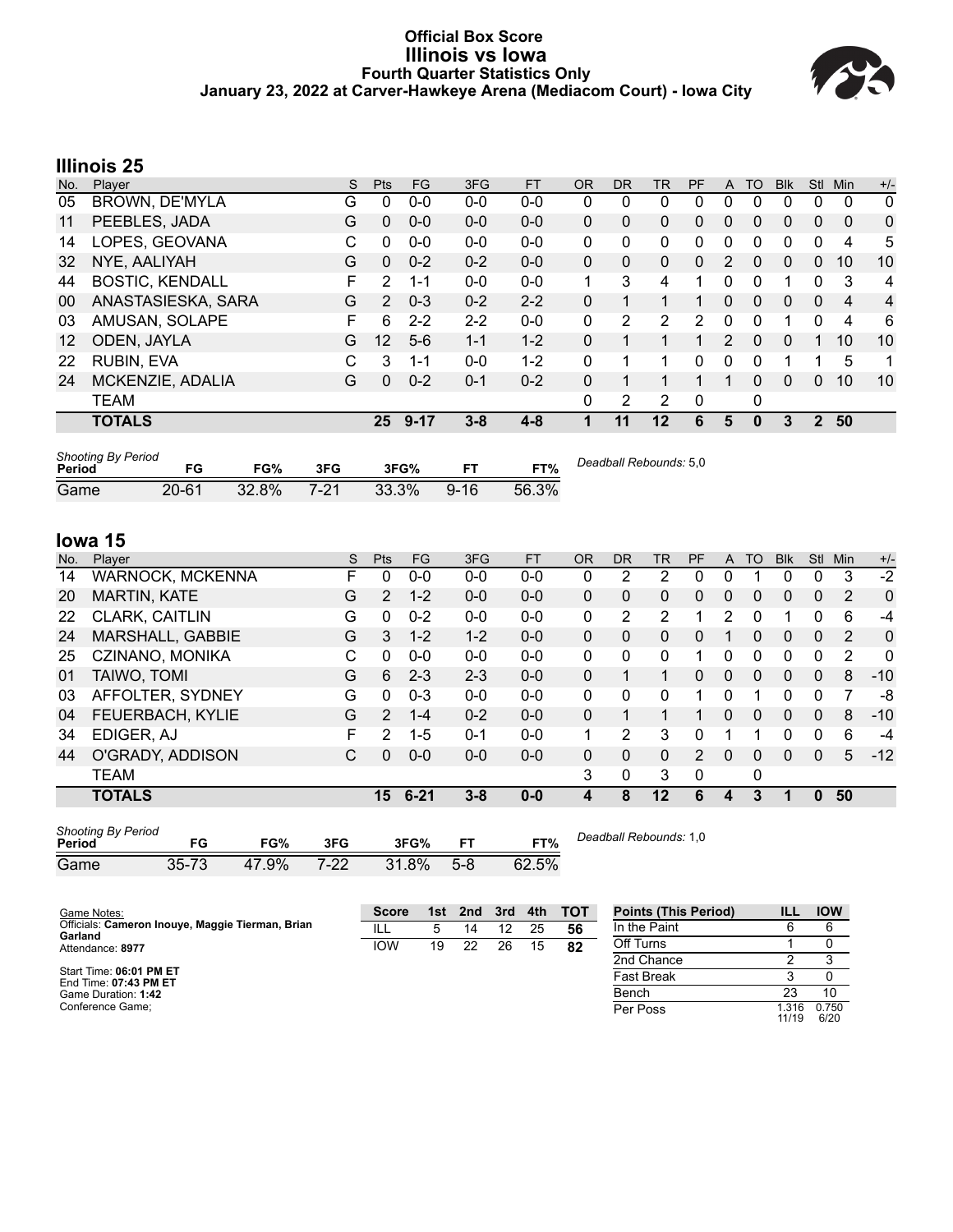#### **Official Play-By-Play Illinois vs Iowa Fourth Quarter January 23, 2022 at Carver-Hawkeye Arena (Mediacom Court) - Iowa City**



#### **Period 4**

#### **Starters:**

Illinois: 5 BROWN,DE'MYLA (G); 11 PEEBLES,JADA (G); 14 LOPES,GEOVANA (C); 32 NYE,AALIYAH (G); 44 BOSTIC,KENDALL (F);<br>Iowa: 14 WARNOCK,MCKENNA (F); 20 MARTIN,KATE (G); 22 CLARK,CAITLIN (G); 24 MARSHALL,GABBIE (G); 25 CZINAN

| Time  | <b>VISITORS: Illinois</b>             | <b>Score</b> | <b>Margin</b> | <b>HOME: Iowa</b>                      |
|-------|---------------------------------------|--------------|---------------|----------------------------------------|
| 10:00 |                                       |              |               | SUB OUT: AFFOLTER, SYDNEY              |
| 10:00 |                                       |              |               | SUB OUT: FEUERBACH, KYLIE              |
| 10:00 |                                       |              |               | SUB IN: WARNOCK, MCKENNA               |
| 10:00 |                                       |              |               | SUB IN: CLARK, CAITLIN                 |
| 10:00 | SUB OUT: PEEBLES, JADA                |              |               |                                        |
| 10:00 | SUB IN: ODEN, JAYLA                   |              |               |                                        |
| 09:46 |                                       |              |               | TURNOVER (BADPASS) by WARNOCK, MCKENNA |
| 09:46 | STEAL by ODEN, JAYLA                  |              |               |                                        |
| 09:42 |                                       |              |               | FOUL (PERSONAL) by CZINANO, MONIKA     |
| 09:42 | MISSED FT by ODEN, JAYLA              |              |               |                                        |
| 09:42 | REBOUND (OFF) by TEAM                 |              |               |                                        |
| 09:42 | GOOD! FT by ODEN, JAYLA [FB]          | 67-32        | H 35          |                                        |
| 09:31 |                                       | 70-32        | H 38          | GOOD! 3PTR by MARSHALL, GABBIE         |
| 09:31 |                                       |              |               | ASSIST by CLARK, CAITLIN               |
| 09:09 | GOOD! JUMPER by BOSTIC, KENDALL       | 70-34        | H 36          |                                        |
| 09:09 | ASSIST by ODEN, JAYLA                 |              |               |                                        |
| 08:57 |                                       | 72-34        | H 38          | GOOD! LAYUP by MARTIN, KATE            |
| 08:57 |                                       |              |               | ASSIST by MARSHALL, GABBIE             |
| 08:47 | GOOD! LAYUP by ODEN, JAYLA            | 72-36        | H 36          |                                        |
| 08:34 |                                       |              |               | MISSED LAYUP by MARTIN, KATE           |
| 08:34 | BLOCK by BOSTIC, KENDALL              |              |               |                                        |
| 08:31 | REBOUND (DEF) by BOSTIC, KENDALL      |              |               |                                        |
| 08:29 | MISSED 3PTR by NYE, AALIYAH           |              |               |                                        |
| 08:25 |                                       |              |               | REBOUND (DEF) by WARNOCK, MCKENNA      |
| 08:14 | FOUL (PERSONAL) by ODEN, JAYLA        |              |               |                                        |
| 08:14 |                                       |              |               | SUB OUT: MARTIN, KATE                  |
| 08:14 |                                       |              |               | SUB IN: FEUERBACH, KYLIE               |
| 08:14 | SUB OUT: LOPES, GEOVANA               |              |               |                                        |
| 08:14 | SUB IN: ANASTASIESKA, SARA            |              |               |                                        |
| 08:14 | FOUL (PERSONAL) by MCKENZIE, ADALIA   |              |               |                                        |
| 08:13 |                                       |              |               | MISSED 3PTR by MARSHALL, GABBIE        |
| 08:09 | REBOUND (DEF) by TEAM                 |              |               |                                        |
| 08:04 | MISSED JUMPER by MCKENZIE, ADALIA     |              |               |                                        |
| 08:00 |                                       |              |               | REBOUND (DEF) by WARNOCK, MCKENNA      |
| 07:53 |                                       |              |               | MISSED LAYUP by CLARK, CAITLIN         |
| 07:51 | REBOUND (DEF) by ANASTASIESKA, SARA   |              |               |                                        |
| 07:46 | MISSED 3PTR by MCKENZIE, ADALIA       |              |               |                                        |
| 07:41 | REBOUND (OFF) by BOSTIC, KENDALL      |              |               |                                        |
| 07:40 |                                       |              |               | FOUL (PERSONAL) by FEUERBACH, KYLIE    |
| 07:40 |                                       |              |               | SUB OUT: MARSHALL, GABBIE              |
| 07:40 |                                       |              |               | SUB OUT: CZINANO, MONIKA               |
| 07:40 |                                       |              |               | SUB IN: TAIWO, TOMI                    |
| 07:40 |                                       |              |               | SUB IN: O'GRADY, ADDISON               |
| 07:40 | GOOD! FT by ANASTASIESKA, SARA        | 72-37        | H 35          |                                        |
| 07:40 | GOOD! FT by ANASTASIESKA, SARA        | 72-38        | H 34          |                                        |
| 07:19 | FOUL (PERSONAL) by BOSTIC, KENDALL    |              |               |                                        |
| 07:19 |                                       |              |               | SUB OUT: WARNOCK, MCKENNA              |
| 07:19 |                                       |              |               | SUB IN: AFFOLTER, SYDNEY               |
| 07:14 |                                       |              |               | MISSED LAYUP by FEUERBACH, KYLIE       |
| 07:12 | REBOUND (DEF) by BOSTIC, KENDALL      |              |               |                                        |
| 07:06 | GOOD! LAYUP by ODEN, JAYLA [FB]       | 72-40        | H 32          |                                        |
| 06:56 |                                       |              |               | MISSED 3PTR by FEUERBACH, KYLIE        |
| 06:53 | REBOUND (DEF) by ODEN, JAYLA          |              |               |                                        |
| 06:48 | MISSED LAYUP by ANASTASIESKA, SARA    |              |               |                                        |
| 06:48 |                                       |              |               | BLOCK by CLARK, CAITLIN                |
| 06:45 |                                       |              |               | REBOUND (DEF) by CLARK, CAITLIN        |
| 06:42 |                                       |              |               | MISSED LAYUP by CLARK, CAITLIN         |
| 06:38 | REBOUND (DEF) by BOSTIC, KENDALL      |              |               |                                        |
| 06:38 | SUB OUT: BOSTIC, KENDALL              |              |               |                                        |
| 06:38 | SUB IN: RUBIN, EVA                    |              |               |                                        |
| 06:19 | GOOD! JUMPER by ODEN, JAYLA           | 72-42        | H 30          |                                        |
| 06:06 | FOUL (PERSONAL) by ANASTASIESKA, SARA |              |               |                                        |
| 06:06 |                                       |              |               | SUB OUT: O'GRADY, ADDISON              |
| 06:06 |                                       |              |               | SUB IN: EDIGER, AJ                     |
| 06:02 |                                       |              |               | MISSED JUMPER by AFFOLTER, SYDNEY      |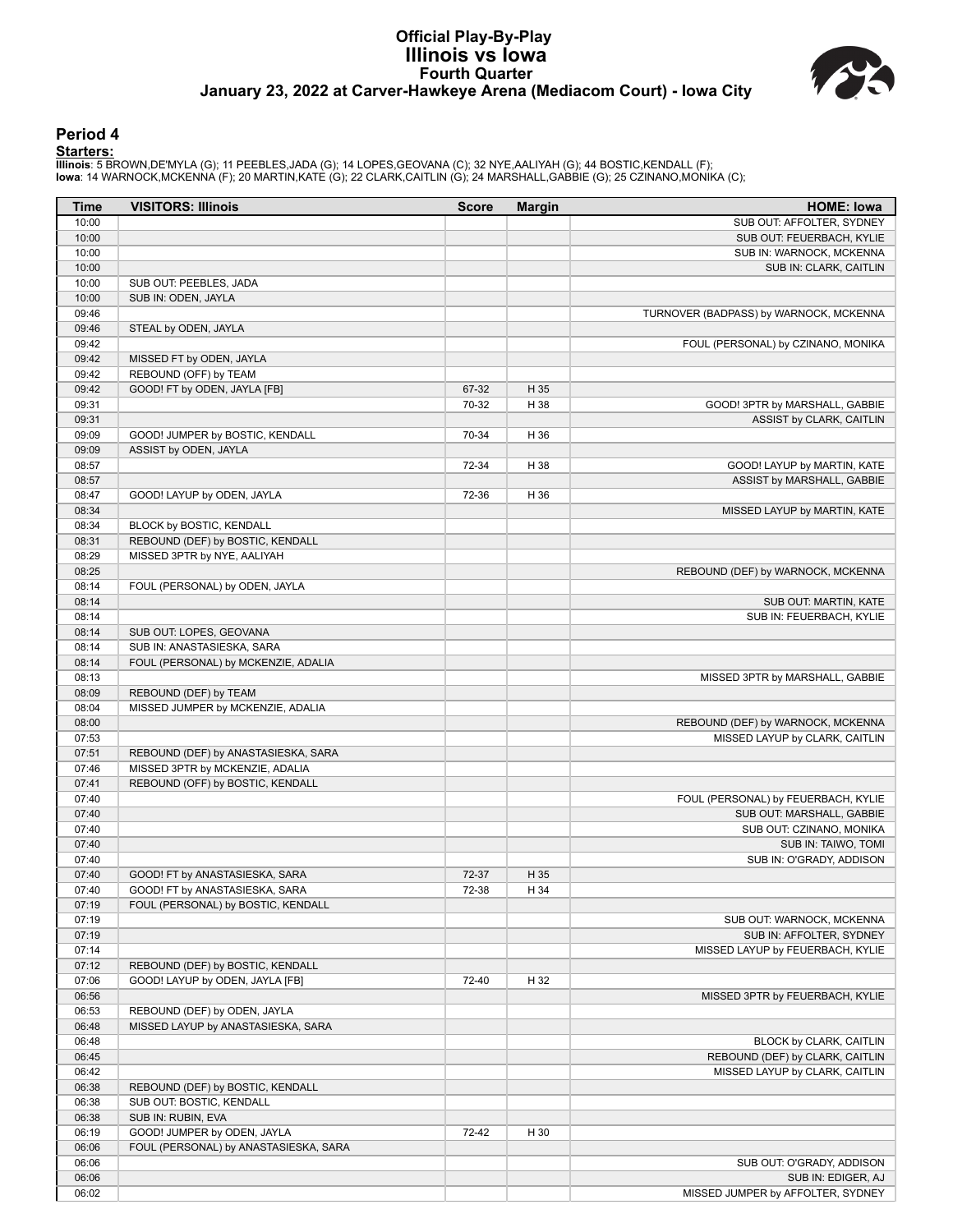| Time           | <b>VISITORS: Illinois</b>         | <b>Score</b> | <b>Margin</b> | <b>HOME: Iowa</b>                        |
|----------------|-----------------------------------|--------------|---------------|------------------------------------------|
| 05:55          |                                   |              |               | REBOUND (OFF) by EDIGER, AJ              |
| 05:54          |                                   | 75-42        | H 33          | GOOD! 3PTR by TAIWO, TOMI                |
| 05:54          |                                   |              |               | ASSIST by EDIGER, AJ                     |
| 05:33          | MISSED 3PTR by ANASTASIESKA, SARA |              |               |                                          |
| 05:29          |                                   |              |               | REBOUND (DEF) by FEUERBACH, KYLIE        |
| 05:21          |                                   | 77-42        | H 35          | GOOD! LAYUP by EDIGER, AJ                |
| 05:21          |                                   |              |               | ASSIST by CLARK, CAITLIN                 |
| 04:59          | GOOD! LAYUP by RUBIN, EVA         | 77-44        | H 33          |                                          |
| 04:59          | ASSIST by NYE, AALIYAH            |              |               |                                          |
| 04:49          |                                   |              |               | TURNOVER (LOSTBALL) by EDIGER, AJ        |
| 04:49          | STEAL by RUBIN, EVA               |              |               |                                          |
| 04:29          | MISSED 3PTR by ANASTASIESKA, SARA |              |               |                                          |
| 04:23          |                                   |              |               | REBOUND (DEF) by CLARK, CAITLIN          |
| 04:13          |                                   |              |               | MISSED LAYUP by EDIGER, AJ               |
| 04:10<br>03:54 | REBOUND (DEF) by RUBIN, EVA       |              |               |                                          |
| 03:54          |                                   |              |               | FOUL (PERSONAL) by CLARK, CAITLIN        |
| 03:54          | MISSED FT by RUBIN, EVA           |              |               |                                          |
| 03:54          | REBOUND (OFF) by TEAM             |              |               |                                          |
| 03:54          | GOOD! FT by RUBIN, EVA            | 77-45        | H 32          |                                          |
| 03:54          |                                   |              |               | SUB IN: O'GRADY, ADDISON                 |
| 03:54          |                                   |              |               | SUB OUT: O'GRADY, ADDISON                |
| 03:54          |                                   |              |               | SUB IN: MARSHALL, GABBIE                 |
| 03:50          |                                   |              |               | SUB OUT: CLARK, CAITLIN                  |
| 03:40          | SUB OUT: ANASTASIESKA, SARA       |              |               |                                          |
| 03:40          | SUB IN: AMUSAN, SOLAPE            |              |               |                                          |
| 03:32          |                                   |              |               | MISSED LAYUP by EDIGER, AJ               |
| 03:32          | BLOCK by RUBIN, EVA               |              |               |                                          |
| 03:32          |                                   |              |               | REBOUND (OFF) by TEAM                    |
| 03:26          |                                   |              |               | MISSED JUMPER by AFFOLTER, SYDNEY        |
| 03:25          | REBOUND (DEF) by TEAM             |              |               |                                          |
| 03:07          | GOOD! 3PTR by AMUSAN, SOLAPE      | 77-48        | H 29          |                                          |
| 03:07          | ASSIST by MCKENZIE, ADALIA        |              |               |                                          |
| 02:44          |                                   | 79-48        | H 31          | GOOD! LAYUP by FEUERBACH, KYLIE          |
| 02:34          | MISSED LAYUP by ODEN, JAYLA       |              |               |                                          |
| 02:32          |                                   |              |               | REBOUND (DEF) by EDIGER, AJ              |
| 02:25          |                                   |              |               | MISSED 3PTR by EDIGER, AJ                |
| 02:21          |                                   |              |               | REBOUND (OFF) by TEAM                    |
| 02:16          |                                   |              |               | MISSED JUMPER by EDIGER, AJ              |
| 02:11          | REBOUND (DEF) by MCKENZIE, ADALIA |              |               |                                          |
| 02:11          |                                   |              |               | FOUL (PERSONAL) by O'GRADY, ADDISON      |
| 02:11          |                                   |              |               | SUB OUT: MARSHALL, GABBIE                |
| 02:11          |                                   |              |               | SUB IN: O'GRADY, ADDISON                 |
| 02:11          | MISSED FT by MCKENZIE, ADALIA     |              |               |                                          |
| 02:11          | REBOUND (OFF) by TEAM             |              |               |                                          |
| 02:11          | MISSED FT by MCKENZIE, ADALIA     |              |               |                                          |
| 02:11          |                                   |              |               | REBOUND (DEF) by EDIGER, AJ              |
| 02:08          | SUB OUT: RUBIN, EVA               |              |               |                                          |
| 02:08          | SUB IN: LOPES, GEOVANA            |              |               |                                          |
| 02:08          |                                   |              |               | FOUL (PERSONAL) by O'GRADY, ADDISON      |
| 02:08          | FOUL (PERSONAL) by AMUSAN, SOLAPE |              |               |                                          |
| 02:07<br>01:56 | FOUL (PERSONAL) by AMUSAN, SOLAPE |              |               |                                          |
| 01:56          | BLOCK by AMUSAN, SOLAPE           |              |               | MISSED LAYUP by AFFOLTER, SYDNEY         |
| 01:56          |                                   |              |               | REBOUND (OFF) by TEAM                    |
| 01:53          |                                   |              |               | MISSED 3PTR by FEUERBACH, KYLIE          |
| 01:48          | REBOUND (DEF) by AMUSAN, SOLAPE   |              |               |                                          |
| 01:41          | GOOD! 3PTR by AMUSAN, SOLAPE      | 79-51        | H 28          |                                          |
| 01:41          | ASSIST by ODEN, JAYLA             |              |               |                                          |
| 01:23          |                                   | 82-51        | H 31          | GOOD! 3PTR by TAIWO, TOMI                |
| 01:11          | GOOD! 3PTR by ODEN, JAYLA         | 82-54        | H 28          |                                          |
| 01:11          | ASSIST by NYE, AALIYAH            |              |               |                                          |
| 00:58          |                                   |              |               | FOUL (OFF) by AFFOLTER, SYDNEY           |
| 00:58          |                                   |              |               | TURNOVER (OFFENSIVE) by AFFOLTER, SYDNEY |
| 00:44          | MISSED 3PTR by NYE, AALIYAH       |              |               |                                          |
| 00:40          |                                   |              |               | REBOUND (DEF) by TAIWO, TOMI             |
| 00:26          |                                   |              |               | MISSED 3PTR by TAIWO, TOMI               |
| 00:23          | REBOUND (DEF) by AMUSAN, SOLAPE   |              |               |                                          |
| 00:17          | GOOD! JUMPER by ODEN, JAYLA       | 82-56        | H 26          |                                          |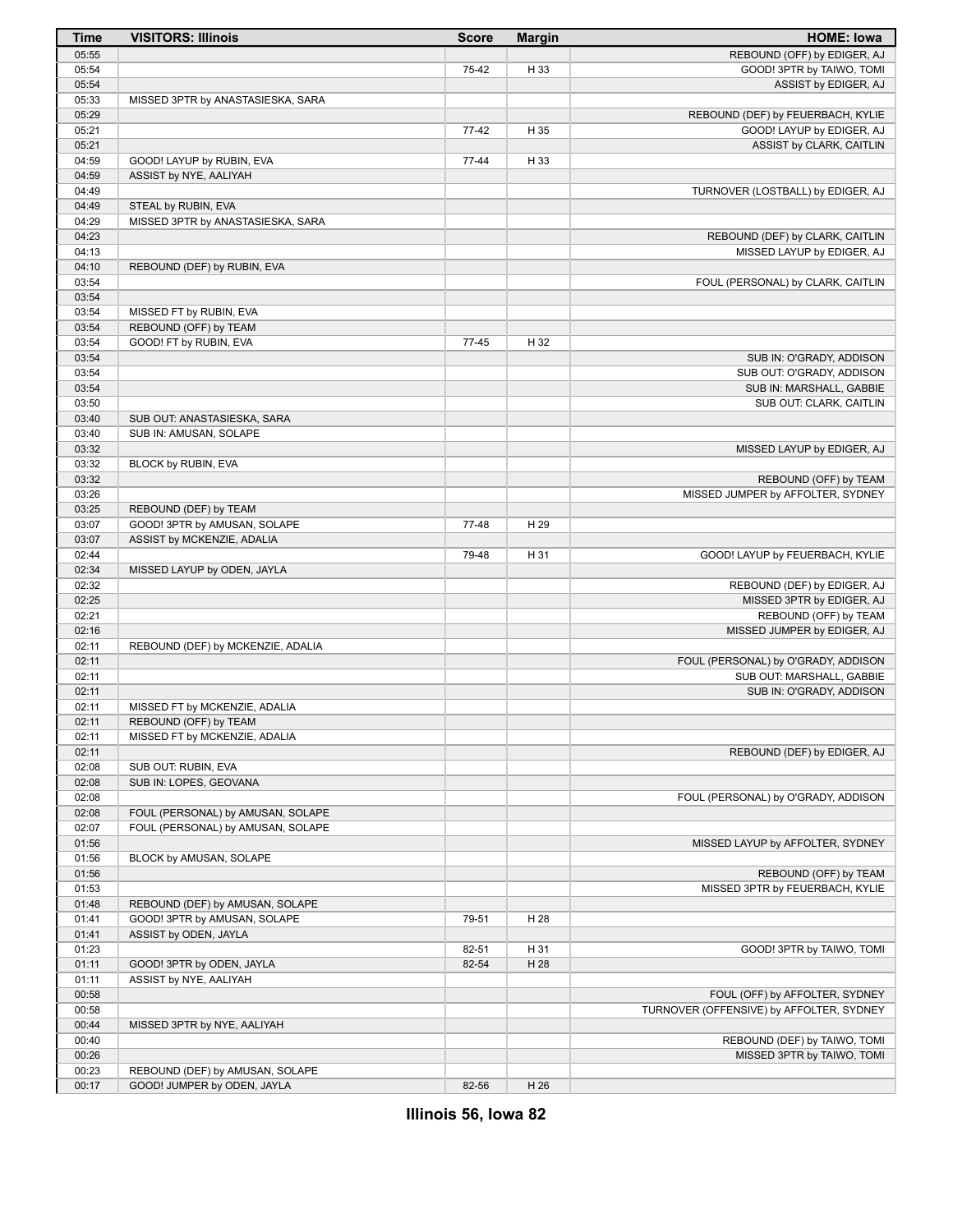| <b>Points (This Period)</b> | ILL            | <b>IOW</b>    |
|-----------------------------|----------------|---------------|
| In the Paint                | 6              | 6             |
| Off Turns                   |                |               |
| 2nd Chance                  | 2              |               |
| <b>Fast Break</b>           | 3              |               |
| Bench                       | 23             | 10            |
| Per Poss                    | 1.316<br>11/19 | 0.750<br>6/20 |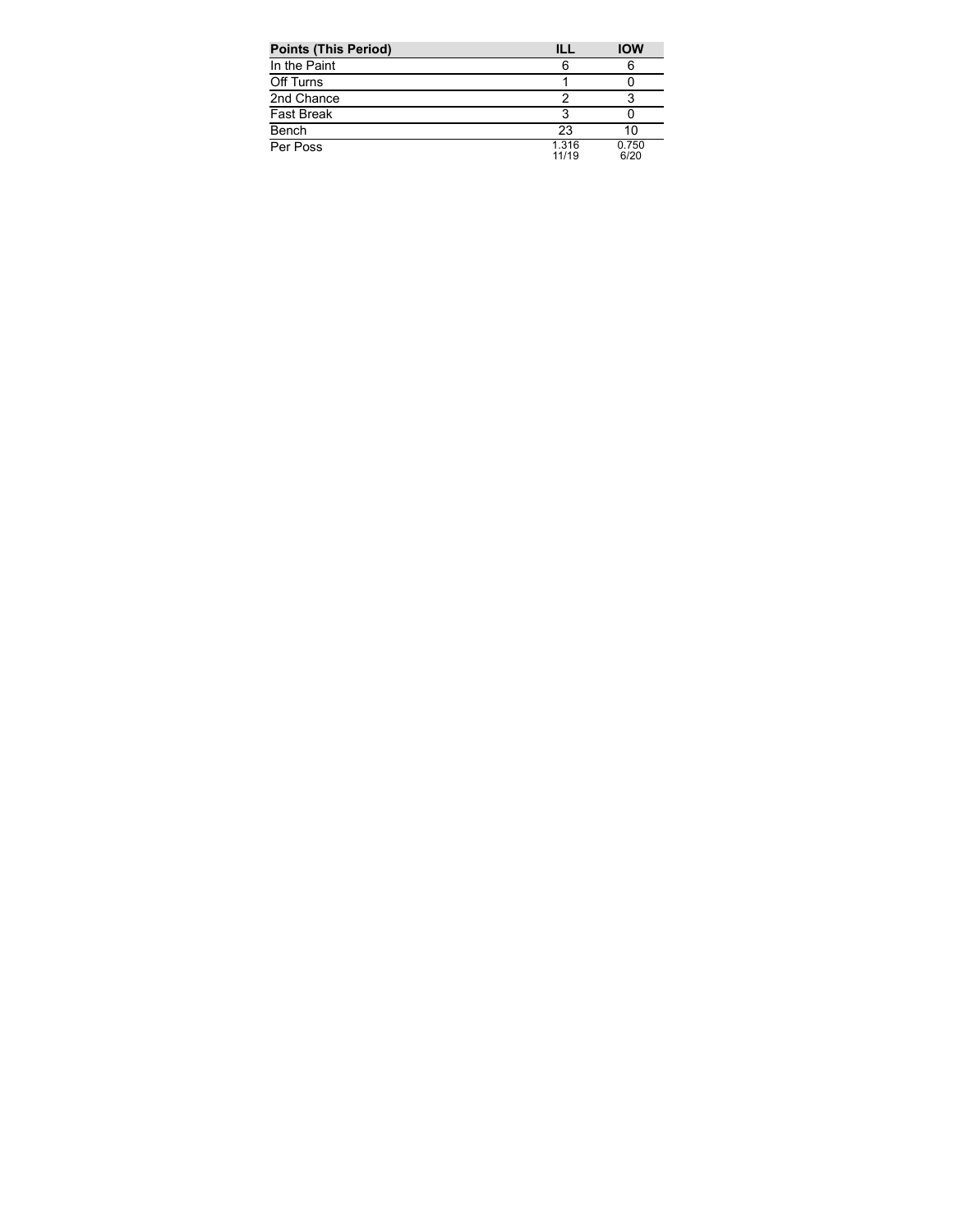#### **Official Scoring/Possession Reference Chart Illinois vs Iowa Period 1 January 23, 2022 at Carver-Hawkeye Arena (Mediacom Court) - Iowa City**



#### **Period 1**

#### **Starters:**

Illinois: 5 BROWN,DE'MYLA (G); 11 PEEBLES,JADA (G); 14 LOPES,GEOVANA (C); 32 NYE,AALIYAH (G); 44 BOSTIC,KENDALL (F);<br>Iowa: 14 WARNOCK,MCKENNA (F); 20 MARTIN,KATE (G); 22 CLARK,CAITLIN (G); 24 MARSHALL,GABBIE (G); 25 CZINAN

| <b>Time</b> | <b>VISITORS: Illinois</b>      | <b>Score</b> | <b>Margin</b>  | <b>HOME: Iowa</b>                  |
|-------------|--------------------------------|--------------|----------------|------------------------------------|
| 09:28       |                                | $2 - 0$      | H <sub>2</sub> | GOOD! LAYUP by CZINANO, MONIKA     |
| 08:26       |                                | $4 - 0$      | H 4            | GOOD! LAYUP by CLARK, CAITLIN [FB] |
| 07:43       | GOOD! LAYUP by BOSTIC, KENDALL | $4 - 2$      | H <sub>2</sub> |                                    |
| 07:27       |                                | $6 - 2$      | H <sub>4</sub> | GOOD! LAYUP by CZINANO, MONIKA     |
| 06:50       |                                | $8-2$        | H 6            | GOOD! LAYUP by CZINANO, MONIKA     |
| 06:21       |                                | $11 - 2$     | H9             | GOOD! 3PTR by FEUERBACH, KYLIE     |
| 05:52       |                                | $12 - 2$     | H 10           | GOOD! FT by CZINANO, MONIKA [FB]   |
| 05:52       |                                | $13 - 2$     | H 11           | GOOD! FT by CZINANO, MONIKA [FB]   |
| 02:35       |                                | $15-2$       | H 13           | GOOD! JUMPER by CZINANO, MONIKA    |
| 01:48       | GOOD! FT by ODEN, JAYLA        | $15-3$       | H 12           |                                    |
| 01:25       |                                | $17-3$       | H 14           | GOOD! LAYUP by TAIWO, TOMI         |
| 00:57       |                                | $19-3$       | H 16           | GOOD! LAYUP by CLARK, CAITLIN      |
| 00:08       | GOOD! LAYUP by BOSTIC, KENDALL | $19-5$       | H 14           |                                    |

**Illinois 5, Iowa 19**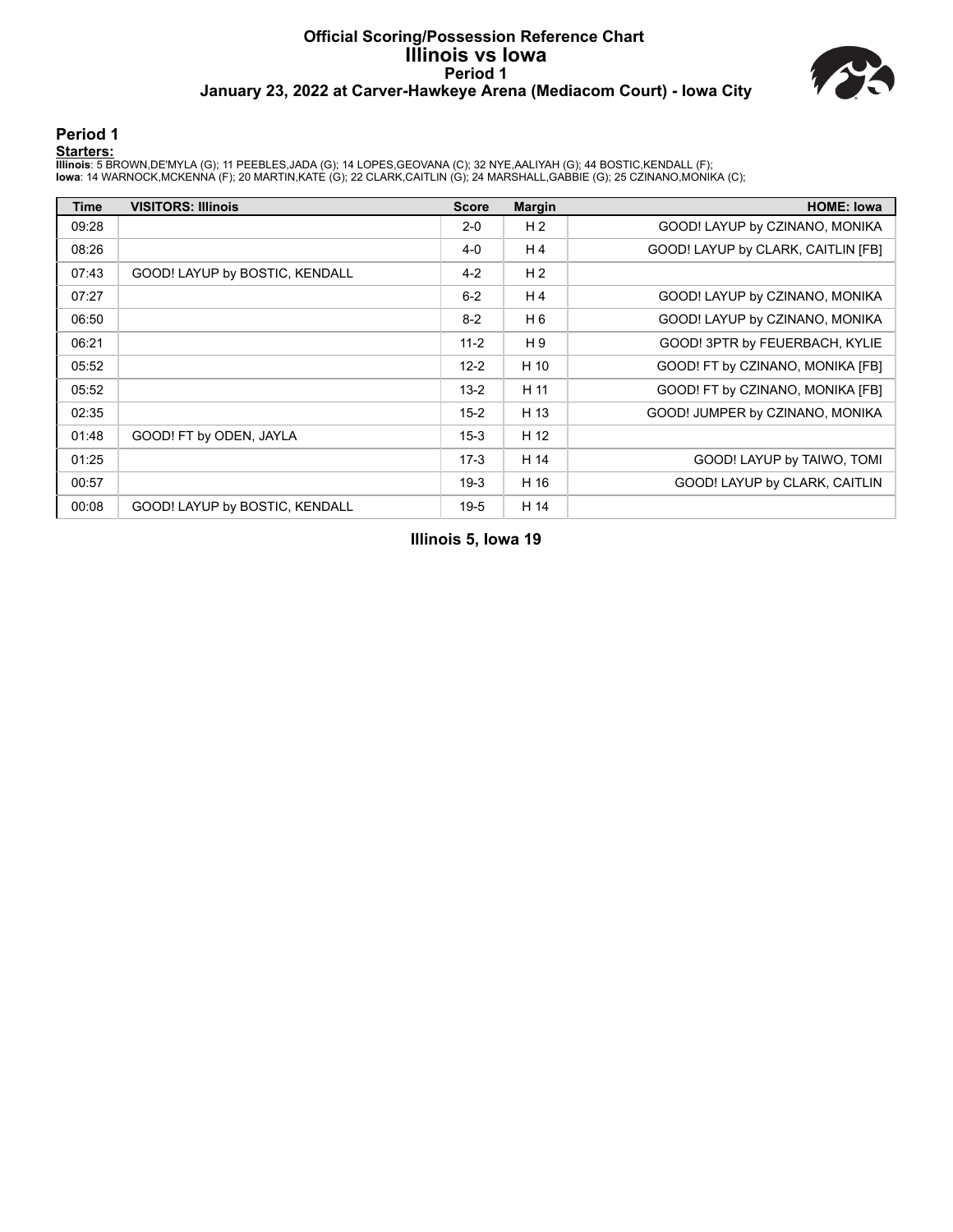#### **Official Scoring/Possession Reference Chart Illinois vs Iowa Period 2 January 23, 2022 at Carver-Hawkeye Arena (Mediacom Court) - Iowa City**



#### **Period 2**

#### **Starters:**

Illinois: 5 BROWN,DE'MYLA (G); 11 PEEBLES,JADA (G); 14 LOPES,GEOVANA (C); 32 NYE,AALIYAH (G); 44 BOSTIC,KENDALL (F);<br>Iowa: 14 WARNOCK,MCKENNA (F); 20 MARTIN,KATE (G); 22 CLARK,CAITLIN (G); 24 MARSHALL,GABBIE (G); 25 CZINAN

| <b>Time</b> | <b>VISITORS: Illinois</b>         | <b>Score</b> | <b>Margin</b> | <b>HOME: Iowa</b>                  |
|-------------|-----------------------------------|--------------|---------------|------------------------------------|
| 09:51       | GOOD! FT by ANASTASIESKA, SARA    | $19-6$       | H 13          |                                    |
| 09:18       |                                   | $21-6$       | H 15          | GOOD! LAYUP by WARNOCK, MCKENNA    |
| 08:59       | GOOD! 3PTR by ANASTASIESKA, SARA  | $21-9$       | H 12          |                                    |
| 08:11       |                                   | $23-9$       | H 14          | GOOD! LAYUP by CLARK, CAITLIN [FB] |
| 07:45       |                                   | $25-9$       | H 16          | GOOD! LAYUP by CZINANO, MONIKA     |
| 07:06       | GOOD! LAYUP by MCKENZIE, ADALIA   | $25 - 11$    | H 14          |                                    |
| 06:59       |                                   | $27 - 11$    | H 16          | GOOD! LAYUP by CLARK, CAITLIN [FB] |
| 06:27       | GOOD! JUMPER by MCKENZIE, ADALIA  | $27-13$      | H 14          |                                    |
| 05:06       | GOOD! LAYUP by ANASTASIESKA, SARA | $27 - 15$    | H 12          |                                    |
| 04:56       |                                   | 29-15        | H 14          | GOOD! LAYUP by CZINANO, MONIKA     |
| 04:32       | GOOD! FT by MCKENZIE, ADALIA      | 29-16        | H 13          |                                    |
| 04:32       | GOOD! FT by MCKENZIE, ADALIA      | 29-17        | H 12          |                                    |
| 03:47       |                                   | $30 - 17$    | H 13          | GOOD! FT by WARNOCK, MCKENNA       |
| 03:25       |                                   | $32 - 17$    | H 15          | GOOD! LAYUP by TAIWO, TOMI [FB]    |
| 03:06       | GOOD! JUMPER by NYE, AALIYAH      | $32 - 19$    | H 13          |                                    |
| 02:48       |                                   | 34-19        | H 15          | GOOD! LAYUP by TAIWO, TOMI         |
| 02:39       |                                   | $36-19$      | H 17          | GOOD! LAYUP by TAIWO, TOMI [FB]    |
| 02:09       |                                   | 38-19        | H 19          | GOOD! LAYUP by MARTIN, KATE        |
| 01:23       |                                   | 39-19        | H 20          | GOOD! FT by WARNOCK, MCKENNA       |
| 00:00       |                                   | 41-19        | H 22          | GOOD! JUMPER by MARTIN, KATE [PNT] |

**Illinois 19, Iowa 41**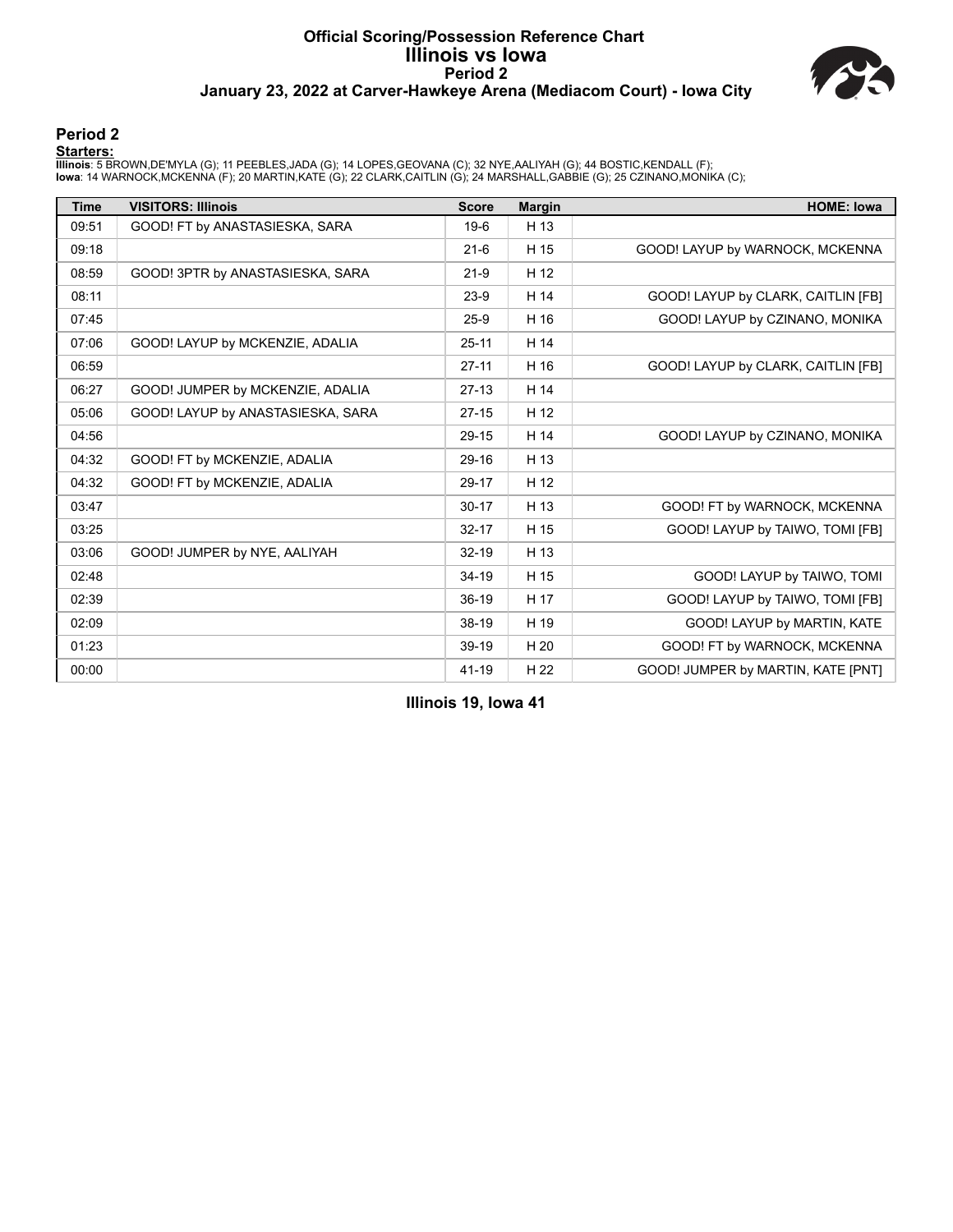#### **Official Scoring/Possession Reference Chart Illinois vs Iowa Period 3 January 23, 2022 at Carver-Hawkeye Arena (Mediacom Court) - Iowa City**



#### **Period 3**

#### **Starters:**

Illinois: 5 BROWN,DE'MYLA (G); 11 PEEBLES,JADA (G); 14 LOPES,GEOVANA (C); 32 NYE,AALIYAH (G); 44 BOSTIC,KENDALL (F);<br>Iowa: 14 WARNOCK,MCKENNA (F); 20 MARTIN,KATE (G); 22 CLARK,CAITLIN (G); 24 MARSHALL,GABBIE (G); 25 CZINAN

| <b>Time</b> | <b>VISITORS: Illinois</b>     | <b>Score</b> | <b>Margin</b> | <b>HOME: Iowa</b>                    |
|-------------|-------------------------------|--------------|---------------|--------------------------------------|
| 09:01       |                               | 43-19        | H 24          | GOOD! LAYUP by CZINANO, MONIKA       |
| 08:35       | GOOD! 3PTR by PEEBLES, JADA   | 43-22        | H 21          |                                      |
| 08:22       |                               | 46-22        | H 24          | GOOD! 3PTR by CLARK, CAITLIN         |
| 07:14       |                               | 49-22        | H 27          | GOOD! 3PTR by CLARK, CAITLIN [FB]    |
| 06:51       |                               | $51 - 22$    | H 29          | GOOD! LAYUP by CLARK, CAITLIN [FB]   |
| 06:25       |                               | 53-22        | H 31          | GOOD! LAYUP by WARNOCK, MCKENNA [FB] |
| 05:09       |                               | 55-22        | H 33          | GOOD! JUMPER by MARTIN, KATE         |
| 04:47       | GOOD! 3PTR by ODEN, JAYLA     | 55-25        | H 30          |                                      |
| 04:33       |                               | $57 - 25$    | H 32          | GOOD! LAYUP by FEUERBACH, KYLIE      |
| 03:46       |                               | 60-25        | H 35          | GOOD! 3PTR by FEUERBACH, KYLIE       |
| 03:38       | GOOD! FT by MCKENZIE, ADALIA  | 60-26        | H 34          |                                      |
| 03:18       |                               | 62-26        | H 36          | GOOD! LAYUP by CLARK, CAITLIN        |
| 02:07       |                               | 64-26        | H 38          | GOOD! LAYUP by CZINANO, MONIKA       |
| 02:07       |                               | 65-26        | H 39          | GOOD! FT by CZINANO, MONIKA          |
| 01:19       | GOOD! LAYUP by LOPES, GEOVANA | 65-28        | H 37          |                                      |
| 01:07       |                               | 67-28        | H 39          | GOOD! LAYUP by CZINANO, MONIKA       |
| 00:55       | GOOD! 3PTR by NYE, AALIYAH    | 67-31        | H 36          |                                      |

**Illinois 31, Iowa 67**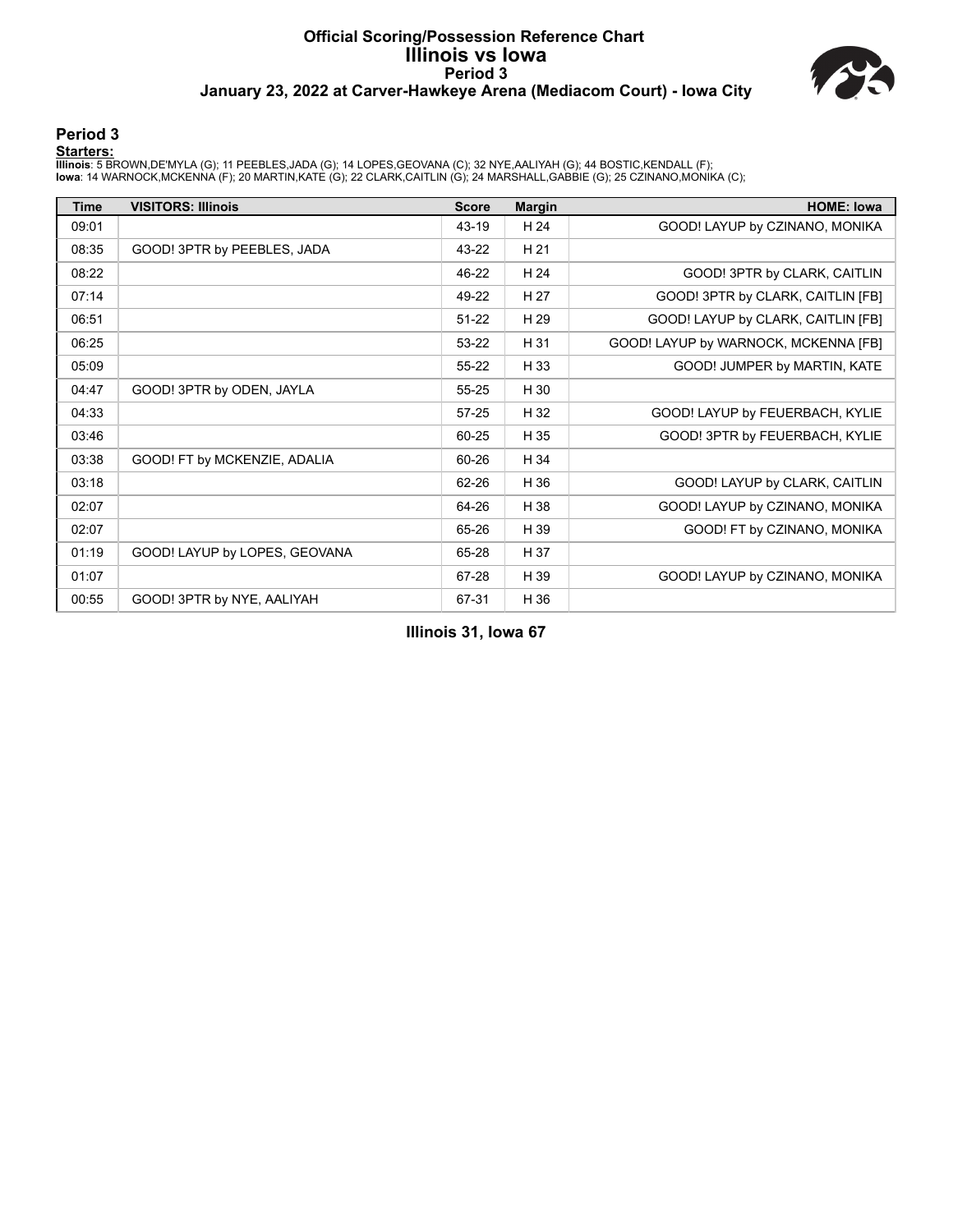#### **Official Scoring/Possession Reference Chart Illinois vs Iowa Period 4 January 23, 2022 at Carver-Hawkeye Arena (Mediacom Court) - Iowa City**



#### **Period 4**

#### **Starters:**

Illinois: 5 BROWN,DE'MYLA (G); 11 PEEBLES,JADA (G); 14 LOPES,GEOVANA (C); 32 NYE,AALIYAH (G); 44 BOSTIC,KENDALL (F);<br>Iowa: 14 WARNOCK,MCKENNA (F); 20 MARTIN,KATE (G); 22 CLARK,CAITLIN (G); 24 MARSHALL,GABBIE (G); 25 CZINAN

| <b>Time</b> | <b>VISITORS: Illinois</b>       | <b>Score</b> | <b>Margin</b> | <b>HOME: Iowa</b>               |
|-------------|---------------------------------|--------------|---------------|---------------------------------|
| 09:42       | GOOD! FT by ODEN, JAYLA [FB]    | 67-32        | H 35          |                                 |
| 09:31       |                                 | 70-32        | H 38          | GOOD! 3PTR by MARSHALL, GABBIE  |
| 09:09       | GOOD! JUMPER by BOSTIC, KENDALL | 70-34        | H 36          |                                 |
| 08:57       |                                 | 72-34        | H 38          | GOOD! LAYUP by MARTIN, KATE     |
| 08:47       | GOOD! LAYUP by ODEN, JAYLA      | 72-36        | H 36          |                                 |
| 07:40       | GOOD! FT by ANASTASIESKA, SARA  | 72-37        | H 35          |                                 |
| 07:40       | GOOD! FT by ANASTASIESKA, SARA  | 72-38        | H 34          |                                 |
| 07:06       | GOOD! LAYUP by ODEN, JAYLA [FB] | 72-40        | H 32          |                                 |
| 06:19       | GOOD! JUMPER by ODEN, JAYLA     | 72-42        | H 30          |                                 |
| 05:54       |                                 | 75-42        | H 33          | GOOD! 3PTR by TAIWO, TOMI       |
| 05:21       |                                 | $77-42$      | H 35          | GOOD! LAYUP by EDIGER, AJ       |
| 04:59       | GOOD! LAYUP by RUBIN, EVA       | $77 - 44$    | H 33          |                                 |
| 03:54       | GOOD! FT by RUBIN, EVA          | $77 - 45$    | H 32          |                                 |
| 03:07       | GOOD! 3PTR by AMUSAN, SOLAPE    | 77-48        | H 29          |                                 |
| 02:44       |                                 | 79-48        | H 31          | GOOD! LAYUP by FEUERBACH, KYLIE |
| 01:41       | GOOD! 3PTR by AMUSAN, SOLAPE    | 79-51        | H 28          |                                 |
| 01:23       |                                 | 82-51        | H 31          | GOOD! 3PTR by TAIWO, TOMI       |
| 01:11       | GOOD! 3PTR by ODEN, JAYLA       | 82-54        | H 28          |                                 |
| 00:17       | GOOD! JUMPER by ODEN, JAYLA     | 82-56        | H 26          |                                 |

**Illinois 56, Iowa 82**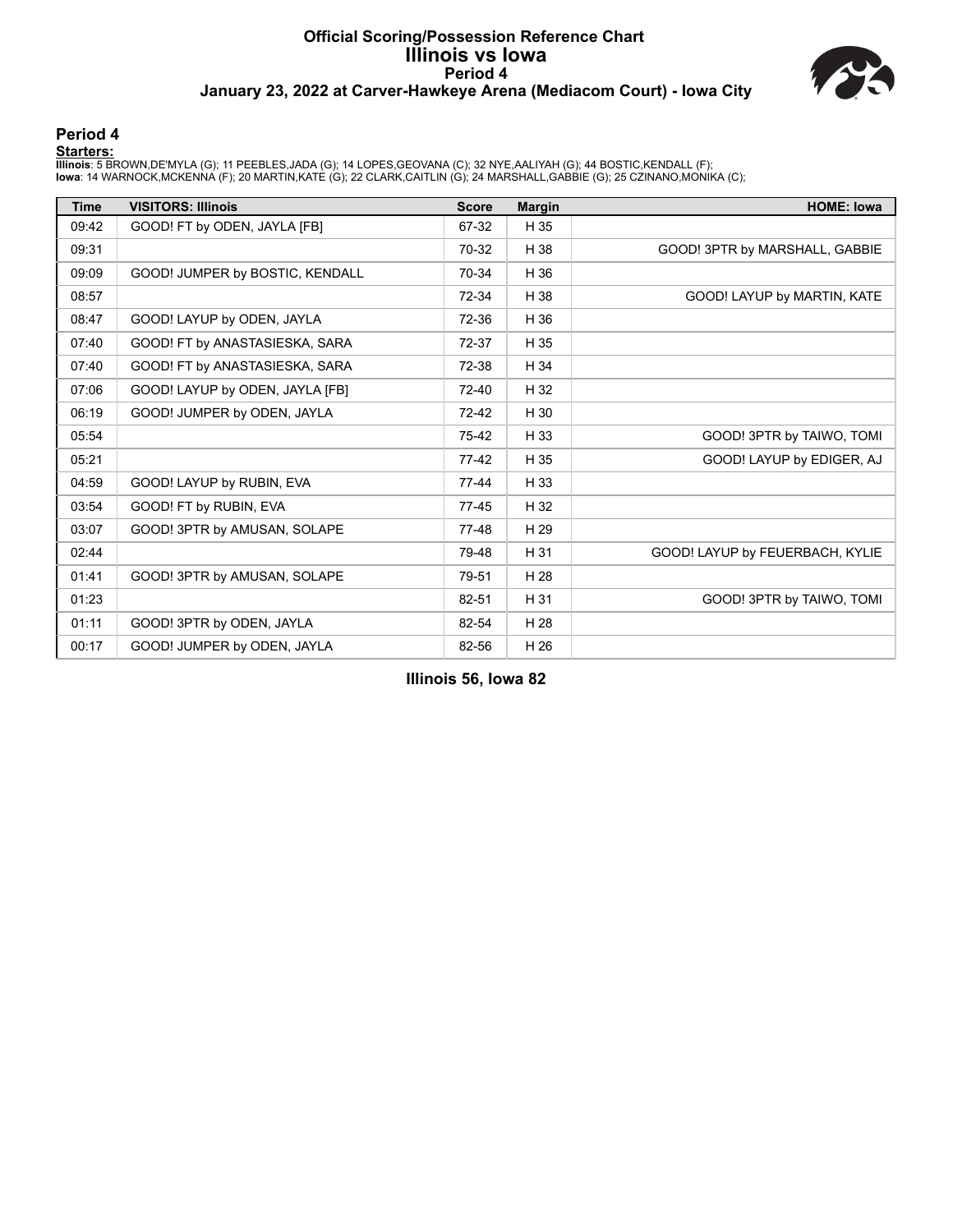#### **Official Substitutions Log Illinois vs Iowa Period 1 January 23, 2022 at Carver-Hawkeye Arena (Mediacom Court) - Iowa City**



| <b>VISITORS: Illinois</b>    | <b>Time</b> | <b>Score</b> | <b>HOME: Iowa</b>           |
|------------------------------|-------------|--------------|-----------------------------|
| 5 BROWN.DE'MYLA              |             |              | <b>14 WARNOCK.MCKENNA</b>   |
| 11 PEEBLES, JADA             |             |              | 20 MARTIN, KATE             |
| 14 LOPES, GEOVANA            |             |              | 22 CLARK, CAITLIN           |
| 32 NYE, AALIYAH              |             |              | 24 MARSHALL, GABBIE         |
| 44 BOSTIC, KENDALL           |             |              | 25 CZINANO, MONIKA          |
|                              | 07:04       | $2 - 6$      | <b>SUB OUT: MARTIN.KATE</b> |
|                              | 07:04       |              | SUB IN: FEUERBACH, KYLIE    |
|                              | 05:52       | $2 - 11$     | SUB OUT: WARNOCK, MCKENNA   |
|                              | 05:52       |              | SUB IN: MARTIN, KATE        |
|                              | 05:52       |              | SUB OUT: CZINANO, MONIKA    |
|                              | 05:52       |              | SUB IN: O'GRADY, ADDISON    |
| SUB OUT: 14 LOPES, GEOVANA   | 05:29       | $2 - 13$     |                             |
| SUB IN: 22 RUBIN.EVA         | 05:29       |              |                             |
| SUB OUT: 44 BOSTIC, KENDALL  | 05:29       |              |                             |
| SUB IN: 0 ANASTASIESKA, SARA | 05:29       |              |                             |
| SUB OUT: 5 BROWN, DE'MYLA    | 04:27       | $2 - 13$     |                             |
| SUB IN: 24 MCKENZIE, ADALIA  | 04:27       |              |                             |
|                              | 03:56       | $2 - 13$     | SUB OUT: CLARK, CAITLIN     |
|                              | 03:56       |              | SUB OUT: O'GRADY, ADDISON   |
|                              | 03:56       |              | SUB IN: WARNOCK, MCKENNA    |
|                              | 03:56       |              | SUB IN: CZINANO, MONIKA     |
| SUB OUT: 11 PEEBLES.JADA     | 03:56       |              |                             |
| SUB IN: 12 ODEN, JAYLA       | 03:56       |              |                             |
| SUB OUT: 22 RUBIN, EVA       | 03:39       | $2 - 13$     |                             |
| SUB IN: 14 LOPES, GEOVANA    | 03:39       |              |                             |
|                              | 01:48       | $2 - 15$     | SUB OUT: FEUERBACH, KYLIE   |
|                              | 01:48       |              | SUB OUT: MARSHALL, GABBIE   |
|                              | 01:48       |              | SUB IN: TAIWO, TOMI         |
|                              | 01:48       |              | SUB IN: CLARK, CAITLIN      |
| SUB OUT: 32 NYE, AALIYAH     | 01:48       |              |                             |
| SUB IN: 11 PEEBLES, JADA     | 01:48       |              |                             |
| SUB OUT: 14 LOPES, GEOVANA   | 00:42       | $3 - 19$     |                             |
| SUB IN: 44 BOSTIC, KENDALL   | 00:42       |              |                             |
| SUB OUT: 12 ODEN, JAYLA      | 00:42       |              |                             |
| SUB IN: 32 NYE, AALIYAH      | 00:42       |              |                             |

**Illinois 5, Iowa 19**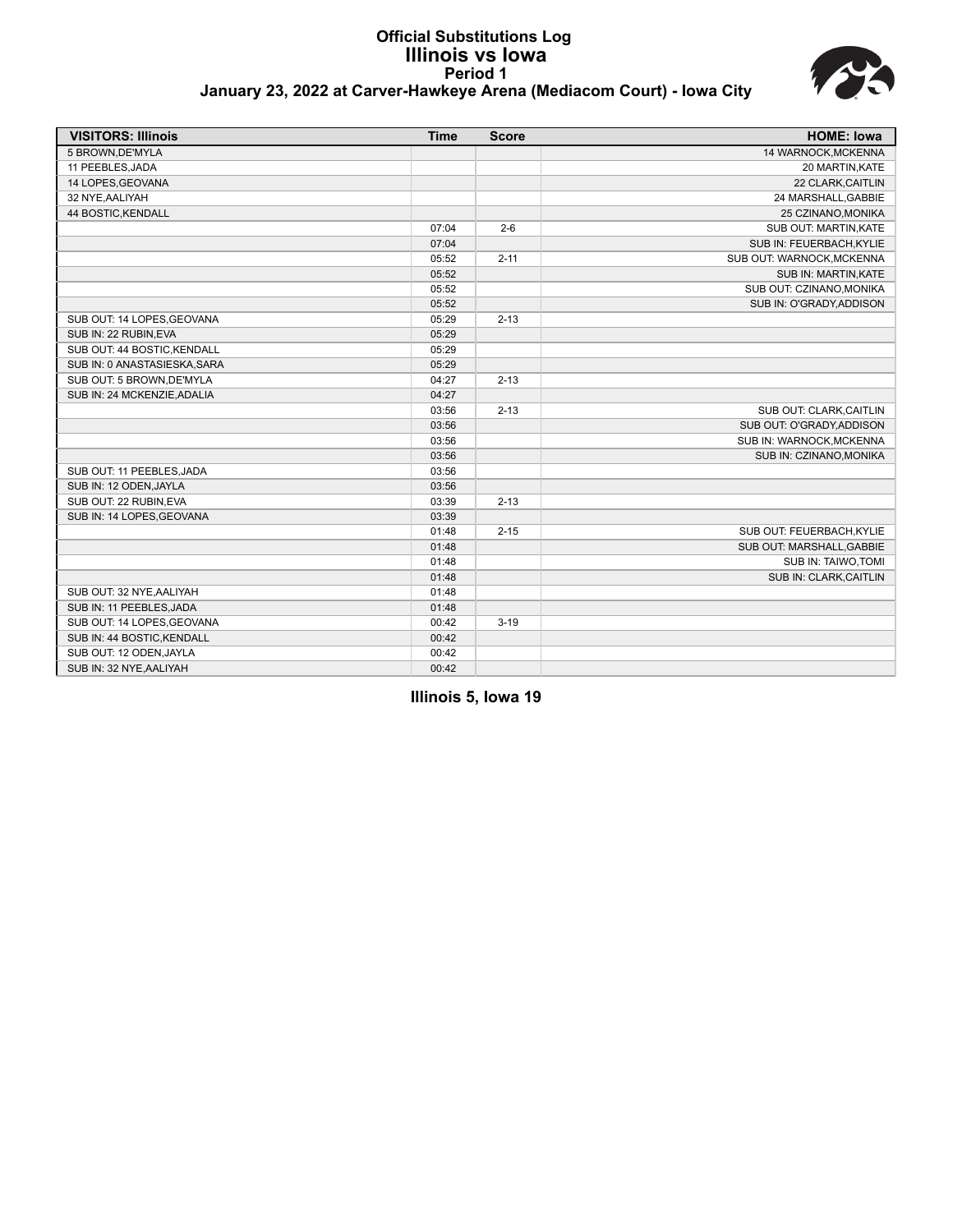## **Official Substitutions Log Illinois vs Iowa Period 2**



| January 23, 2022 at Carver-Hawkeye Arena (Mediacom Court) - Iowa City |
|-----------------------------------------------------------------------|
|-----------------------------------------------------------------------|

| <b>VISITORS: Illinois</b>     | <b>Time</b> | <b>Score</b>             | <b>HOME: Iowa</b>         |
|-------------------------------|-------------|--------------------------|---------------------------|
| 5 BROWN, DE'MYLA              |             |                          | 14 WARNOCK, MCKENNA       |
| 11 PEEBLES, JADA              |             |                          | 20 MARTIN, KATE           |
| 14 LOPES, GEOVANA             |             |                          | 22 CLARK, CAITLIN         |
| 32 NYE, AALIYAH               |             |                          | 24 MARSHALL, GABBIE       |
| 44 BOSTIC, KENDALL            |             |                          | 25 CZINANO, MONIKA        |
|                               | 10:00       | $\overline{\phantom{a}}$ | SUB OUT: TAIWO, TOMI      |
|                               | 10:00       |                          | SUB IN: MARSHALL, GABBIE  |
|                               | 07:44       | $9 - 25$                 | SUB OUT: MARTIN, KATE     |
|                               | 07:44       |                          | SUB IN: FEUERBACH, KYLIE  |
| SUB OUT: 11 PEEBLES, JADA     | 07:26       | $9 - 25$                 |                           |
| SUB IN: 12 ODEN, JAYLA        | 07:26       |                          |                           |
|                               | 06:00       | $13 - 27$                | SUB OUT: WARNOCK, MCKENNA |
|                               | 06:00       |                          | SUB IN: AFFOLTER, SYDNEY  |
|                               | 04:32       | 15-29                    | SUB OUT: FEUERBACH, KYLIE |
|                               | 04:32       |                          | SUB OUT: MARSHALL, GABBIE |
|                               | 04:32       |                          | SUB OUT: CZINANO, MONIKA  |
|                               | 04:32       |                          | SUB IN: TAIWO, TOMI       |
|                               | 04:32       |                          | SUB IN: MARTIN, KATE      |
|                               | 04:32       |                          | SUB IN: O'GRADY, ADDISON  |
| SUB OUT: 0 ANASTASIESKA, SARA | 04:32       |                          |                           |
| SUB IN: 3 AMUSAN, SOLAPE      | 04:32       |                          |                           |
|                               | 03:54       | 17-29                    | SUB OUT: AFFOLTER, SYDNEY |
|                               | 03:54       |                          | SUB IN: WARNOCK.MCKENNA   |
| SUB OUT: 12 ODEN, JAYLA       | 03:54       |                          |                           |
| SUB IN: 11 PEEBLES, JADA      | 03:54       |                          |                           |
|                               | 02:22       | 19-36                    | SUB OUT: CLARK, CAITLIN   |
|                               | 02:22       |                          | SUB OUT: O'GRADY, ADDISON |
|                               | 02:22       |                          | SUB IN: FEUERBACH, KYLIE  |
|                               | 02:22       |                          | SUB IN: CZINANO, MONIKA   |
| SUB OUT: 24 MCKENZIE, ADALIA  | 02:22       |                          |                           |
| SUB IN: 5 BROWN, DE'MYLA      | 02:22       |                          |                           |
| SUB OUT: 11 PEEBLES, JADA     | 01:44       | 19-38                    |                           |
| SUB IN: 0 ANASTASIESKA, SARA  | 01:44       |                          |                           |

**Illinois 19, Iowa 41**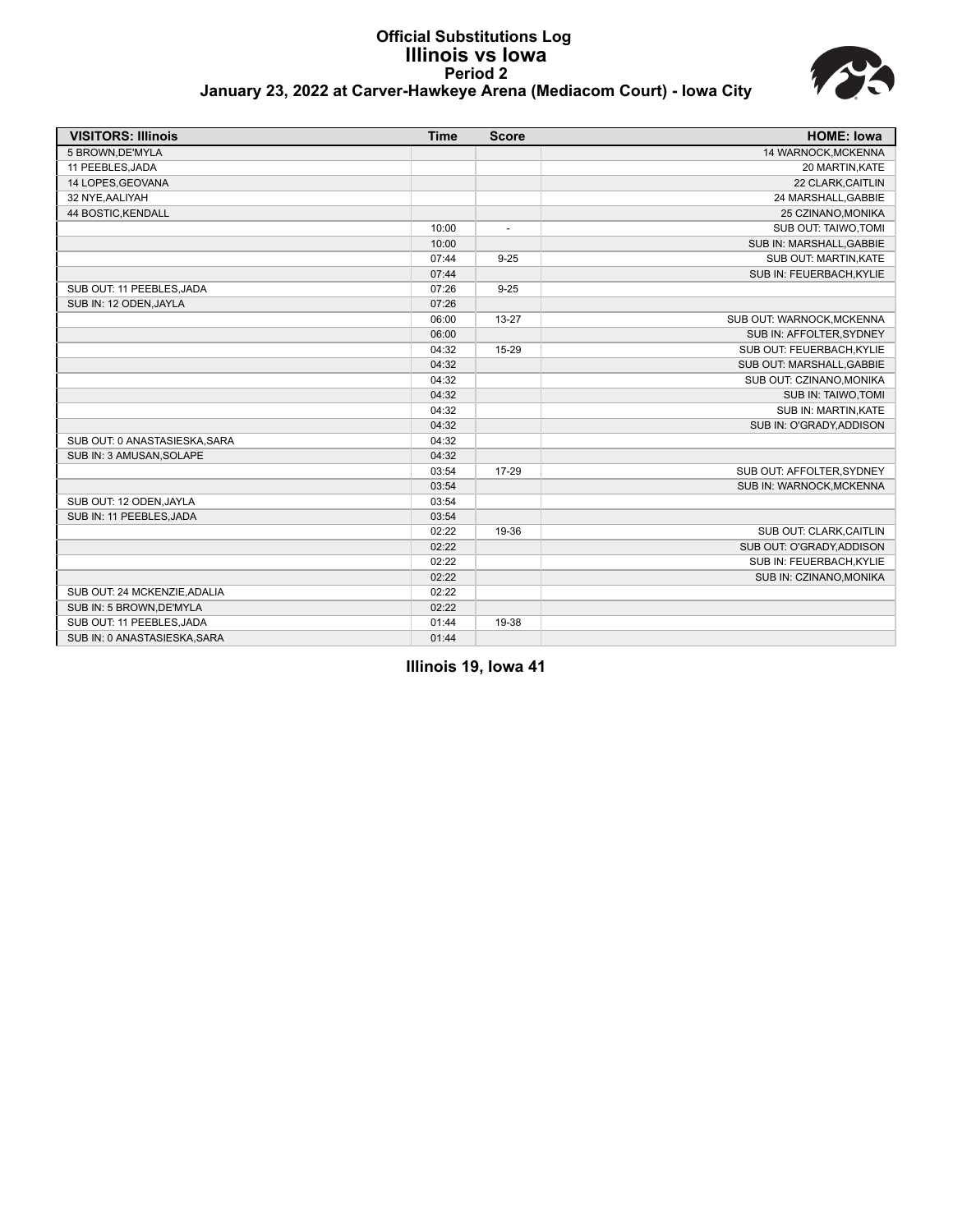#### **Official Substitutions Log Illinois vs Iowa Period 3 January 23, 2022 at Carver-Hawkeye Arena (Mediacom Court) - Iowa City**



| <b>VISITORS: Illinois</b>     | <b>Time</b> | <b>Score</b>             | <b>HOME: Iowa</b>           |
|-------------------------------|-------------|--------------------------|-----------------------------|
| 5 BROWN, DE'MYLA              |             |                          | 14 WARNOCK, MCKENNA         |
| 11 PEEBLES, JADA              |             |                          | 20 MARTIN, KATE             |
| 14 LOPES, GEOVANA             |             |                          | 22 CLARK, CAITLIN           |
| 32 NYE, AALIYAH               |             |                          | 24 MARSHALL, GABBIE         |
| 44 BOSTIC, KENDALL            |             |                          | 25 CZINANO, MONIKA          |
|                               | 10:00       | $\overline{\phantom{a}}$ | SUB OUT: TAIWO, TOMI        |
|                               | 10:00       |                          | SUB OUT: FEUERBACH, KYLIE   |
|                               | 10:00       |                          | SUB IN: CLARK, CAITLIN      |
|                               | 10:00       |                          | SUB IN: MARSHALL, GABBIE    |
| SUB OUT: 0 ANASTASIESKA, SARA | 10:00       |                          |                             |
| SUB OUT: 3 AMUSAN, SOLAPE     | 10:00       |                          |                             |
| SUB IN: 11 PEEBLES, JADA      | 10:00       |                          |                             |
| SUB IN: 14 LOPES, GEOVANA     | 10:00       |                          |                             |
|                               | 06:49       | $22 - 51$                | SUB OUT: MARTIN, KATE       |
|                               | 06:49       |                          | SUB OUT: MARSHALL, GABBIE   |
|                               | 06:49       |                          | SUB IN: TAIWO, TOMI         |
|                               | 06:49       |                          | SUB IN: FEUERBACH, KYLIE    |
| SUB OUT: 11 PEEBLES, JADA     | 06:49       |                          |                             |
| SUB OUT: 14 LOPES, GEOVANA    | 06:49       |                          |                             |
| SUB OUT: 32 NYE, AALIYAH      | 06:49       |                          |                             |
| SUB IN: 0 ANASTASIESKA, SARA  | 06:49       |                          |                             |
| SUB IN: 12 ODEN.JAYLA         | 06:49       |                          |                             |
| SUB IN: 24 MCKENZIE, ADALIA   | 06:49       |                          |                             |
|                               | 05:25       | 22-53                    | SUB OUT: CLARK, CAITLIN     |
|                               | 05:25       |                          | SUB IN: O'GRADY, ADDISON    |
|                               | 05:25       |                          | SUB OUT: CZINANO, MONIKA    |
|                               | 05:25       |                          | <b>SUB IN: MARTIN, KATE</b> |
|                               | 04:11       | 25-57                    | SUB OUT: WARNOCK, MCKENNA   |
|                               | 04:11       |                          | SUB IN: AFFOLTER, SYDNEY    |
|                               | 03:38       | 25-60                    | SUB OUT: TAIWO, TOMI        |
|                               | 03:38       |                          | SUB OUT: FEUERBACH, KYLIE   |
|                               | 03:38       |                          | SUB IN: CLARK, CAITLIN      |
|                               | 03:38       |                          | SUB IN: MARSHALL, GABBIE    |
|                               | 02:25       | 26-62                    | SUB OUT: O'GRADY, ADDISON   |
|                               | 02:25       |                          | SUB IN: CZINANO, MONIKA     |
| SUB OUT: 5 BROWN.DE'MYLA      | 02:25       |                          |                             |
| SUB OUT: 12 ODEN, JAYLA       | 02:25       |                          |                             |
| SUB IN: 11 PEEBLES, JADA      | 02:25       |                          |                             |
| SUB IN: 32 NYE, AALIYAH       | 02:25       |                          |                             |
| SUB OUT: 0 ANASTASIESKA, SARA | 02:07       | 26-64                    |                             |
| SUB IN: 14 LOPES, GEOVANA     | 02:07       |                          |                             |
|                               | 00:36       | 31-67                    | SUB OUT: CLARK, CAITLIN     |
|                               | 00:36       |                          | SUB IN: FEUERBACH, KYLIE    |

**Illinois 31, Iowa 67**